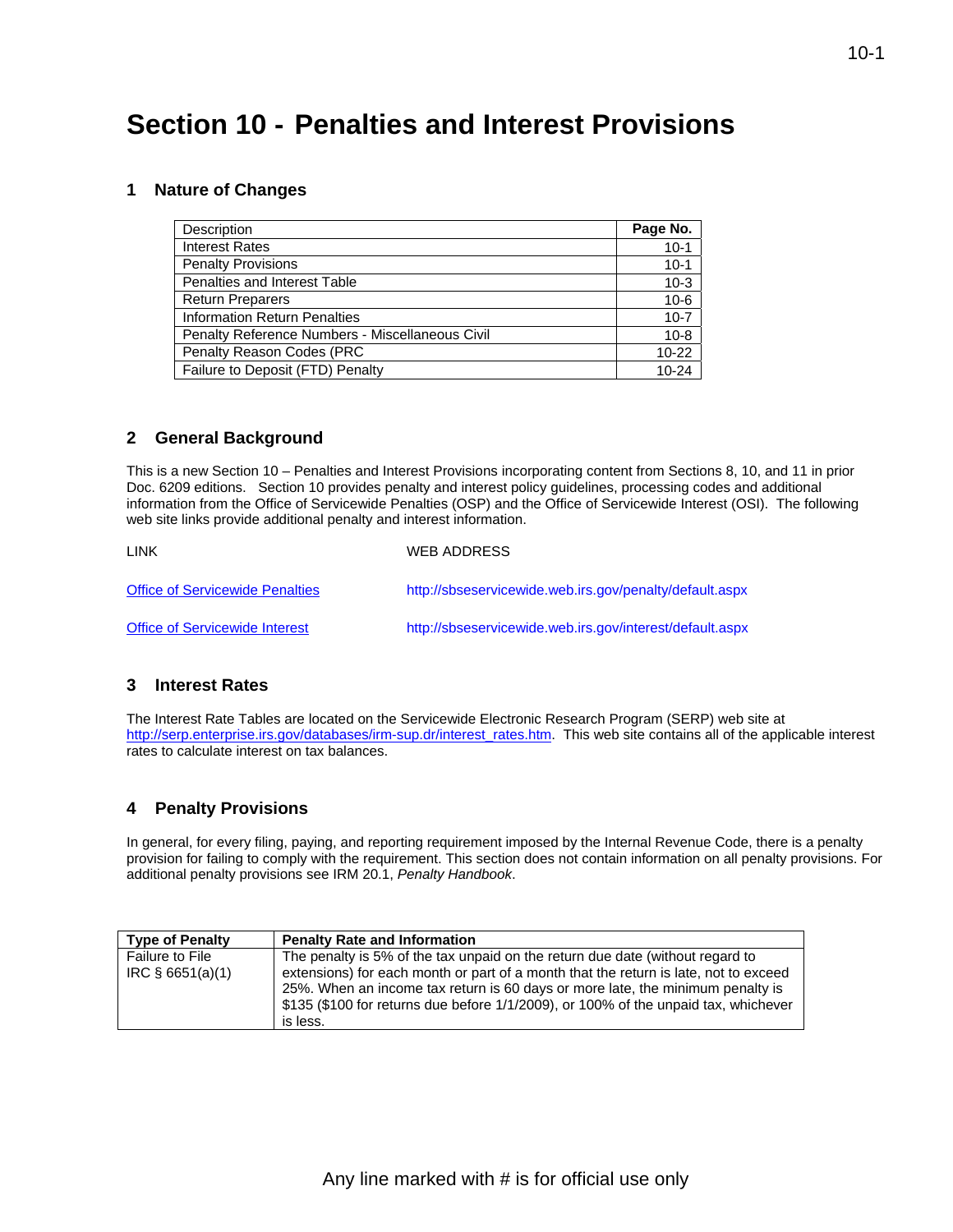| <b>Type of Penalty</b><br>Failure to Pay Tax<br>Shown on the Return<br>IRC § 6651(a)(2)                                     | <b>Penalty Rate and Information</b><br>The penalty is 1/2% of the tax shown on the return that is not paid by the return<br>due date without regard to extensions. The penalty is charged on the unpaid tax<br>for each month or part of a month that the tax remains unpaid, but it cannot<br>exceed 25% in the aggregate.                                                                                                                                                                                                                                                          |
|-----------------------------------------------------------------------------------------------------------------------------|--------------------------------------------------------------------------------------------------------------------------------------------------------------------------------------------------------------------------------------------------------------------------------------------------------------------------------------------------------------------------------------------------------------------------------------------------------------------------------------------------------------------------------------------------------------------------------------|
|                                                                                                                             | When both of the above penalties apply for the same month, the Failure to File<br>penalty is reduced by the amount of the Failure to Pay penalty for that month,<br>unless the minimum Failure to File penalty applies.                                                                                                                                                                                                                                                                                                                                                              |
| Failure to Pay Tax<br>Upon Notice and<br>Demand for Payment<br>IRC § 6651(a)(3)                                             | The penalty is 1/2% of the tax in the notice and demand for payment that remains<br>unpaid 21 calendar days (10 business days, if the total due in the notice was<br>\$100,000 or more) after the date of the notice. The penalty is charged on the<br>unpaid tax for each month or part of a month that the tax remains unpaid, but it<br>cannot exceed 25% in the aggregate.                                                                                                                                                                                                       |
|                                                                                                                             | Both Failure to Pay penalty rates are increased to 1% per month on any tax that<br>remains unpaid 10 days after IRS has issued a Notice of Intent to Levy Certain<br>Assets. Issuance of such a notice is identified by notice status 58, TC 971 with<br>action code 035 or 069, or by an assessment with doc code 51 and blocking series<br>14X.                                                                                                                                                                                                                                    |
|                                                                                                                             | The penalty rate for Failure to Pay Tax Upon Notice and Demand for Immediate<br>Payment is 1% as of the date of the notice for any jeopardy assessment. Jeopardy<br>assessments are identified by doc code 51 with blocking series 100 - 119.                                                                                                                                                                                                                                                                                                                                        |
|                                                                                                                             | For individual taxpayers who filed on time, any Failure to Pay penalty rates are<br>decreased to 1/4% per month during any month during which the taxpayer has an<br>approved installment agreement with the IRS for that tax.                                                                                                                                                                                                                                                                                                                                                       |
| Failure to Deposit<br>Taxes IRC § 6656                                                                                      | For deposits required after December 31, 1989, there is a four-tiered penalty. The<br>penalty is 2 percent for deposits 1-5 days late, 5 percent for deposits 6-15 days<br>late, 10 percent for all direct payments and those deposits more than 15 days late,<br>but paid on or before the 10th day following notice and demand, and 15 percent<br>(actually, a 5 percent addition to the 10 percent) for late undeposited taxes still<br>unpaid after the 10th day following the first balance due notice or the day on which<br>notice and demand for immediate payment is given. |
| Failure to Pay<br><b>Estimated Tax</b><br>IRC § 6654 &<br>IRC § 6655                                                        | The penalty is determined by multiplying the daily interest rate in effect for a given<br>day by any underpaid installment amount for that day. The total penalty is the<br>aggregate of the penalty for all days during which an underpayment exists.                                                                                                                                                                                                                                                                                                                               |
| <b>Bad Checks</b><br>IRC § 6657<br><b>Dishonored Paper</b><br>Checks or Money<br>Orders/Insufficient<br>Funds on Electronic | The penalty is two percent (2%) of the amount of the dishonored payment<br>instrument, or if the amount of the dishonored payment instrument is less than<br>\$1,250, then the penalty is the lesser of \$25 or the amount of the payment.<br>Effective July 2, 2010, the penalty now includes all "instruments" (forms) of<br>payment.                                                                                                                                                                                                                                              |
| Payments                                                                                                                    | For dishonored checks or money orders received after May 25, 2007, and prior to<br>July 2, 2010, the bad check penalty was <b>only applicable</b> to paper checks and<br>money orders. The penalty was two percent (2%) of the amount of the dishonored<br>payment, or if the amount of the dishonored payment was less than \$1,250, then<br>the penalty was the lesser of \$25 or the amount of the payment. Penalties were<br>not assessed on checks less than \$5.00. See IRM 20.1.10 Miscellaneous<br>Penalties.                                                                |
| Failure to File a<br>Timely and/or<br>Complete Form 1065<br>IRC § 6698                                                      | For returns due before 12/21/2007, the penalty is \$50 per person (as defined in<br>$\text{IRC } 7701(a)(1)$ who was a partner in the partnership at any time during the year,<br>for each month or part of a month the return is late or incomplete, for up to 5<br>months.                                                                                                                                                                                                                                                                                                         |
|                                                                                                                             | For returns due after 12/20/2007 but before 1/1/2009, the penalty is \$85 per<br>person who was a partner in the partnership at any time during the year, for each<br>month or part of a month the return is late or incomplete, for up to 12 months.                                                                                                                                                                                                                                                                                                                                |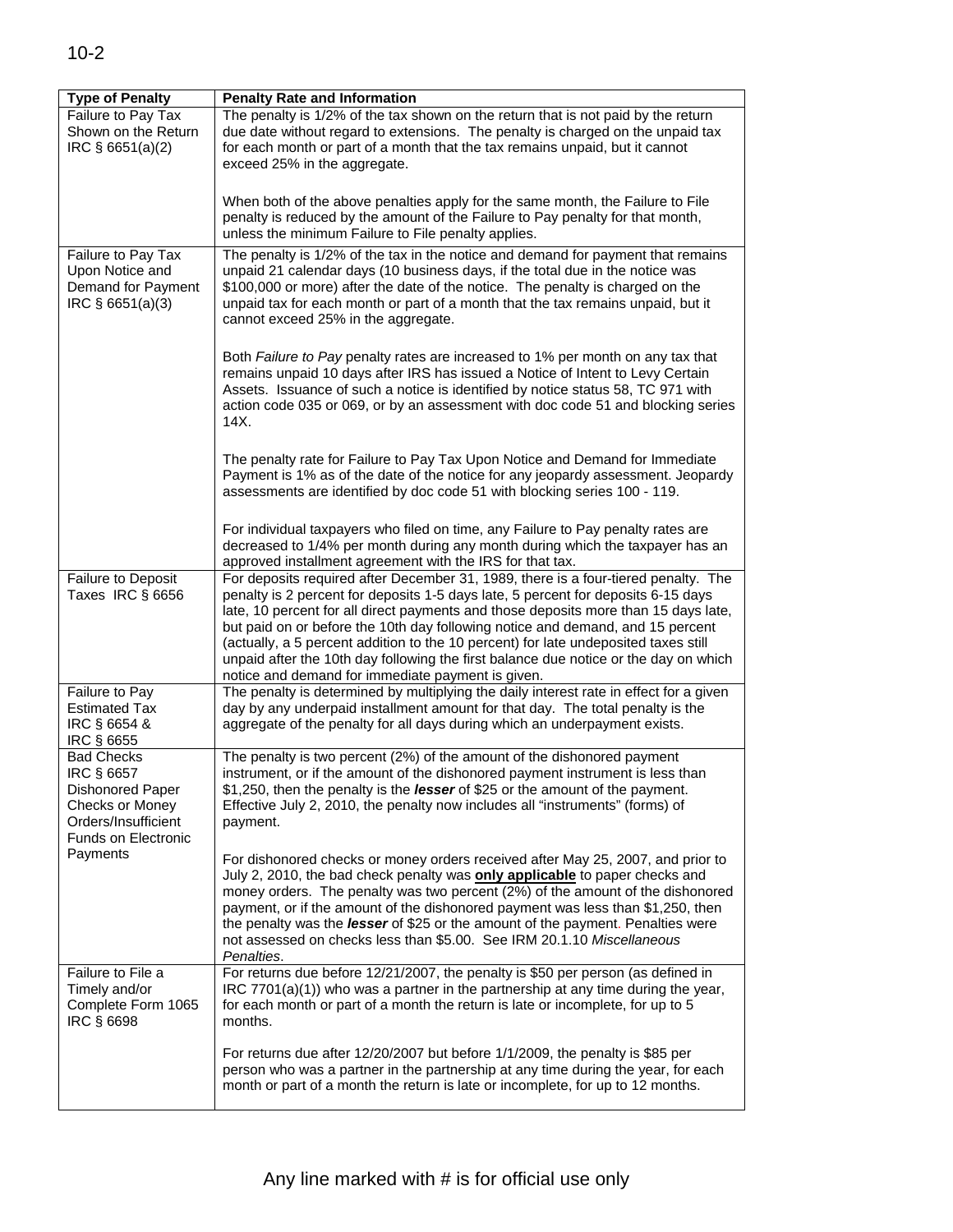| <b>Type of Penalty</b>     | <b>Penalty Rate and Information</b>                                                  |
|----------------------------|--------------------------------------------------------------------------------------|
|                            | For returns due after 12/31/2008 that cover tax periods that begin prior to          |
|                            | 1/1/2010, the penalty is \$89 per person who was a partner in the partnership at     |
|                            | any time during the year, for each month or part of a month the return is late or    |
|                            | incomplete, for up to 12 months.                                                     |
|                            |                                                                                      |
|                            | For returns that cover tax periods beginning in 2008, the penalty is increased by    |
|                            | \$1 per person for each month the return is late or incomplete.                      |
|                            | For returns that cover tax periods beginning after 12/31/2009, the penalty is \$195  |
|                            | per person who was a partner in the partnership at any time during the year, for     |
|                            | each month or part of a month the return is late or incomplete, for up to 12 months. |
| Failure to File a          | For returns due after 12/20/2007 but before 1/1/2009, the penalty is \$85 per        |
| Timely and/or              | person (as defined in IRC 7702(a)(1)) who was a shareholder in the corporation at    |
| Complete Form              | any time during the year, for each month or part of a month the return is late or    |
| 1120S                      | incomplete, for up to 12 months.                                                     |
| IRC § 6699                 |                                                                                      |
|                            | For returns due after 12/31/2008 that cover tax periods that begin prior to          |
|                            | 1/1/2010, the penalty is \$89 per person who was a shareholder in the corporation    |
|                            | at any time during the year, for each month or part of a month the return is late or |
|                            | incomplete, for up to 12 months.                                                     |
|                            |                                                                                      |
|                            | For returns that cover tax periods beginning after 12/31/2009, the penalty is \$195  |
|                            | per person who was a shareholder in the corporation at any time during the year,     |
|                            | for each month or part of a month the return is late or incomplete, for up to 12     |
|                            | months.                                                                              |
| Failure to File an         | Failure to File Penalty for Form 990, Form 990-EZ and Form 990-PF is \$20 per        |
| <b>Exempt Organization</b> | day for each day late-not to exceed a maximum penalty \$10,000 or 5% of the          |
| Return                     | gross receipts unless gross receipts exceed 1,000,000, then penalty is \$100 per     |
| IRC § 6652(c)(1)(A)        | day not to exceed \$50,000.                                                          |
| <b>Return Preparer</b>     | \$50 for each failure to: provide T/P with copy of prepared return; - sign the       |
| Penalties                  | prepared return or claim; - include an identifying number (EIN, PITN, or SSN) on     |
| IRC § 6695(a),             | the prepared return or claim. Maximum (per subsection) is \$25,000 per calendar      |
| 6695(b), 6695(c)           | year.                                                                                |
| <b>Frivolous Tax</b>       | \$5,000 per frivolous tax return (6702(a)) or submission (6702(b)); \$5,000 each for |
| <b>Submissions</b>         | married filing joint submissions returns. See IRM 20.1.10 Miscellaneous Penalties.   |
| IRC § 6702                 |                                                                                      |

## **5 Penalties and Interest Table**

Certain penalties must be specifically addressed when adjusting tax, credits, or payments within a module. The Penalty and Interest Table contains the information needed to address these conditions as well as the "Interest Start Date" for the listed penalties.

| <b>Transaction</b><br>Code | <b>Definition</b>                                  | Must TC be<br>addressed<br>when<br>adjusting tax | <b>Conditions</b>                                      | <b>Comments</b>                                                                                                                                                          | <b>IRM</b><br><b>References</b>      |
|----------------------------|----------------------------------------------------|--------------------------------------------------|--------------------------------------------------------|--------------------------------------------------------------------------------------------------------------------------------------------------------------------------|--------------------------------------|
| 160                        | Delinguency<br><b>Penalty Manually</b><br>Computed | Yes                                              | All conditions<br>except: TC 290 for a<br>zero amount. | A TC160 for zero amount<br>may be input if penalty<br>should not be changed.<br>Interest Start Date:<br>Return due date or<br>extended due date<br>(whichever is later). | IRM 20.1.2<br><b>IRM</b><br>20.2.5.3 |
| 161                        | Delinguency<br>Penalty Manually<br>Abated          | Yes                                              | All conditions<br>except: TC 290 for a<br>zero amount. | Abates previously<br>assessed 160 or 166 in<br>whole or in part.                                                                                                         | IRM 20.1.2<br><b>IRM</b><br>20.2.5.3 |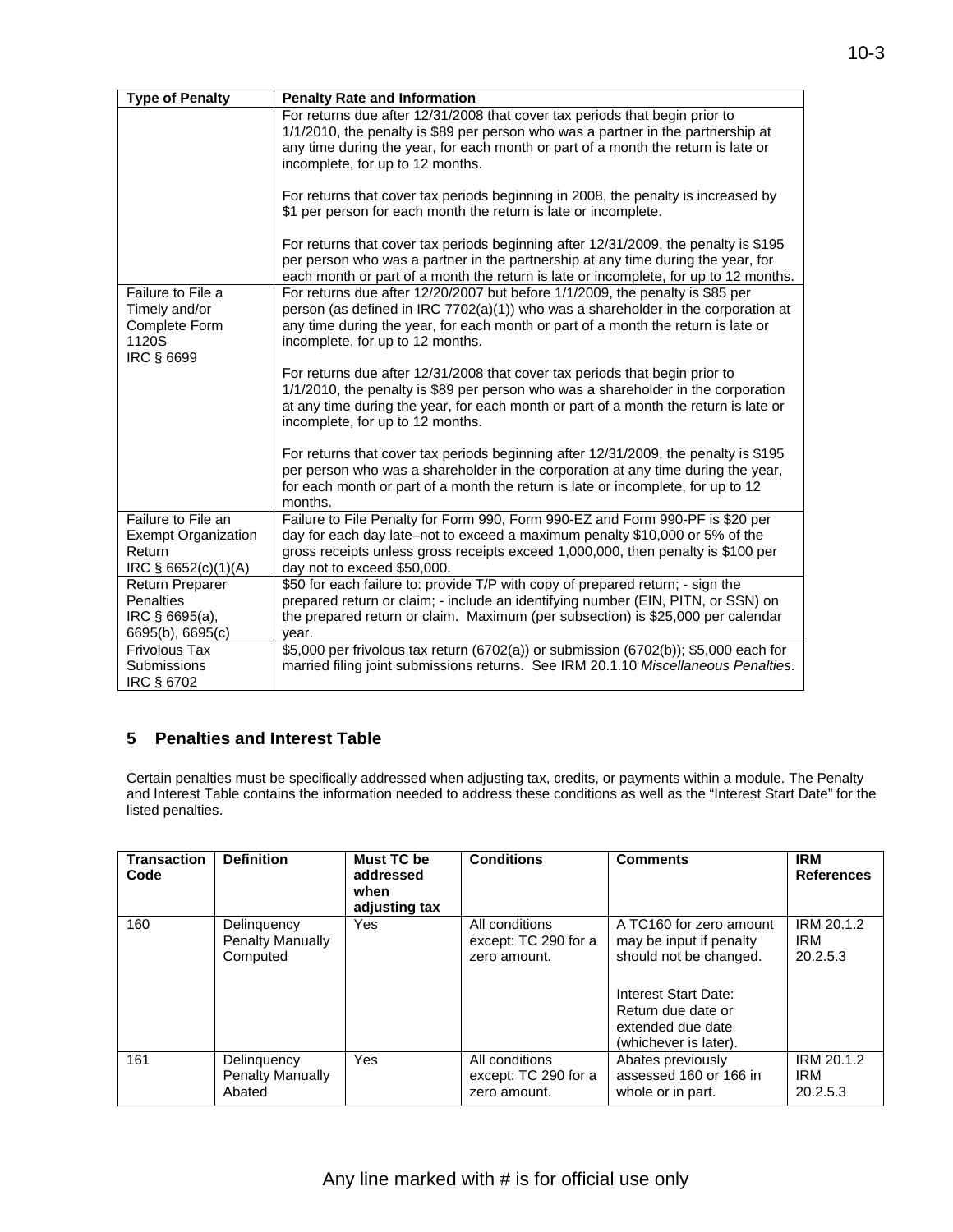| <b>Transaction</b> | <b>Definition</b>                                       | <b>Must TC be</b>                                | <b>Conditions</b>                                                                                                                                                                                                                               | <b>Comments</b>                                                                                                                                                                                                                                                                            | <b>IRM</b>                           |
|--------------------|---------------------------------------------------------|--------------------------------------------------|-------------------------------------------------------------------------------------------------------------------------------------------------------------------------------------------------------------------------------------------------|--------------------------------------------------------------------------------------------------------------------------------------------------------------------------------------------------------------------------------------------------------------------------------------------|--------------------------------------|
| Code               |                                                         | addressed                                        |                                                                                                                                                                                                                                                 |                                                                                                                                                                                                                                                                                            | <b>References</b>                    |
|                    |                                                         | when<br>adjusting tax                            |                                                                                                                                                                                                                                                 |                                                                                                                                                                                                                                                                                            |                                      |
| 170                | <b>Estimated Tax</b><br>Penalty<br>Manually<br>Computed | Only under the<br>following condi-<br>tions      | When there is a<br>previous posted TC<br>170/171 with Doc<br>Code<br>17,18,24,47,51,52 or<br>54 present and a                                                                                                                                   | Priority Code 8 may be<br>used in lieu of TC 170 for<br>zero amount to bypass<br>UPC158 check when<br>adjusting withholding<br>when there is no change                                                                                                                                     | IRM 20.1.3<br>IRM 20.2.5             |
|                    |                                                         |                                                  | TC29X or 30X Adj.<br>with TC 806/807 is<br>input, or timely ES<br>payments are<br>transferred into or<br>out of the module.                                                                                                                     | to the penalty. NOTE A<br>prev. posted TC 170/171<br>w/these Doc. Codes<br>restricts the module from<br>automatic recomputation.                                                                                                                                                           |                                      |
|                    |                                                         |                                                  |                                                                                                                                                                                                                                                 | Interest Start Date: 23C<br>Date of penalty<br>assessment.                                                                                                                                                                                                                                 |                                      |
| 171                | <b>Estimated Tax</b><br>Penalty<br>Abatement            | . Only under<br>the<br>following condi-<br>tions | When there is a<br>prev. posted TC<br>170/171 with Doc<br>Code<br>17,18,24,47,51,52 or<br>54 present and a<br>TC29X or 30X Adj.<br>with TC 806/807 is<br>input, or timely ES<br>payments are<br>transferred into or<br>out of the module.       | Priority Code 8 may be<br>used in lieu of TC 170 for<br>zero amount to bypass<br>UPC158 check when<br>adjusting withholding<br>when there is no change<br>to the penalty. NOTE A<br>prev. posted TC 170/171<br>w/these Doc. Codes<br>restricts the module from<br>automatic recomputation. | IRM 20.1.3<br>IRM 20.2.5             |
| 180                | FTD Penalty<br>Manually<br>Assessed                     | Yes                                              | All conditions<br>except: TC 290 for a<br>zero amt.                                                                                                                                                                                             | Use the information in the<br>new ROFTL to determine<br>the new penalty amount<br>and input TC 18X (or a<br>TC180 for zero amount if<br>the penalty should not be<br>changed) along with the<br>TC 29X.<br>Interest Start Date: 23C<br>Date of penalty<br>assessment.                      | IRM 20.1.4<br><b>IRM</b><br>20.2.5.3 |
| 181                | FTD Penalty<br>Manually Abated                          | Yes                                              | All conditions<br>except: TC 290 for a<br>zero amt.                                                                                                                                                                                             | Use the information in the<br>new ROFTL to determine<br>the new penalty amount<br>and input TC 18X (or a<br>TC 180 for zero amount if<br>the penalty should not be<br>changed) along with the<br>TC 29X.                                                                                   | IRM 20.1.4<br><b>IRM</b><br>20.2.5.3 |
| 186                | FTD Penalty<br>Assessment<br>Computer<br>Generated      | Yes                                              | All conditions<br>except: when TC<br>291 is for a partial<br>tax decrease and<br>the total of the credit<br>transfers equals the<br>TC 291 amount or<br>when a complete tax<br>decrease is input to<br>a module which has<br>no FTD restriction | Use the information in the<br>new ROFTL to determine<br>the new penalty amount<br>and input TC 18X (or a<br>TC 180 for zero amount if<br>the penalty should not be<br>changed) along with the<br>TC 29X.<br>Interest Start Date: 23C<br>Date of penalty                                    | IRM 20.1.4<br><b>IRM</b><br>20.2.5.3 |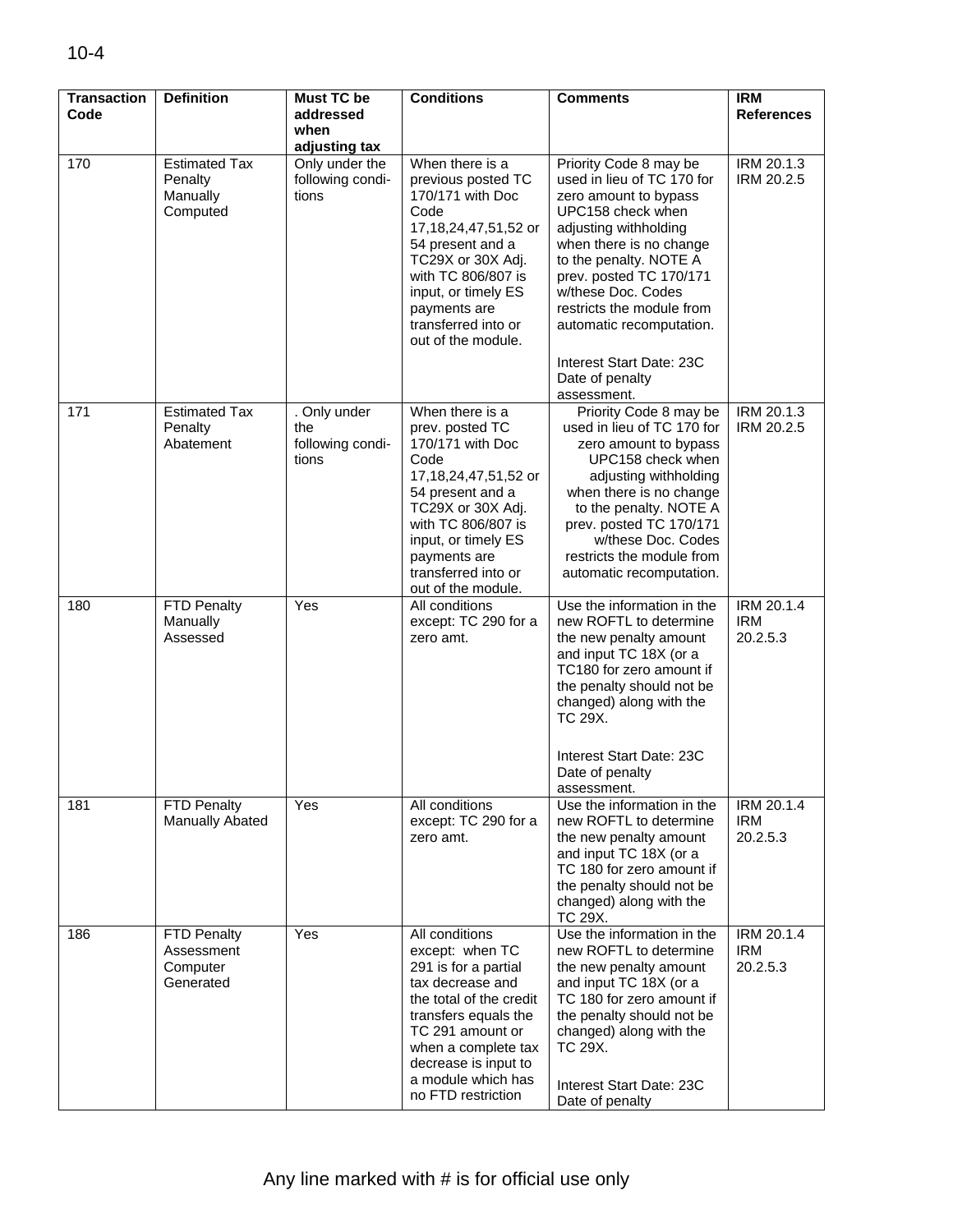| <b>Transaction</b><br>Code | <b>Definition</b>                                     | <b>Must TC be</b><br>addressed | <b>Conditions</b>                                                                                                                                                                                                                                                | <b>Comments</b>                                                                                                                                                                                                                                                                                                                                                                                                                  | <b>IRM</b><br><b>References</b>                                                   |
|----------------------------|-------------------------------------------------------|--------------------------------|------------------------------------------------------------------------------------------------------------------------------------------------------------------------------------------------------------------------------------------------------------------|----------------------------------------------------------------------------------------------------------------------------------------------------------------------------------------------------------------------------------------------------------------------------------------------------------------------------------------------------------------------------------------------------------------------------------|-----------------------------------------------------------------------------------|
|                            |                                                       | when                           |                                                                                                                                                                                                                                                                  |                                                                                                                                                                                                                                                                                                                                                                                                                                  |                                                                                   |
|                            |                                                       | adjusting tax                  | (TC 180/181).                                                                                                                                                                                                                                                    | assessment.                                                                                                                                                                                                                                                                                                                                                                                                                      |                                                                                   |
| 187                        | FTD Penalty<br>Abatement<br>Computer<br>Generated     | Yes                            | All conditions<br>except: when TC<br>291 is for a partial<br>tax decrease and<br>the total of the credit<br>transfers equals the<br>TC 291 amount or<br>when a complete tax<br>decrease is input to<br>a module which has<br>no FTD restriction<br>(TC 180/181). | Use the information in the<br>new ROFTL to determine<br>the new penalty amount<br>and input TC 18X (or a<br>TC 180 for zero amount if<br>the penalty should not be<br>changed) along with the<br>TC 29X.                                                                                                                                                                                                                         | IRM 20.1.4<br><b>IRM</b><br>20.2.5.3                                              |
| 190                        | Interest or<br>Transferred-in<br>Manually<br>Assessed | <b>No</b>                      | If Master File is not<br>prevented from<br>computing interest,<br>use TC 190 to post<br>interest on a quick or<br>prompt assessment<br>on a Form 2859.                                                                                                           | A TC190 does not<br>prevent Master File from<br>recomputing interest on<br>the module.                                                                                                                                                                                                                                                                                                                                           | IRM 20.2.8                                                                        |
| 191                        | Interest<br>Abatement                                 | <b>No</b>                      | Usually seen on a<br>Transferred-in<br>account, TC 370                                                                                                                                                                                                           | A TC 191 does not<br>prevent Master File from<br>recomputing interest on<br>the module.                                                                                                                                                                                                                                                                                                                                          | IRM 20.2.8                                                                        |
| 196                        | Interest<br>Assessment                                | <b>No</b>                      | Computer-<br>Generated                                                                                                                                                                                                                                           | A TC196 does not<br>prevent Master File from<br>recomputing interest on<br>the module.                                                                                                                                                                                                                                                                                                                                           | IRM 20.2.8                                                                        |
| 197                        | Interest<br>Abatement                                 | No                             | Computer-<br>Generated                                                                                                                                                                                                                                           | A TC197 does not<br>prevent Master File from<br>recomputing interest on<br>the module.                                                                                                                                                                                                                                                                                                                                           | <b>IRM 20.2.8</b>                                                                 |
| 234                        | Daily Delinquency<br>Penalty                          | No                             | Manually Assessed                                                                                                                                                                                                                                                | Interest Start Date: 23C<br>Date of penalty<br>assessment.                                                                                                                                                                                                                                                                                                                                                                       | IRM 20.1.8<br><b>IRM</b><br>20.2.5.3                                              |
| 235                        | Daily Delinquency<br>Penalty                          | No                             | Manually Abated                                                                                                                                                                                                                                                  | Abate previously<br>assessed TC 234 or 238<br>in whole or in part.                                                                                                                                                                                                                                                                                                                                                               | IRM 20.1.8                                                                        |
| 238                        | Daily Delinquency<br>Penalty                          | No                             | Computer-<br>Generated                                                                                                                                                                                                                                           | Interest Start Date: 23C<br>Date of penalty<br>assessment.                                                                                                                                                                                                                                                                                                                                                                       | IRM 20.1.8<br><b>IRM</b><br>20.2.5.3                                              |
| 240                        | Miscellaneous<br><b>Civil Penalty</b><br>Assessment   | No                             | Computer-<br>Generated                                                                                                                                                                                                                                           | <b>Computer-Generated</b><br>from the appropriate PRN<br>(Penalty Reference<br>Number) with a positive<br>dollar amount.<br>Interest Start Date: For<br>PRN 680, 681, 683,<br>return due date or<br>extended due date<br>(whichever is later). All<br>others 23C Date of the<br>penalty assessment.<br>Input manually without<br>PRN on MFT 02 and MFT<br>06 for respective<br>assessment of penalties<br>under IRC 6699 and IRC | IRM 20.1.8<br><b>IRM</b><br>20.2.5.3<br><b>IRM</b><br>20.1.2.3<br>IRM<br>20.1.2.5 |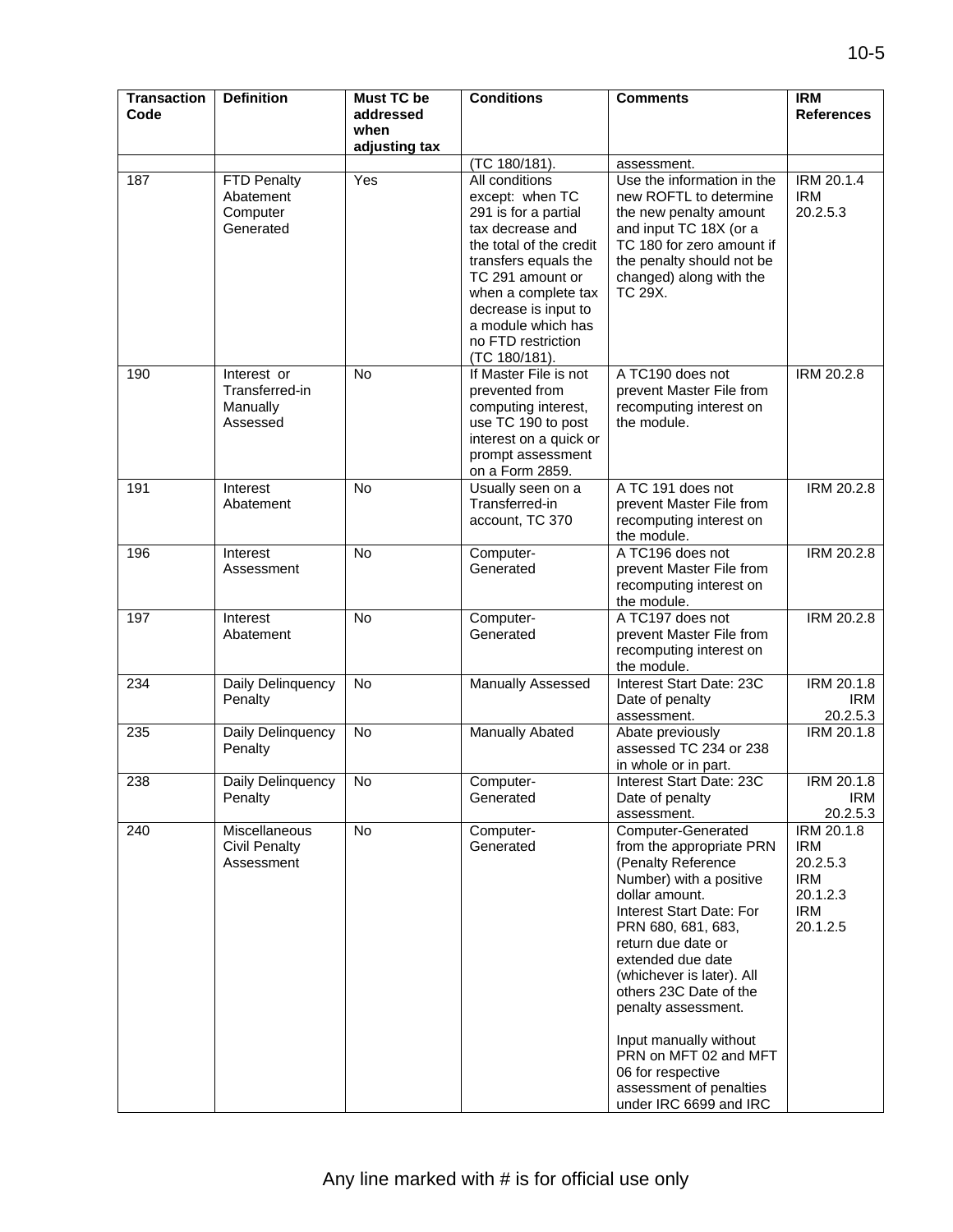| <b>Transaction</b><br>Code | <b>Definition</b>                                  | <b>Must TC be</b><br>addressed<br>when | <b>Conditions</b>                                                            | <b>Comments</b>                                                                                                                                                                                                                                     | <b>IRM</b><br><b>References</b>                                |
|----------------------------|----------------------------------------------------|----------------------------------------|------------------------------------------------------------------------------|-----------------------------------------------------------------------------------------------------------------------------------------------------------------------------------------------------------------------------------------------------|----------------------------------------------------------------|
|                            |                                                    | adjusting tax                          |                                                                              |                                                                                                                                                                                                                                                     |                                                                |
| 241                        | Miscellaneous<br><b>Civil Penalty</b><br>Abatement | No                                     | Computer-<br>Generated                                                       | 6698.<br>Computer-Generated<br>from the appropriate PRN<br>(Penalty Reference<br>Number) that<br>corresponds to the<br>penalty being abated,<br>using a negative dollar<br>amount.<br>Input manually without<br>PRN to abate TC 240<br>without PRN. | IRM 20.1.8<br><b>IRM</b><br>20.1.2.3<br><b>IRM</b><br>20.1.2.5 |
| 270                        | Failure to Pay Tax<br>Penalty                      | Yes                                    | All conditions<br>except: TC 290 for a<br>zero amount.<br>Manually Assessed. | A TC270 for zero amount<br>may be input if penalty<br>should not be changed.<br><b>Restricts penalty</b><br>computation for the<br>module unless input with<br>Reason Code 62.<br>Interest Start Date: 23C<br>Date of penalty<br>assessment.        | IRM 20.1.2<br>IRM<br>20.2.5.3                                  |
| 271                        | FTP Penalty                                        | yes                                    | All conditions<br>except: TC 290 for a<br>zero amount.<br>Manually Abated    | Interest Start Date: 23C<br>Date of penalty<br>assessment.                                                                                                                                                                                          | IRM 20.1.2<br>IRM<br>20.2.5.3                                  |
| 280                        | <b>Bad Check</b><br>Penalty                        | no                                     | Manually Assessed                                                            | Interest Start Date: 23C<br>Date of penalty<br>assessment.                                                                                                                                                                                          | <b>IRM</b><br>20.1.10.4<br><b>IRM</b><br>20.2.5.3              |
| 281                        | <b>Bad Check</b><br>Penalty                        | no                                     | Manually Abated                                                              | Abates previously posted<br>TC 280 or 286.                                                                                                                                                                                                          | <b>IRM</b><br>20.1.10.4                                        |
| 340                        | <b>Restricted Interest</b><br>Manually<br>Computed | Yes                                    | All conditions<br>except: TC 290 for a<br>zero amount.                       | TC340 for zero amount<br>may be input if interest<br>should not be changed.                                                                                                                                                                         | <b>IRM 20.2.8</b>                                              |
| 341                        | <b>Restricted Interest</b><br>Abatement            | Yes                                    | -I freeze present on<br>module                                               | Not required unless<br>interest is restricted. Use<br>of TC 341 to abate<br>interest will restrict<br>interest on the rest of the<br>module.                                                                                                        | IRM 20.2.1                                                     |

## **6 Return Preparer Penalties**

Form 8278 is an adjustment document (ADJ54) used for assessments or abatements of return preparer penalties and other miscellaneous civil penalties that are not subject to deficiency procedures. The Penalty Reference Numbers (PRN) is keyed in with a positive dollar amount for assessments. A Transaction Code (TC) 290 posts with a TC 240 for the assessed amount. Preparer penalties are assessed on the tax period of the return in violation. Use MFT 55 for violations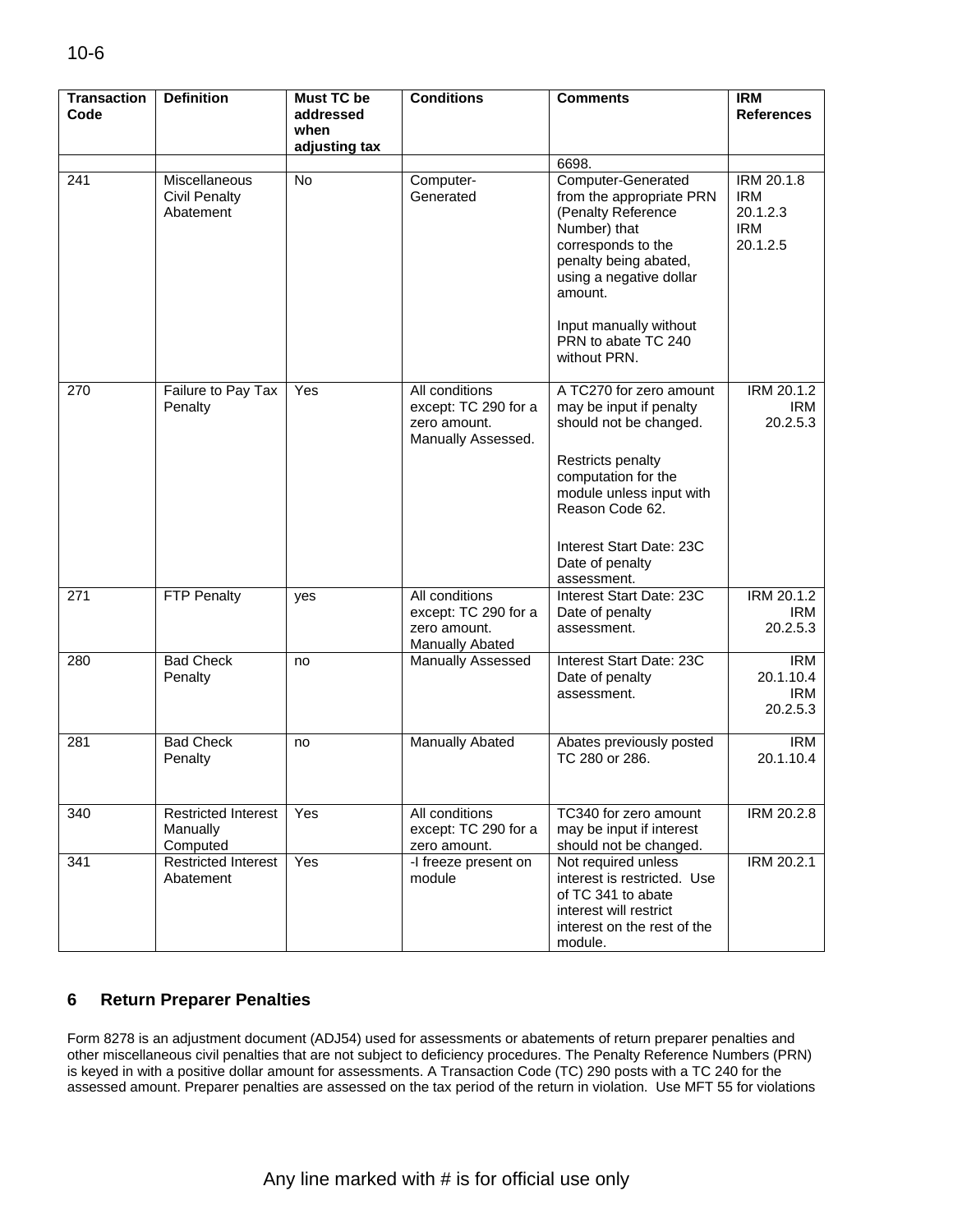by an individual tax return preparer and for violations by a firm tax return preparer use MFT 13. Tax return preparer penalty PRNs are listed below. See IRM 20.1.6 *Preparer/Promoter/Material Advisor Penalties* for additional information.

| <b>PRN</b> | <b>IRC Section</b> | <b>Description</b>                                                                                                                                                                         |
|------------|--------------------|--------------------------------------------------------------------------------------------------------------------------------------------------------------------------------------------|
| 624        | 6695(a)            | Other Assessable Penalties with Respect to the Preparation of<br>Tax Returns for Other Persons - Preparers Failure to furnish a<br>copy to taxpayer.                                       |
|            | 6695(b)            | Other Assessable Penalties with Respect to the Preparation of<br>Tax Returns for Other Persons - Preparers Failure to sign<br>return.                                                      |
|            | 6695(c)            | Other Assessable Penalties with Respect to the Preparation of<br>Tax Returns for Other Persons - Preparers Failure to furnish<br>identifying number.                                       |
|            | 6695(d)            | Other Assessable Penalties with Respect to the Preparation of<br>Tax Returns for Other Persons - Preparers Failure to retain<br>copy or list.                                              |
|            | 6695(e)            | Other Assessable Penalties with Respect to the Preparation of<br>Tax Returns for Other Persons - Preparers Failure to maintain<br>record of preparers employed.                            |
| 626        | 6695(f)            | Other Assessable Penalties with Respect to the Preparation of<br>Tax Returns for Other Persons - Preparers negotiating<br>taxpayer's refund check including electronic deposit             |
| 627        | 6695(g)            | Other Assessable Penalties with Respect to the Preparation of<br>Tax Returns for Other Persons - Preparer EIC due diligence.                                                               |
| 633        | 6713               | Return Preparer Disclosure or Use of Information - Also applies<br>to any persons engaged in the business of preparing or<br>providing services for the preparation of income tax returns. |
| 645        | 6694(a)            | Return Preparer Understatement Due to unreasonable position<br>for prepared tax returns.                                                                                                   |
| 650        | 6694(b)            | Return Preparer Understatement Due to willful or reckless<br>conduct for prepared tax returns.                                                                                             |

#### **Information Return Penalties 7**

The Small Business Jobs Act (SBJA) of 2010, section 2102, increases the amounts of IRC section 6721(a) penalties from \$50 to \$100 for failure to timely file accurate information returns using the correct media and the proper format. The calendar year maximum for these penalties for large businesses increases from \$250,000 to \$1.5 million.

The SBJA of 2010 also increases the IRC section 6722(a) penalties from \$50 to \$100 for failure to timely furnish accurate payee statements. IRC section 6722(b) adds a penalty reduction tiered rate for corrections on or before August 1 of the filing year. IRC section 6722(d) adds lower limitations for gross receipts of \$5 million or less. The calendar year maximum for these penalties for large businesses increases from \$100,000 to \$1.5 million. These changes apply to returns required to be filed on or after Jan. 1, 2011.

IRC section 6721 penalty rate increases are reflected in the following two tables:

|                            | IRC 6721 - Large Businesses with Gross Receipts of More Than \$5 million |                                        |
|----------------------------|--------------------------------------------------------------------------|----------------------------------------|
| Time of filing             | Returns due before 01-01-2011                                            | Changes effective 01-01-2011           |
| Not more than 30 days late | \$15 per return / \$75,000 maximum                                       | \$30 per return / \$250,000 maximum    |
| 31 days late - August 1    | \$30 per return / \$150,000 maximum                                      | \$60 per return / \$500,000 maximum    |
| After August 1             | \$50 per return / \$250,000 maximum                                      | \$100 per return / \$1,500,000 maximum |
| Intentional disregard      | \$100 per return / no limitation                                         | \$250 per return / no limitation       |
|                            | IRC 6721 Small Businesses with Gross Receipts \$5 million or Less        |                                        |
| Time of filing             | Returns due before 01-01-2011                                            | Changes effective 01-01-2011           |
| Not more than 30 days late | \$15 per return / \$25,000 maximum                                       | \$30 per return / \$75,000 maximum     |
| 31 days late - August 1    | \$30 per return / \$50,000 maximum                                       | \$60 per return / \$200,000 maximum    |
| After August 1             | \$50 per return / \$100,000 maximum                                      | \$100 per return / \$500,000 maximum   |
| Intentional disregard      | \$100 per return / no limitation                                         | \$250 per return / no limitation       |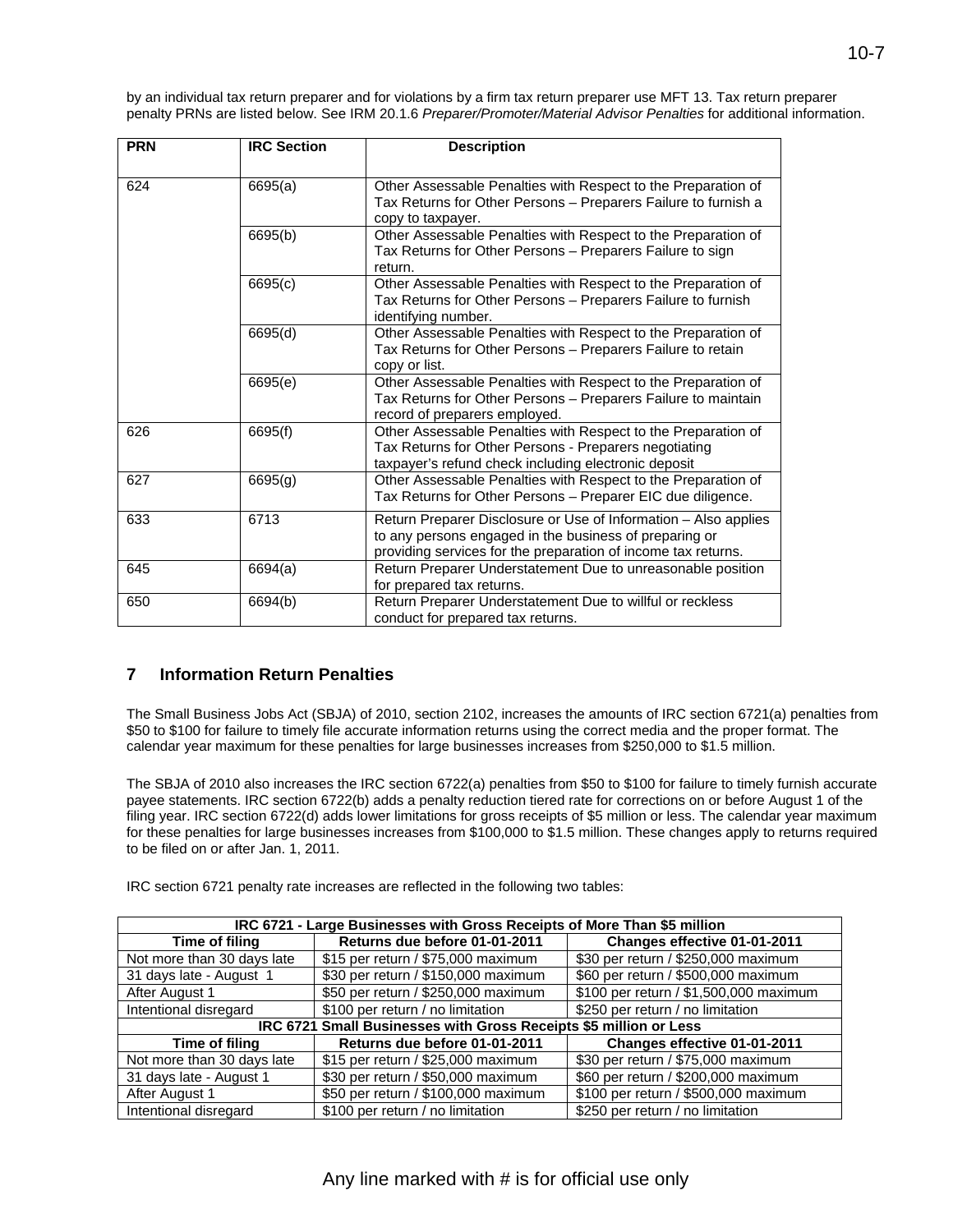|                            | IRC 6722 - Large Businesses with Gross Receipts of More Than \$5 million                                         |                                        |
|----------------------------|------------------------------------------------------------------------------------------------------------------|----------------------------------------|
| Time of filing             | Returns due before 01-01-2011*                                                                                   | Changes effective 01-01-2011           |
| Not more than 30 days late | \$50 per return / \$100,000 maximum*                                                                             | \$30 per return / \$250,000 maximum    |
| 31 days late - August 1    | \$50 per return / \$100,000 maximum*                                                                             | \$60 per return / \$500,000 maximum    |
| After August 1             | \$50 per return / \$100,000 maximum                                                                              | \$100 per return / \$1,500,000 maximum |
| Intentional disregard      | \$100 per return / no limitation                                                                                 | \$250 per return / no limitation       |
|                            |                                                                                                                  |                                        |
|                            |                                                                                                                  |                                        |
| Time of filing             | Returns due before 01-01-2011*                                                                                   | Changes effective 01-01-2011           |
| Not more than 30 days late | \$50 per return / \$100,000 maximum*                                                                             | \$30 per return / \$75,000 maximum     |
| 31 days late - August 1    | \$50 per return / \$100,000 maximum                                                                              | \$60 per return / \$200,000 maximum    |
| After August 1             | \$50 per return / \$100,000 maximum                                                                              | \$100 per return / \$500,000 maximum   |
| Intentional disregard      | \$100 per return / no limitation                                                                                 | \$250 per return / no limitation       |
|                            | *Prior to the enactment of SBJA of 2010 (01-01-2011), IRC 6722 had no tiered penalty reduction rate and no large |                                        |

IRC section 6722 penalty rate changes are reflected in the following two tables:

Form 3645, *Computation of Penalty for Failure to File Information Returns or Furnish Statements,* should be used in conjunction with Form 8278. Form 3645 is used for computation of penalties for failure to file information returns, failure to furnish statements, and failure to comply with other information reporting requirements. Form 3645 is available on the following IRS web site:

<http://publish.no.irs.gov/getpdf.cgi?catnum=19810>

#### **8 Penalty Reference Numbers – Miscellaneous Civil Penalties**

Penalty Reference Numbers (PRN) are used to assess and abate miscellaneous civil penalties. Some civil penalties are assessed and abated with their respective PRN or Transaction Code (TC) (generally, not TC 240/241) using Forms 5344, 5403, 3870 or similar closing and adjustment documents.

Form 8278, *Assessment and Abatement of Miscellaneous Civil Penalties*, is used to assess or abate civil penalties on MFT 13 (BMF) and MFT 55 (IMF) accounts. See Form 8278 instructions for additional PRN information at the following IRS web site:

#### <http://publish.no.irs.gov/getpdf.cgi?catnum=62278>

**CAUTION:** The following PRN table reflects the most current penalties for the respective Internal Revenue Code sections. Archived PRN information, plus more information about PRNs, civil penalties, and return-related penalties are available through the following Office of Servicewide Penalties, IRS web site:

LINK WEB ADDRESS [Office of Servicewide Penalties](http://sbseservicewide.web.irs.gov/penalty/default.aspx) <http://sbseservicewide.web.irs.gov/penalty/default.aspx>

#### **PRN Penalty Penalty Rate and Information IRC** 165 **Failure to File Annual** Registration and Other Notification by Pension Plan \$1 per participant each day for failure to file a registration statement (Form 8955-SS), not to exceed \$5,000. (Note: Input via F5734 on MFT 75**,** CP-213, BMF, TEGE). 6652(d)(1) 167 | Failure to File Information Required in Connection With Certain Plans of Deferred Compensation; etc. \$25 a day (up to \$15,000) for not filing returns plans of deferred compensation, trusts and annuities, and bond purchase plans by the due date(s). (Note: Input via F5734 on MFT 74, CP-213, BMF, TEGE). 6652(e) 169 Failure to File Actuarial Report \$1,000 per failure and no maximum in penalty amount (Note: Input via F5734 on MFT 74**,**  BMF, and TEGE). 6692

#### *(1) Penalty Reference Numbers Table*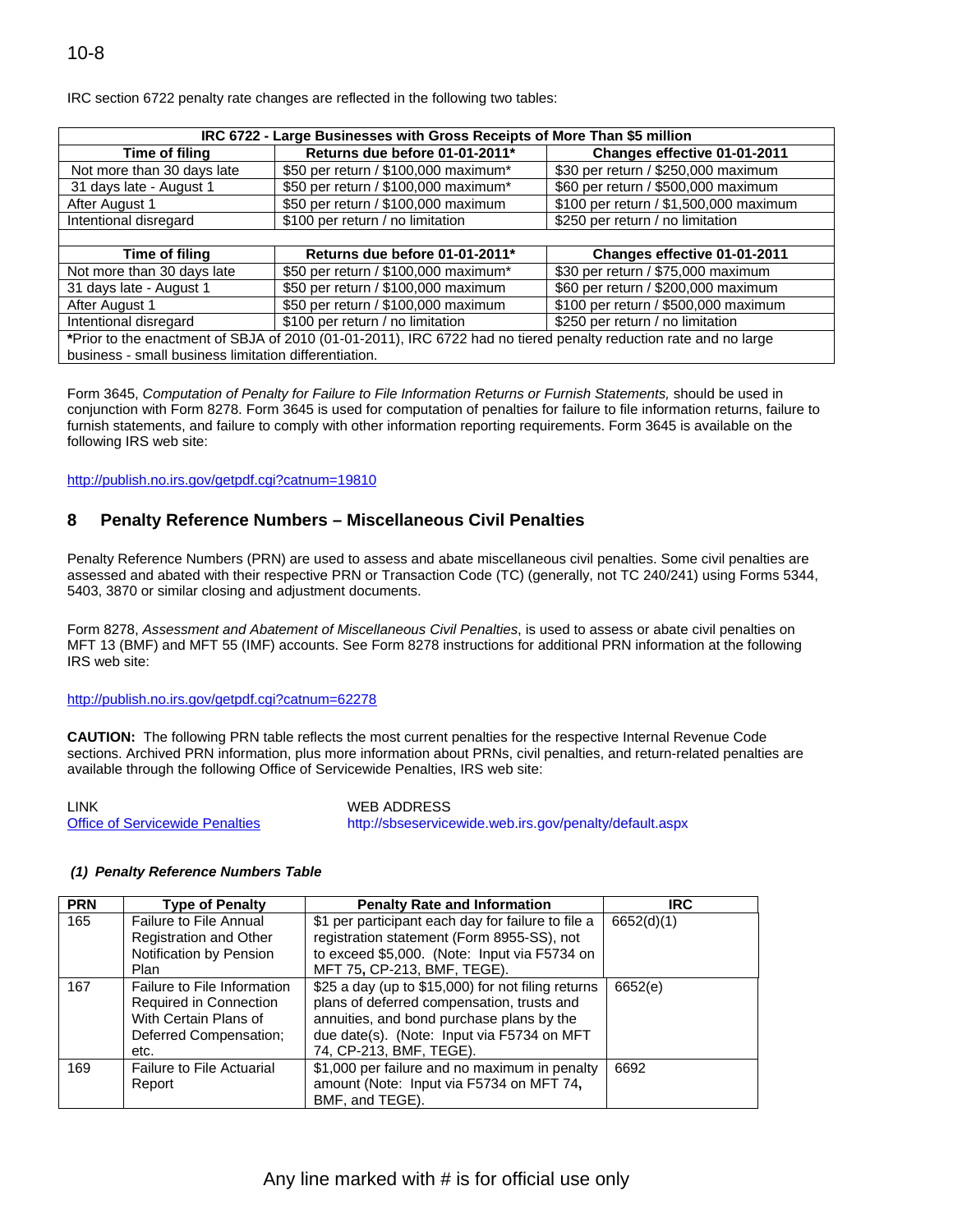| <b>PRN</b>     | <b>Type of Penalty</b>                                  | <b>Penalty Rate and Information</b>                                                            | <b>IRC</b> |
|----------------|---------------------------------------------------------|------------------------------------------------------------------------------------------------|------------|
| $500 -$<br>510 | <b>IRP Civil penalties</b><br>(returns due on or before | Imposition of the Failure to Comply with<br>Certain Information Reporting Requirements.        | 6721       |
|                | January 1, 2011)                                        | $$50$ per failure/maximum = \$250,000                                                          |            |
|                | Note: Systemically<br>assessed                          | (\$100,000 for small businesses).                                                              |            |
|                |                                                         | \$15 per failure/maximum \$75,000 (\$25,000                                                    |            |
|                |                                                         | for small businesses), the penalty is<br>decreased if the failure is corrected within 30       |            |
|                |                                                         | days after the due date of the information                                                     |            |
|                |                                                         | return.\$30 per failure/maximum = $$150,000$                                                   |            |
|                |                                                         | (\$50,000 for small businesses), the penalty is<br>decreased if the failure is corrected more  |            |
|                |                                                         | than 30 days after the due date of the return,                                                 |            |
|                |                                                         | but on or before August 1 of the filing                                                        |            |
|                |                                                         | year.\$50 penalty per document type<br>(increases to \$100 for returns due on or after         |            |
|                |                                                         | January 1, 2011)                                                                               |            |
|                |                                                         | *Note-there are no dollar limitations for<br>intentional disregard of the rules and            |            |
|                |                                                         | regulations).                                                                                  |            |
| $500 -$<br>510 | <b>IRP Civil penalties</b><br>(returns due on or after  | Imposition of the Failure to Comply with<br><b>Certain Information Reporting Requirements</b>  | 6721       |
|                | January 1, 2011)                                        |                                                                                                |            |
|                |                                                         | \$100 per failure/maximum = $$1,500,000$                                                       |            |
|                | Note: Systemically<br>assessed Magnetic Media           | (\$500,000 for small businesses).                                                              |            |
|                | Penalty                                                 | \$30 per failure/maximum \$250,000 (\$75,000                                                   |            |
|                |                                                         | for small businesses), the penalty is<br>decreased if the failure is corrected within 30       |            |
|                |                                                         | days after the due date of the information                                                     |            |
|                |                                                         | return.                                                                                        |            |
|                |                                                         | \$60 per failure/maximum = $$500,000$                                                          |            |
|                |                                                         | (\$200,000 for small businesses), the penalty<br>is decreased if the failure is corrected more |            |
|                |                                                         | than 30 days after the due date of the return,                                                 |            |
|                |                                                         | but on or before August 1 of the filing                                                        |            |
|                |                                                         | year.\$50 penalty per document type<br>(increases to \$100 for returns due on or after         |            |
|                |                                                         | January 1, 2011)                                                                               |            |
|                |                                                         | *Note-there are no dollar limitations for<br>intentional disregard of the rules and            |            |
|                |                                                         | regulations).                                                                                  |            |
| 502            | Missing or Incorrect TIN<br>Penalty                     | \$50 penalty per document type (increases to<br>\$100 for returns due on or after January 1,   | 6721       |
|                |                                                         | 2011)                                                                                          |            |
|                |                                                         | *Note-there are no dollar limitations for<br>intentional disregard of the rules and            |            |
|                |                                                         | regulations).                                                                                  |            |
| 503            | <b>Improper Format Penalty</b>                          | \$50 penalty per document type (increases to<br>\$100 for returns due on or after January 1,   | 6721       |
|                |                                                         | 2011)                                                                                          |            |
|                |                                                         | *Note-there are no dollar limitations for                                                      |            |
|                |                                                         | intentional disregard of the rules and<br>regulations).                                        |            |
| 504            | Late & Magnetic Media                                   | \$50 penalty per document type (increases to                                                   | 6721       |
|                | Penalty                                                 | \$100 for returns due on or after January 1,<br>2011)                                          |            |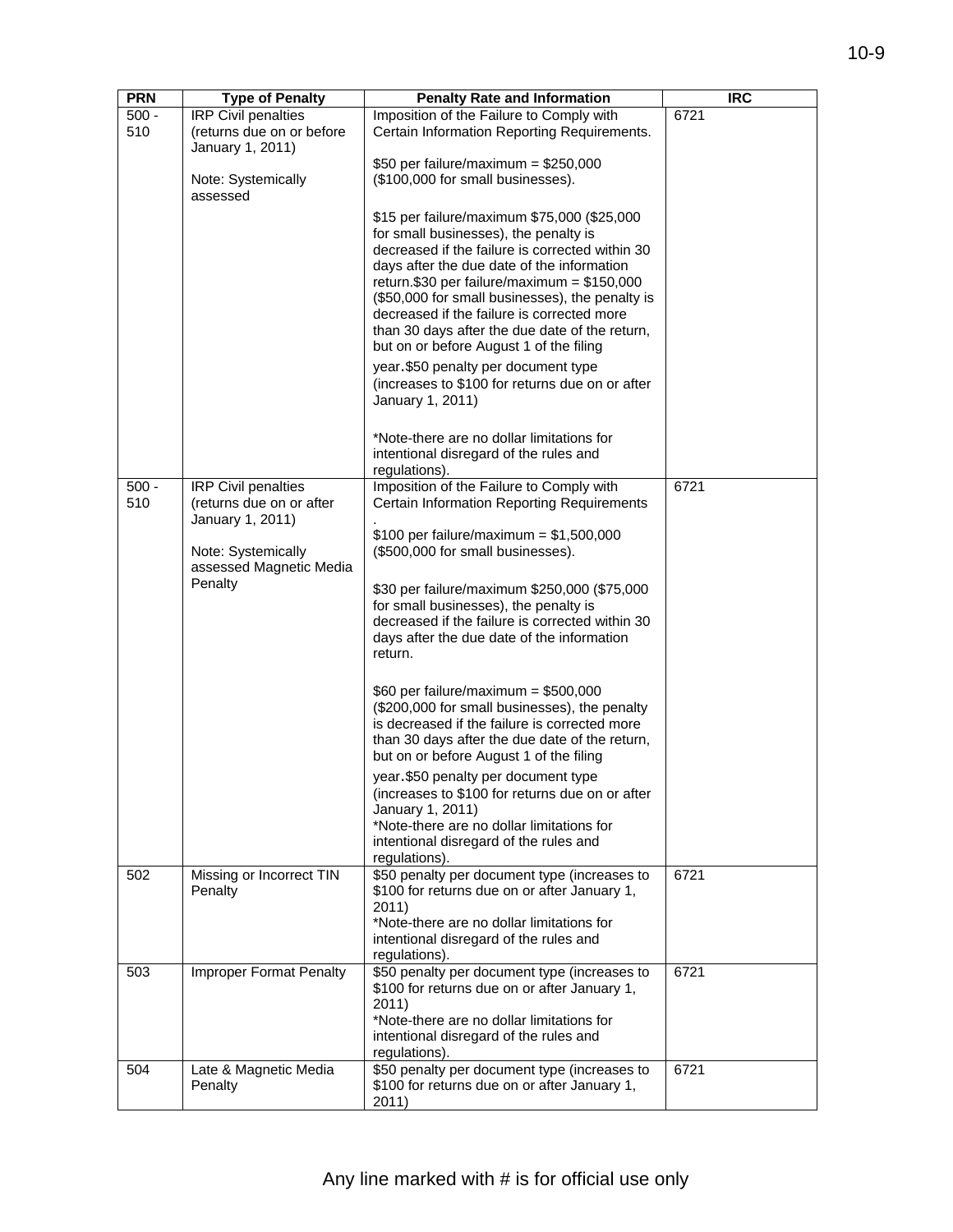| <b>PRN</b> | <b>Type of Penalty</b>         | <b>Penalty Rate and Information</b>          | <b>IRC</b> |
|------------|--------------------------------|----------------------------------------------|------------|
|            |                                | *Note-there are no dollar limitations for    |            |
|            |                                |                                              |            |
|            |                                | intentional disregard of the rules and       |            |
|            |                                | regulations).                                |            |
| 505        | Late & Missing or              | \$50 penalty per document type (increases to | 6721       |
|            | <b>Incorrect TIN Penalty</b>   | \$100 for returns due on or after January 1, |            |
|            |                                | 2011)                                        |            |
|            |                                | *Note-there are no dollar limitations for    |            |
|            |                                | intentional disregard of the rules and       |            |
|            |                                | regulations).                                |            |
| 506        | Late & Missing or              | \$50 penalty per document type (increases to | 6721       |
|            | Incorrect TIN Penalty          | \$100 for returns due on or after January 1, |            |
|            |                                | 2011)                                        |            |
|            |                                | *Note-there are no dollar limitations for    |            |
|            |                                | intentional disregard of the rules and       |            |
|            |                                | regulations).                                |            |
| 507        | Magnetic Media & Missing       | \$50 penalty per document type (increases to | 6721       |
|            | or Incorrect TIN Penalty       | \$100 for returns due on or after January 1, |            |
|            |                                | 2011)                                        |            |
|            |                                | *Note-there are no dollar limitations for    |            |
|            |                                | intentional disregard of the rules and       |            |
|            |                                | regulations).                                |            |
| 508        | Magnetic Media &               | \$50 penalty per document type (increases to | 6721       |
|            | <b>Improper Format Penalty</b> | \$100 for returns due on or after January 1, |            |
|            |                                | 2011)                                        |            |
|            |                                | *Note-there are no dollar limitations for    |            |
|            |                                |                                              |            |
|            |                                | intentional disregard of the rules and       |            |
|            |                                | regulations).                                |            |
| 509        | Missing or Incorrect TIN       | \$50 penalty per document type (increases to | 6721       |
|            | Penalty & Improper             | \$100 for returns due on or after January 1, |            |
|            | <b>Format Penalty</b>          | 2011)                                        |            |
|            |                                | *Note-there are no dollar limitations for    |            |
|            |                                | intentional disregard of the rules and       |            |
|            |                                | regulations).                                |            |
| 510        | Late, Magnetic Media &         | \$50 penalty per document type (increases to | 6721       |
|            | Missing or Incorrect TIN       | \$100 for returns due on or after January 1, |            |
|            | Penalty                        | 2011)                                        |            |
|            |                                | *Note-there are no dollar limitations for    |            |
|            |                                | intentional disregard of the rules and       |            |
|            |                                | regulations).                                |            |
| 511        | Late, Magnetic Media &         | \$50 penalty per document type (increases to | 6721       |
|            | Improper Format Penalty        | \$100 for returns due on or after January 1, |            |
|            |                                | 2011)                                        |            |
|            |                                | *Note-there are no dollar limitations for    |            |
|            |                                | intentional disregard of the rules and       |            |
|            |                                | regulations).                                |            |
| 512        | Late, Missing or Incorrect     | \$50 penalty per document type (increases to | 6721       |
|            | TIN, & Improper Format         | \$100 for returns due on or after January 1, |            |
|            | Penalty                        | 2011)                                        |            |
|            |                                | *Note-there are no dollar limitations for    |            |
|            |                                | intentional disregard of the rules and       |            |
|            |                                | regulations).                                |            |
| 513        | Magnetic Media, Missing        | \$50 penalty per document type (increases to | 6721       |
|            | or Incorrect TIN, &            | \$100 for returns due on or after January 1, |            |
|            | <b>Improper Format Penalty</b> | 2011)                                        |            |
|            |                                | *Note-there are no dollar limitations for    |            |
|            |                                | intentional disregard of the rules and       |            |
|            |                                | regulations).                                |            |
| 514        | Late, Magnetic Media,          | \$50 penalty per document type (increases to | 6721       |
|            | Missing or Incorrect TIN,      | \$100 for returns due on or after January 1, |            |
|            | Improper Format Penalty        | 2011)                                        |            |
|            |                                | *Note-there are no dollar limitations for    |            |
|            |                                | intentional disregard of the rules and       |            |
|            |                                |                                              |            |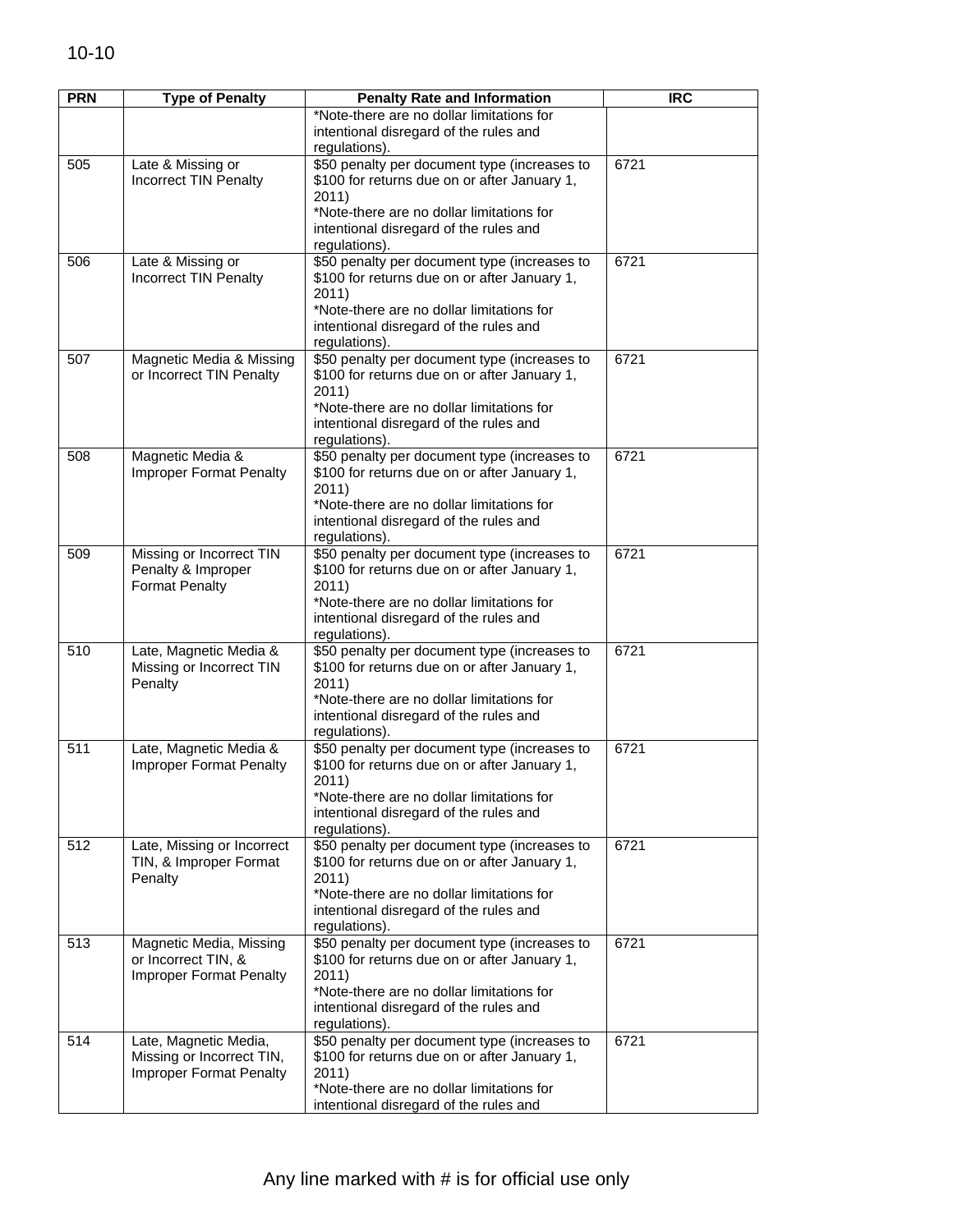| <b>PRN</b> | <b>Type of Penalty</b>                      | <b>Penalty Rate and Information</b>                                                      | <b>IRC</b>    |
|------------|---------------------------------------------|------------------------------------------------------------------------------------------|---------------|
|            |                                             | regulations).                                                                            |               |
| 527        | Failure to Provide Public                   | \$20 per day                                                                             | 6652(c)(1)(D) |
| (IMF)      | Inspection of Application                   | No maximum.                                                                              |               |
|            |                                             | See IRC section 6104(d) requirements.                                                    |               |
| 528        | Failure to Provide Public                   | \$20 per day.                                                                            | 6652(c)(1)(C) |
| (IMF)      | Inspection of Annual                        | Maximum = $$10,000$ .                                                                    |               |
|            | Return                                      | See IRC sections 527(j) and 6104(d)                                                      |               |
|            |                                             | requirements.                                                                            |               |
| 537        | Penalty in Case of                          | Refer to IRC section 6721(e).                                                            | 6721(e)       |
|            | <b>Intentional Disregard</b>                | \$100 per return (returns due before January                                             |               |
|            |                                             | 1, 2011                                                                                  |               |
|            |                                             | \$250 per return (returns due on or after                                                |               |
|            |                                             | January 1, 2011)                                                                         |               |
|            |                                             |                                                                                          |               |
|            |                                             | No maximum                                                                               |               |
| 543        | Penalty for Specified                       | \$5,000 per frivolous submission under IRC                                               | 6702 (b)      |
|            | <b>Frivolous Submissions</b>                | 6702(c), or for any delay/ impediment of the                                             |               |
|            |                                             | administration of Federal tax laws.                                                      |               |
| 547-       | Failure to file correct                     | Self-assessment \$50 per form                                                            | 6723          |
|            | information                                 |                                                                                          |               |
|            |                                             |                                                                                          |               |
| 548        | Failure to comply with                      | \$50 per return up to a maximum of \$100,000                                             |               |
|            | other information reporting                 | per calendar year, except for in the case of                                             |               |
|            | requirements                                | intentional disregard, for which there is no                                             |               |
|            |                                             | maximum.                                                                                 |               |
| 549        | Failure to File W-2s with                   | The greater of \$100 per form or 10% of the                                              | 6721(e)       |
|            | intentional disregard                       | aggregate amount of items required to be                                                 |               |
|            | (CAWR Penalty                               | reported (returns due before January 1, 2011)                                            |               |
|            | Program). Note: NOT                         |                                                                                          |               |
|            | manually assessed using<br>Form 8278        | The greater of \$250 per form or 10% of the                                              |               |
|            |                                             | aggregate amount of items required to be<br>reported (returns due on or after January 1, |               |
|            |                                             | 2011)                                                                                    |               |
|            |                                             |                                                                                          |               |
|            |                                             | No maximum                                                                               |               |
|            |                                             | See IRC section 6051 requirement and IRM                                                 |               |
|            |                                             | 4.19.4.3.1.1 The Intentional Disregard                                                   |               |
|            |                                             | <b>Failure to File Penalty (PRN 549)</b>                                                 |               |
|            |                                             |                                                                                          |               |
| 550        | Failure to File Forms W-2                   | \$50 per failure(returns due before January 1,                                           | 6721(a)       |
|            | <b>Timely (CAWR Penalty</b>                 | 2011)                                                                                    |               |
|            | Program).<br>Note: NOT manually             | \$100 per failure (returns due on or after                                               |               |
|            | assessed using Form                         | January 1, 2011)                                                                         |               |
|            | 8278                                        |                                                                                          |               |
|            |                                             | See IRM 4.19.4.3.1.2 Late Filed Forms W-2                                                |               |
|            |                                             | Penalty (PRN 550)                                                                        |               |
|            |                                             |                                                                                          |               |
| 551        | Fraudulent Identification of                | \$10,000 per violation made after August 17,                                             | 6720B         |
|            | <b>Exempt Use Property</b>                  | 2006.                                                                                    |               |
|            | under IRC section                           |                                                                                          |               |
| 552        | 170(e)(7)(C)<br>Failure to File Returns and | Maximum = $$15,000$ .                                                                    | 6652(e)       |
|            | Reports relating to certain                 |                                                                                          |               |
|            | <b>Trust and Annuity Plans</b>              |                                                                                          |               |
|            | required under IRC                          |                                                                                          |               |
|            | section $6047(d)$ - Forms                   |                                                                                          |               |
|            | 1096 or 1099                                |                                                                                          |               |
| 553        | Failure to File a Report                    | \$50 per failure                                                                         | 6693(a)(2)(B) |
|            | relating to Archer MSAs                     | \$100 for returns due on or after 1/1/2011                                               |               |
|            | required under IRC                          |                                                                                          |               |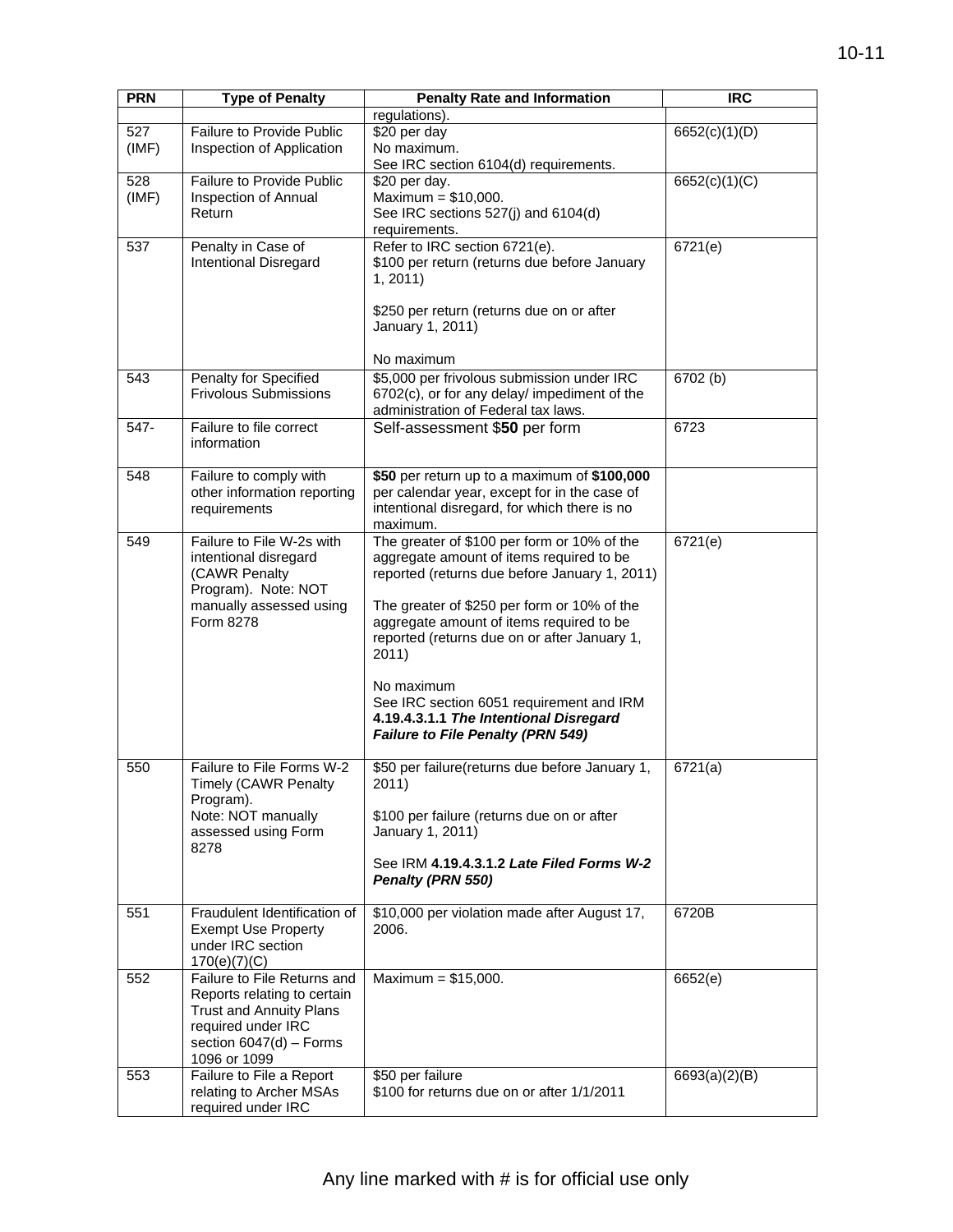| <b>PRN</b> | <b>Type of Penalty</b>                                                                                                                                 | <b>Penalty Rate and Information</b>                                                                                                                                                                                                                                                                                                                                  | <b>IRC</b>    |
|------------|--------------------------------------------------------------------------------------------------------------------------------------------------------|----------------------------------------------------------------------------------------------------------------------------------------------------------------------------------------------------------------------------------------------------------------------------------------------------------------------------------------------------------------------|---------------|
|            | section 220(h)                                                                                                                                         | No maximum                                                                                                                                                                                                                                                                                                                                                           |               |
| 554        | Failure to File a Report<br>relating to Health Saving<br>Accounts required under<br>IRC section 223(h)                                                 | \$50 per failure<br>\$100 for returns due on or after 1/1/2011<br>No maximum                                                                                                                                                                                                                                                                                         | 6693(a)(2)(C) |
| 555        | Failure to File a Report<br>relating to Qualified<br>Tuition Programs required<br>under IRC section 529(d)                                             | \$50 per failure<br>\$100 per failure for returns due on or after<br>1/1/2011<br>No maximum                                                                                                                                                                                                                                                                          | 6693(a)(2)(D) |
| 556        | Failure to File a Report<br>relating to Coverdell<br><b>Education Saving</b><br>Accounts required under<br>IRC section 530(h)                          | \$50 per failure<br>\$100 per failure for returns due on or after<br>1/1/2011<br>No maximum                                                                                                                                                                                                                                                                          | 6693(a)(2)(E) |
| 557        | Failure to Furnish<br>Information relating to<br>Nondeductible<br>Contribution required<br>under IRC section<br>408(0)(4)                              | \$100 per failure.<br>No maximum.                                                                                                                                                                                                                                                                                                                                    | 6693(b)(1)    |
| 558        | Failure to File a Form<br>relating to Nondeductible<br>Contributions required<br>under IRC section<br>408(0)(4)                                        | \$50 per failure<br>\$100 per failure for returns due on or after<br>1/1/2011<br>No maximum                                                                                                                                                                                                                                                                          | 6693(b)(2)    |
| 563        | Penalty for failure to notify<br>health plan of cessation of<br>eligibility for COBRA<br>premium assistance                                            | 110% of the premium reduction the taxpayer<br>was ineligible to receive. There is no penalty<br>assessed on the recapture of a COBRA<br>subsidy, which is when a taxpayers' modified<br>adjusted gross income exceeds \$145,000<br>(\$290,000 for married filing joint returns), and<br>they must report and repay the entire subsidy<br>on their income tax return. | 6720C         |
| 564        | Willful Failure to File a<br>Return or Application<br>required under IRC<br>6104(d)                                                                    | \$5,000 per failure.<br>No maximum.                                                                                                                                                                                                                                                                                                                                  | 6685          |
| 565        | <b>Erroneous Claims for</b><br><b>Refund or Credit Penalty</b>                                                                                         | A penalty in an amount equal to 20% of the<br>excessive amount. Apply to claim for refund<br>or credit filed on or submitted after May 25,<br>2007. (MFT 13 and MFT 55). See PRN 687<br>for Married Filing Joint<br>assessments/abatements.                                                                                                                          | 6676          |
| 566        | Assessable Penalties with<br>Respect to Liability for Tax<br>under Chapter 42                                                                          | Penalty equals, and is in addition to the<br>amount of tax imposed under Chapter 42.<br>No maximum.                                                                                                                                                                                                                                                                  | 6684          |
| 567        | Failure by Tax-Exempt<br>Organization to Disclose<br>certain Information or<br>Service available from<br>Federal Government -<br>Intentional Disregard | The penalty is the greater of \$1,000 per day,<br>for each day you failed to make the required<br>statement or 50% of the daily combined cost<br>of all offers and solicitations for which there<br>has been a failure to make the required<br>statement.<br>No maximum.                                                                                             | 6711          |
| 570        | Failure to File Notice of<br>Foreign Tax<br>Redetermination                                                                                            | 5% of deficiency per month up to a maximum<br>of 25% of the deficiency.                                                                                                                                                                                                                                                                                              | 6689          |
| 573        | Failure to Furnish certain<br>Information to Participant<br>in SIMPLE IRA Plans                                                                        | \$50 per failure.<br>No maximum.                                                                                                                                                                                                                                                                                                                                     | 6693(c)       |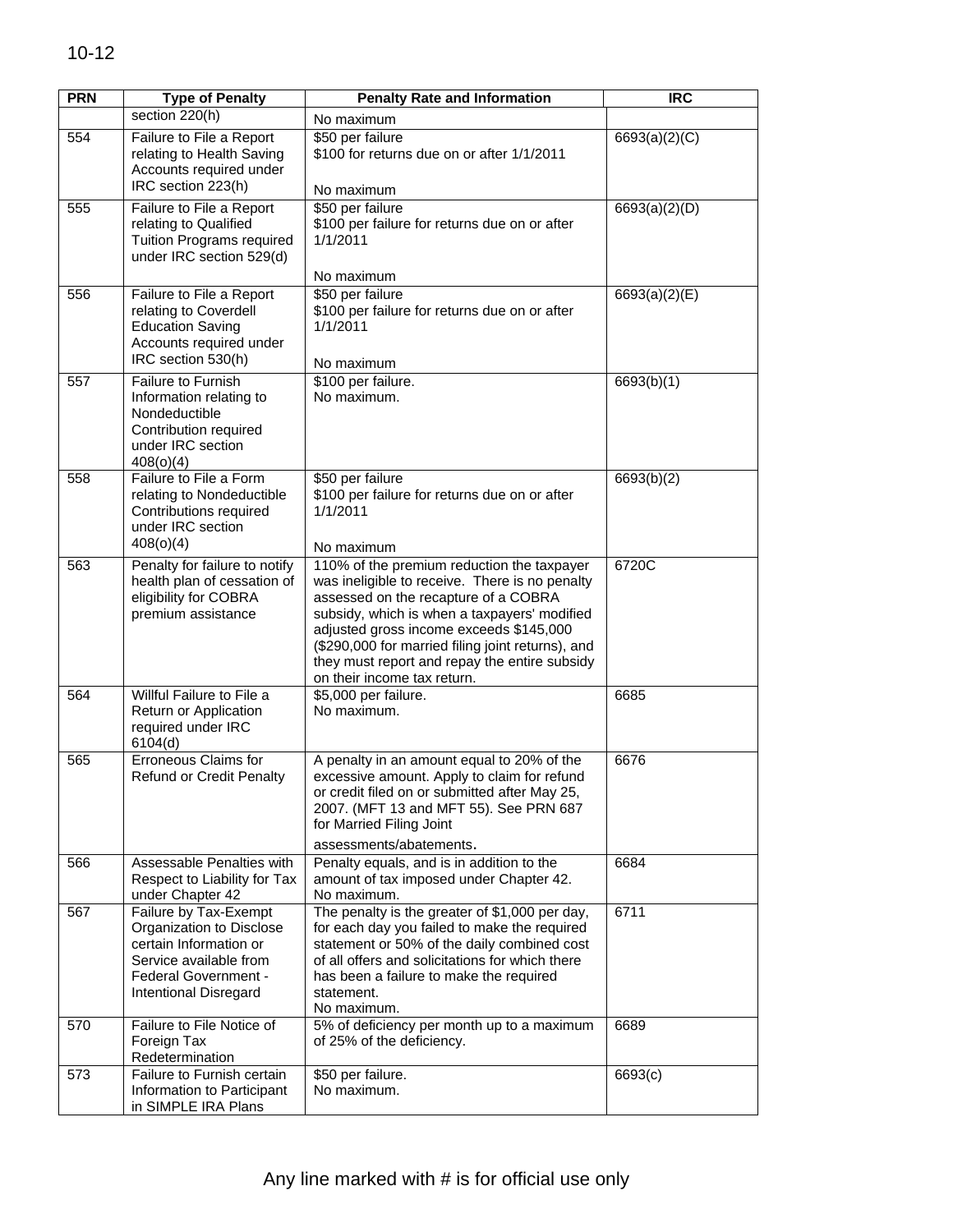| <b>PRN</b> | <b>Type of Penalty</b>                                                                                                                    | <b>Penalty Rate and Information</b>                                                                                                                                                                                                            | <b>IRC</b>        |
|------------|-------------------------------------------------------------------------------------------------------------------------------------------|------------------------------------------------------------------------------------------------------------------------------------------------------------------------------------------------------------------------------------------------|-------------------|
|            | required under IRC                                                                                                                        |                                                                                                                                                                                                                                                |                   |
|            | section 408(i) or 408(l)(2)                                                                                                               |                                                                                                                                                                                                                                                |                   |
| 574        | Willful Failure to Pay,<br>Evade or Defeat Stamp<br>Tax                                                                                   | 50% of the total amount of the underpayment<br>of the tax for each failure to pay any tax that<br>is payable by stamp, coupons, tickets, books,<br>or other devices or methods.                                                                | 6653              |
| 575        | Fraudulent Statement or<br>Willful Failure to Furnish<br>Statement to Employee -<br>IRC section 6051 or<br>6053(b)                        | \$50 per failure to provide or for furnishing a<br>false or fraudulent statement (can be<br>assessed and collected in the same manner<br>as the tax on employers).<br>No maximum.                                                              | 6674              |
| 578        | Civil Penalty with Respect<br>to Mortgage Credit<br>Certificates -Negligence                                                              | \$1,000 per failure.<br>No maximum.                                                                                                                                                                                                            | 6709(a)           |
| 579        | Civil Penalty with Respect<br>to Mortgage Credit<br>Certificates- Fraud                                                                   | \$10,000 per failure.<br>No maximum.                                                                                                                                                                                                           | 6709(b)           |
| 580        | Failure to Timely File<br>Report relating to<br>Mortgage Credit<br>Certificate required under<br>IRC section 25(g)                        | \$200 for each failure.<br>Maximum = $$2,000$ .                                                                                                                                                                                                | 6709(c)           |
| 581        | <b>Substantial &amp; Gross</b><br><b>Valuation Misstatements</b><br>Attributable to Incorrect<br>Appraisals                               | Penalty is the lesser of-- (1) The greater of<br>(A) 10% of the underpayment attributable to<br>the misstatement or $(B)$ \$1,000 or $(2)$ 125%<br>of the gross income received from the<br>preparation of the appraisal.                      | 6695A             |
| 582        | Penalty with Respect to<br>Tax Liability of Regulated<br><b>Investment Company</b>                                                        | Penalty equals to the amount of interest<br>attributable to a deemed increase in tax<br>determined under IRC section 860(c) (1) (A);<br>not to exceed one-half of the deduction<br>allowed under IRC section 860(a).                           | 6697              |
| 583        | Failure to File a<br><b>Registration Statement by</b><br>Pension Plan                                                                     | \$1 per failure per participant.<br>Maximum = $$5,000$ .                                                                                                                                                                                       | 6652(d)(1)        |
| 584        | Failure to File a<br>Notification by Pension<br>Plan                                                                                      | \$1 per failure per day.<br>Maximum = $$1,000$ .                                                                                                                                                                                               | 6652(d)(2)        |
| 585        | Failure to give a Notice to<br>Recipients required under<br>IRC section 3405(e)(10(B)                                                     | \$10 per failure.<br>Maximum = $$5,000$ .                                                                                                                                                                                                      | 6652(h)           |
| 586        | Failure to give a Written<br><b>Explanation to Recipients</b><br>required under IRC<br>section 402(f)                                     | \$100 per failure.<br>Maximum = $$50,000$ .                                                                                                                                                                                                    | 6652(i)           |
| 587        | Failure to File Certification<br>with Respect to certain<br><b>Residential Rental</b><br>Projects required under<br>IRC section 142(d)(7) | \$100 per failure per calendar year.<br>No maximum.                                                                                                                                                                                            | 6652(j)           |
| 588        | Failure to make Report<br>required under IRC<br>section 1202                                                                              | \$50 per failure.<br>\$100 per failure if due to negligence or<br>intentional disregard. If a report covering<br>periods in two or more years, the amount of<br>the penalty shall be multiplied by the number<br>of such years.<br>No maximum. | 6652(k)           |
| 589        | Split-Interest Trust                                                                                                                      | \$100 per failure per day.<br>Maximum = $$50,000$ .                                                                                                                                                                                            | 6652(c)(2)(C)(ii) |
| 590        | Failure to File a Return<br>for Payments of Dividends<br>aggregating less than \$10                                                       | \$1 per failure per statement.<br>Maximum = $$1,000$ .                                                                                                                                                                                         | 6652(a)           |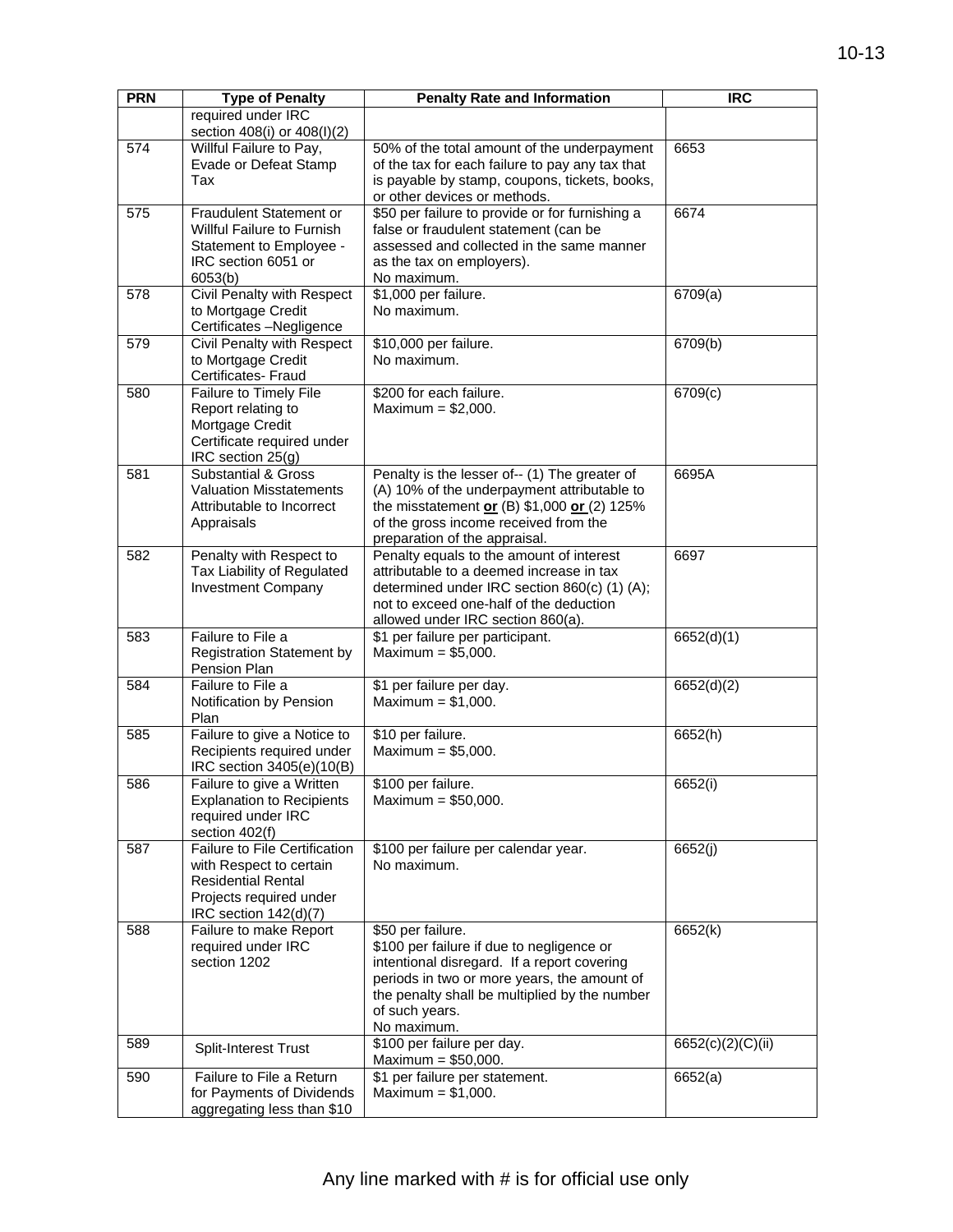| <b>PRN</b> | <b>Type of Penalty</b>                                                                                                                                                                                                                                                        | <b>Penalty Rate and Information</b>                                                                                                                                                                                                                                                                                                                                                                                                                                                                                                                                                           | <b>IRC</b>        |
|------------|-------------------------------------------------------------------------------------------------------------------------------------------------------------------------------------------------------------------------------------------------------------------------------|-----------------------------------------------------------------------------------------------------------------------------------------------------------------------------------------------------------------------------------------------------------------------------------------------------------------------------------------------------------------------------------------------------------------------------------------------------------------------------------------------------------------------------------------------------------------------------------------------|-------------------|
|            | under IRC section<br>6942(a)(2) or 6652(a)(2) -<br>Failure to File Returns for<br>Payments of Dividends                                                                                                                                                                       |                                                                                                                                                                                                                                                                                                                                                                                                                                                                                                                                                                                               |                   |
|            | aggregating less that \$10<br>under IRC section                                                                                                                                                                                                                               |                                                                                                                                                                                                                                                                                                                                                                                                                                                                                                                                                                                               |                   |
|            | 6044(a)(2)                                                                                                                                                                                                                                                                    |                                                                                                                                                                                                                                                                                                                                                                                                                                                                                                                                                                                               |                   |
| 591        | Failure to Comply with<br>Notice of Demand by<br>Manager of any<br>Organization                                                                                                                                                                                               | \$10 per failure per day.<br>Maximum = $$5,000$ .                                                                                                                                                                                                                                                                                                                                                                                                                                                                                                                                             | 6652(c)(1)(B)(ii) |
| 592        | Failure to comply with<br>Demand by Managers of<br>exempt organization or<br>trust                                                                                                                                                                                            | \$10 per failure per day.<br>Maximum = $$5,000$ .                                                                                                                                                                                                                                                                                                                                                                                                                                                                                                                                             | 6652(c)(2)(B)     |
| 593        | Failure to Pay Premium or<br>installments required<br>under IRC 9704 and/or for<br>failure to make<br>contributions required<br>under IRC 402(h)(5)(B)(ii)<br>of the Surface Mining<br>Control and Reclamation<br>Act of 1977 to a plan<br>referred to in IRC<br>402(h)(2)(C) | \$100 per failure per day.<br>No maximum.                                                                                                                                                                                                                                                                                                                                                                                                                                                                                                                                                     | 9707              |
| 594        | Voluntary Disclosure -<br><b>Failure to File Certain</b><br><b>Information Return</b>                                                                                                                                                                                         | 27.5% of the highest aggregate<br>account/asset value in all foreign bank<br>account/entities for the tax year                                                                                                                                                                                                                                                                                                                                                                                                                                                                                | various           |
| 595        | Voluntary Disclosure -<br><b>Failure to File Certain</b><br><b>Information Return</b>                                                                                                                                                                                         | 5% of the highest aggregate account/asset<br>value in all foreign bank account/entities for<br>the tax year.                                                                                                                                                                                                                                                                                                                                                                                                                                                                                  | various           |
| 596        | Voluntary Disclosure -<br><b>Failure to File Certain</b><br><b>Information Return</b>                                                                                                                                                                                         | 20% of the highest aggregate account/asset<br>value in all foreign bank account/entities for<br>the tax year.                                                                                                                                                                                                                                                                                                                                                                                                                                                                                 | various           |
| 597        | Voluntary Disclosure -<br>Failure to File Certain<br><b>Information Return</b>                                                                                                                                                                                                | 12.5% of the highest aggregate<br>account/asset value in all foreign bank<br>account/entities for the tax year.                                                                                                                                                                                                                                                                                                                                                                                                                                                                               | various           |
| 598        | Voluntary Disclosure -<br><b>Failure to File Certain</b><br>Information Return                                                                                                                                                                                                | 25% of the highest aggregate account/asset<br>value in all foreign bank account/entities for<br>the tax year.                                                                                                                                                                                                                                                                                                                                                                                                                                                                                 | various           |
| 599        | Systemically asserted:<br>Failure to File Form 5471<br>in conjunction with Failure<br>to File Corporate Return<br>(Refer to PRN 623 for<br>manual assessments)                                                                                                                | \$10,000 per annual accounting period plus<br>FTC reduction. If failure continues for more<br>than 90 days after notification, penalty is<br>increased by \$10,000 for each 30-day period<br>(or fraction thereof) the failure continues.<br>Maximum = $$50,000$ .                                                                                                                                                                                                                                                                                                                            | 6038              |
| 600        | <b>Failure to File Correct</b><br><b>Information Returns</b><br>(returns due before<br>January 1, 2011)                                                                                                                                                                       | $$50$ per failure/Maximum = \$250,000.<br>(\$100,000 for small businesses).<br>\$15 per failure/Maximum = $$75,000$ (\$25,000<br>for small businesses), The penalty is<br>decreased if the failure is corrected within 30<br>days after the due date of the information<br>return.<br>\$30 per failure/Maximum = $$150,000$<br>(\$50,000 for small businesses), The penalty<br>is decreased if the failure is corrected more<br>than 30 days after the due date of the return,<br>but on or before August 1 of the filing year.<br>For other circumstances that may apply, see<br>IRM 20.1.7. | 6721              |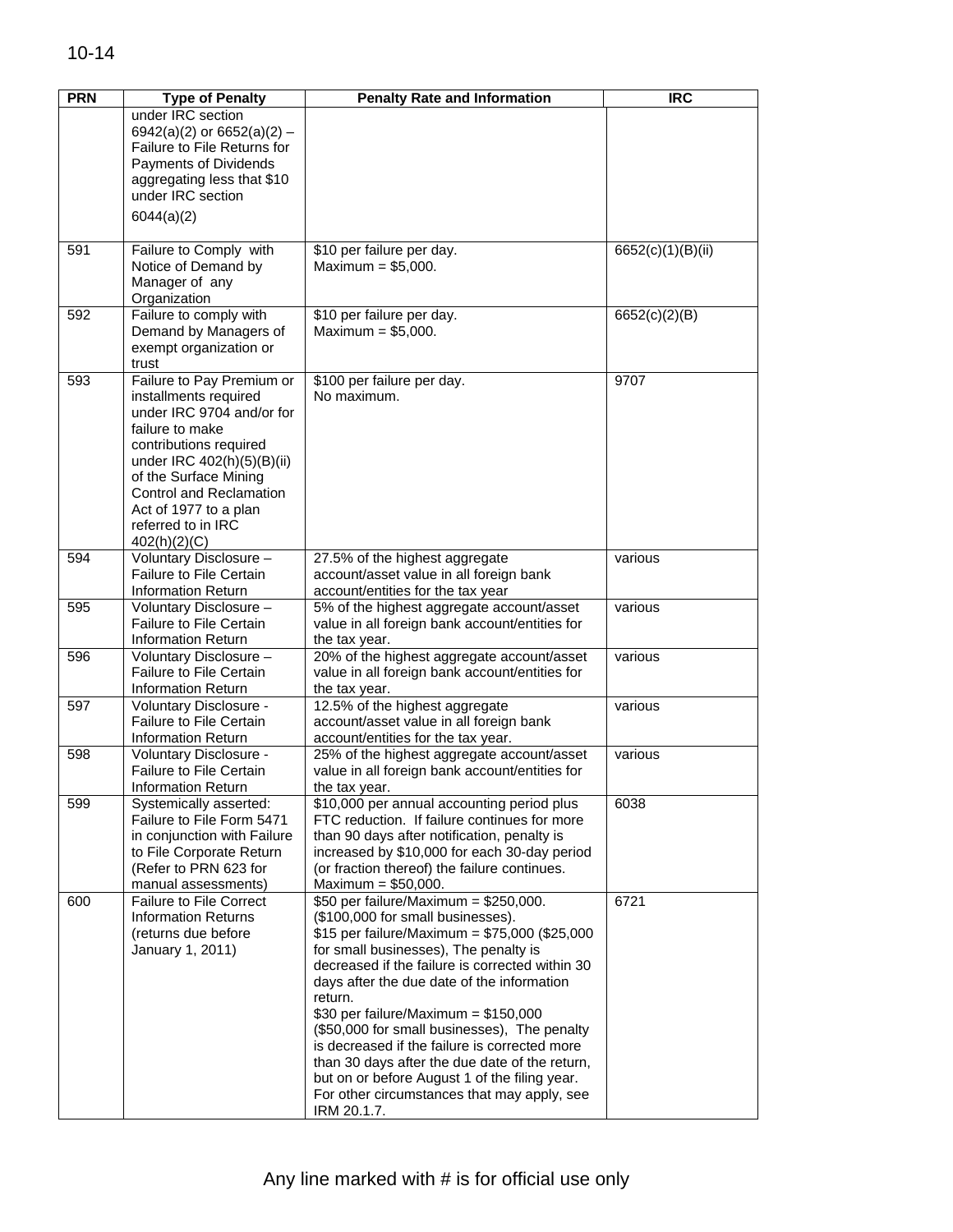| <b>PRN</b> | <b>Type of Penalty</b>                                | <b>Penalty Rate and Information</b>                                          | <b>IRC</b>    |
|------------|-------------------------------------------------------|------------------------------------------------------------------------------|---------------|
| 600        | <b>Failure to File Correct</b>                        | \$100 per failure/maximum = $$1,500,000$                                     | 6721          |
|            | <b>Information Returns</b>                            | (\$500,000 for small businesses).                                            |               |
|            | (returns due on or after                              |                                                                              |               |
|            | January 1, 2011)                                      |                                                                              |               |
|            |                                                       | \$30 per failure/maximum \$250,000 (\$75,000                                 |               |
|            |                                                       | for small businesses), the penalty is                                        |               |
|            |                                                       | decreased if the failure is corrected within 30                              |               |
|            |                                                       | days after the due date of the information                                   |               |
|            |                                                       | return.                                                                      |               |
|            |                                                       |                                                                              |               |
|            |                                                       | \$60 per failure/maximum = $$500,000$                                        |               |
|            |                                                       | (\$200,000 for small businesses), the penalty                                |               |
|            |                                                       | is decreased if the failure is corrected more                                |               |
|            |                                                       | than 30 days after the due date of the return,                               |               |
|            |                                                       | but on or before August 1 of the filing year.                                |               |
| 601        | Failure to Include Correct                            | \$5 per form.                                                                | 6723          |
|            | Information                                           |                                                                              |               |
| 603        | Failure of Foreign                                    | Initial penalty: \$10,000 per year.                                          | 6038C         |
|            | Corporation Engaged in a                              | After 90 days from notification: \$10,000 for                                |               |
|            | U.S. Business to Furnish                              | each 30-day period (or fraction thereof).                                    |               |
|            | Information or Maintain                               | No maximum.                                                                  |               |
|            | Records                                               |                                                                              | 6652(f)       |
| 604        | Failure of Foreign Person<br>to File Return Regarding | \$25 a day not to exceed the lesser of                                       |               |
|            | Direct Investment in U.S.                             | \$25,000, or 5% of the aggregate fair market                                 |               |
|            | <b>Real Property Interests</b>                        | value of U.S. real property interests owned at                               |               |
| 605        | Failure to File Return or                             | any time during the year.<br>Under IRC section 6011(c) (1): \$100 per        | 6686          |
|            | Supply Information by                                 | failure, not to exceed \$25,000 for any                                      |               |
|            | <b>DISC or FSC</b>                                    | calendar year. Under IRC section 6011(c)                                     |               |
|            |                                                       | (2): \$1,000 for each return.                                                |               |
| 607        | Failure to Timely File                                | \$50 per failure/Maximum=\$250,000                                           | 6721          |
|            | <b>Information Return</b>                             | (returns due before January 1, 2011)                                         |               |
|            |                                                       |                                                                              |               |
|            |                                                       | \$100 per failure/Maximum = $$1,500,000$                                     |               |
|            |                                                       | (returns due on or after January 1, 2011)                                    |               |
| 609        | Failure to File a                                     | \$50 per failure/Maximum=\$250,000                                           | 6721          |
|            | <b>Completed and Correct</b>                          | (returns due before January 1, 2011)                                         |               |
|            | Form 8300                                             |                                                                              |               |
|            |                                                       | \$100 per failure/Maximum = $$1,500,000$                                     |               |
|            |                                                       | (returns due on or after January 1, 2011)                                    | 6722          |
| 610        | Failure to Furnish Payee                              | \$50 per failure/Maximum = \$100,000 (returns<br>due before January 1, 2011) |               |
|            | <b>Statement or Required</b><br>Information           |                                                                              |               |
|            | Note: Not manually                                    | $$100$ per failure/Maximum = \$500,000                                       |               |
|            | assessed on Form 8278                                 | (returns due on or after January 1, 2011)                                    |               |
| 611        | Failure to File a                                     | \$100 per failure per day                                                    | 6652(c)(3)(A) |
|            | Disclosure Required of                                | Not to exceed \$50,000                                                       |               |
|            | <b>Tax-Exempt Entity</b>                              | See IRC section 6033(a) (2) requirements.                                    |               |
| 612        | <b>Failure to Furnish Correct</b>                     | \$50 per failure. Statements are not reduced                                 | 6722          |
|            | Payee Statement (returns                              | if returns are corrected or filed after the due                              |               |
|            | due before January 1,                                 | date. Only one penalty per statement,                                        |               |
|            | 2011)                                                 | regardless the total penalty for all such                                    |               |
|            |                                                       | failures during any calendar year shall not                                  |               |
|            |                                                       | exceed \$100,000.                                                            |               |
| 612        | <b>Failure to Furnish Correct</b>                     | \$100 per failure/maximum = $$1,500,000$                                     | 6722          |
|            | Payee Statement (returns                              | (\$500,000 for small businesses).                                            |               |
|            | due on or after January 1,                            |                                                                              |               |
|            | 2011)                                                 | \$30 per failure/maximum \$250,000 (\$75,000                                 |               |
|            |                                                       | for small businesses), the penalty is                                        |               |
|            |                                                       | decreased if the failure is corrected within 30                              |               |
|            |                                                       | days after the due date of the information                                   |               |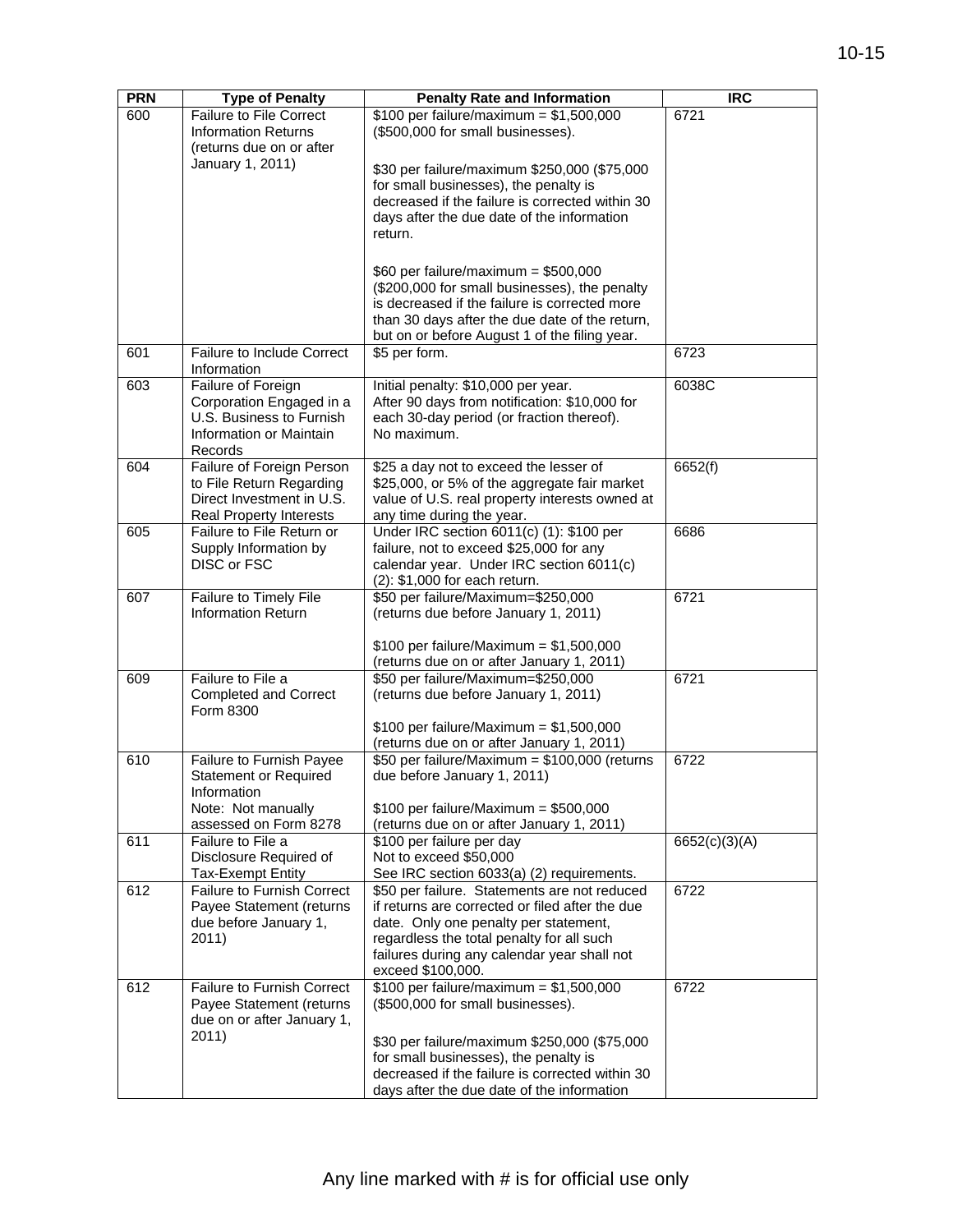| <b>PRN</b> | <b>Type of Penalty</b>                                   | <b>Penalty Rate and Information</b>                                                              | <b>IRC</b> |
|------------|----------------------------------------------------------|--------------------------------------------------------------------------------------------------|------------|
|            |                                                          | return.                                                                                          |            |
|            |                                                          |                                                                                                  |            |
|            |                                                          | \$60 per failure/maximum = $$500,000$                                                            |            |
|            |                                                          | (\$200,000 for small businesses), the penalty                                                    |            |
|            |                                                          | is decreased if the failure is corrected more                                                    |            |
|            |                                                          | than 30 days after the due date of the return,<br>but on or before August 1 of the filing year.  |            |
| 613        | Failure to File Foreign                                  | \$10,000 per failure, plus \$10,000 for each 30-                                                 | 6679       |
|            | Information Returns (Form                                | day period for continuous failure after                                                          |            |
|            | 5471 Sch O/Form 8865                                     | notification.                                                                                    |            |
|            | Sch P)                                                   | Maximum = $$50,000$ .                                                                            |            |
|            |                                                          | See IRC sections 6046 and 6046A                                                                  |            |
| 614        | Failure to Disclose Quid                                 | requirements.<br>\$10 for each failure not to exceed \$5,000.                                    | 6714       |
| (BMF)      | Pro Quo Contribution                                     | Note: PRN 614 (BMF) replaced PRN 671                                                             |            |
|            |                                                          | (BMF) for the same penalty effective                                                             |            |
|            |                                                          | 7/15/2009                                                                                        |            |
| 616        | False information with                                   | \$500 per false statement.                                                                       | 6682       |
|            | respect to withholding (W-                               | The penalty may be waived (in whole or in                                                        |            |
|            | 4 Penalty)                                               | part) if the individual's taxes for that year are                                                |            |
|            |                                                          | equal to or less than the sum of the allowable<br>credits against those taxes, and estimated tax |            |
|            |                                                          | payments of those taxes.                                                                         |            |
| 617        | Failure to Include Correct                               | \$5 per failure.                                                                                 | 6723       |
|            | Information                                              | Maximum = $$20,000$ .                                                                            |            |
|            | Note: Not manually                                       |                                                                                                  |            |
|            | assessed on Form 8278                                    |                                                                                                  |            |
| 618        | Failure to Collect and Pay<br>Over Tax, or an Attempt to | 100% of the tax required to be collected,<br>accounted for, and paid over.                       | 6672       |
|            | Evade or Defeat Tax.                                     | Note: Assessed via Form 2749.                                                                    |            |
|            | (Trust Fund Recovery                                     |                                                                                                  |            |
|            | Program - Assessed                                       |                                                                                                  |            |
|            | against responsible                                      |                                                                                                  |            |
| 619        | corporate officers)                                      |                                                                                                  |            |
|            | Information Reporting with<br>Respect to Certain         | Continued failure to provide information after<br>90-day period. The penalty is assessed at      | 6038       |
|            | Foreign Corporations and                                 | \$10,000 per 30-day period or fraction thereof.                                                  |            |
|            | Partnerships                                             | Maximum = $$50,000$                                                                              |            |
| 620        | <b>Failure to Provide Reports</b>                        | \$50 per failure to file report                                                                  | 6693(a)    |
|            | on Individual Retirement                                 | No Maximum.                                                                                      |            |
| 621        | Accounts<br>Failure to Comply with                       | A penalty of \$50 per failure to comply timely                                                   | 6723       |
|            | <b>Other Reporting</b>                                   | with specified information reporting                                                             |            |
|            | Requirements                                             | requirements, or to include correct                                                              |            |
|            |                                                          | information.                                                                                     |            |
|            |                                                          | Maximum = $$100,000$ per year.                                                                   |            |
| 623        | Failure to Furnish                                       | \$10,000 per annual accounting period plus                                                       | 6038       |
|            | Information with Respect<br>to Certain Foreign           | FTC reduction. If failure continues for more<br>than 90 days after notification, penalty is      |            |
|            | Corporations and                                         | increased by \$10,000 for each 30-day period                                                     |            |
|            | Partnerships (Forms                                      | (or fraction thereof) the failure continues.                                                     |            |
|            | 5471/8865)                                               | Maximum = $$50,000$ .                                                                            |            |
|            |                                                          |                                                                                                  |            |
| 625        | Failure to File Information                              | \$10,000 per failure per year, plus \$10,000 for                                                 | 6038A      |
|            | on Foreign owned<br>Corporations (Form 5472)             | each 30-day period (or fraction thereof) for<br>continuous failure after notification.           |            |
| 626        | <b>Preparer Negotiating</b>                              | On or before December 31, 2011 the penalty                                                       | 6695(f)    |
|            | <b>Taxpayer Refund Check</b>                             | is \$100 per failure.                                                                            |            |
|            |                                                          | There is no maximum amount. See IRM                                                              |            |
|            |                                                          | 20.1.6                                                                                           |            |
|            |                                                          | After December 31, 2011 the penalty is \$500                                                     |            |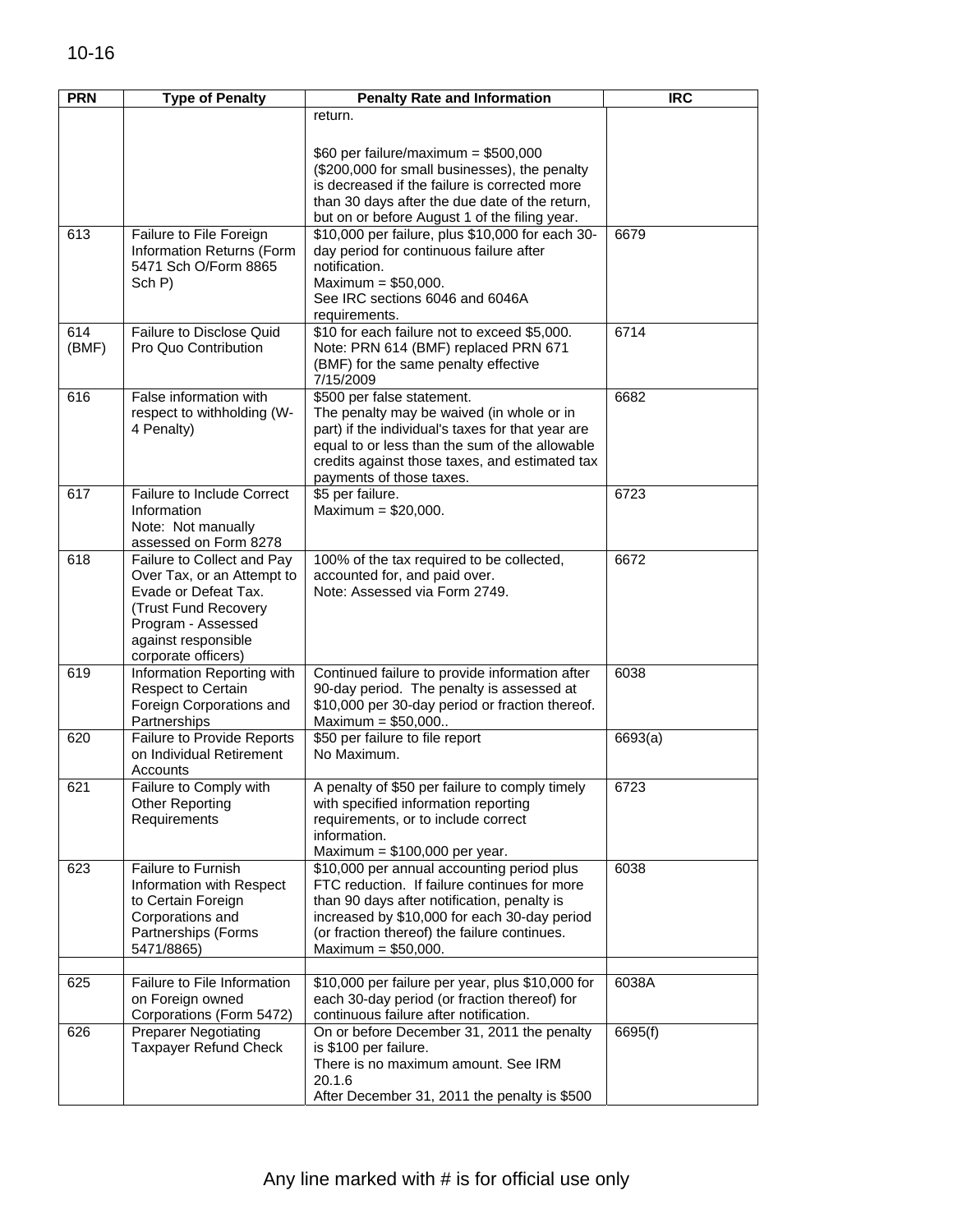| <b>PRN</b> | <b>Type of Penalty</b>                                                                                       | <b>Penalty Rate and Information</b>                                                                                                                                                                                                                                                                                                                                                                                       | <b>IRC</b>                 |
|------------|--------------------------------------------------------------------------------------------------------------|---------------------------------------------------------------------------------------------------------------------------------------------------------------------------------------------------------------------------------------------------------------------------------------------------------------------------------------------------------------------------------------------------------------------------|----------------------------|
|            |                                                                                                              | per failure. There is no<br>Maximum amount.<br>See IRM 20.1.6                                                                                                                                                                                                                                                                                                                                                             |                            |
| 627        | Preparer EIC due                                                                                             | \$100 per failure                                                                                                                                                                                                                                                                                                                                                                                                         | 6695(g)                    |
| 628        | diligence<br>Promoting Abusive Tax<br><b>Shelter</b>                                                         | The penalty for activity described in IRC<br>section $6700(a)(1)$ is the lesser of \$1,000 or<br>100 percent of the gross income derived (or<br>to be derived) from the activity.<br>The penalty for making or furnishing (or<br>causing another person to make or furnish) a<br>statement described in IRC section 6700(a)<br>(2) (A) is 50 percent of the gross income<br>derived (or to be derived) from the activity. | 6700                       |
| 629        | Failure to File Returns by<br>Exempt Organizations and<br>by Certain Trust                                   | There is no maximum amount of penalty.<br>\$100 for each day after the expiration of the<br>time specified in such demand during which<br>such failure continues but not exceed                                                                                                                                                                                                                                           | 6652(c)(3)(B)(ii)          |
| 630        | Acknowledgement<br>Regarding Vehicle<br>Donation                                                             | \$10,000.<br>Multiple calculations.<br>See IRC sections 6720(1) and 6720(2) for<br>calculations.                                                                                                                                                                                                                                                                                                                          | 6720                       |
| 631        | Aiding and Abetting the<br>Understatement of<br>Another Person's Tax<br>Liability                            | \$1000 for individual.<br>\$10,000 for corporation.                                                                                                                                                                                                                                                                                                                                                                       | 6701                       |
| 632        | Failure by a Broker to<br>Provide Notice to a Payor                                                          | \$500 per failure.                                                                                                                                                                                                                                                                                                                                                                                                        | 6705                       |
| 633        | Disclosure or Use of<br>Information by Return<br>Preparer                                                    | \$250 per disclosure or use<br>Maximum = $$10,000$ in any calendar year                                                                                                                                                                                                                                                                                                                                                   | 6713                       |
| 634        | Failure to Furnish<br>Information Regarding<br><b>Tax Shelters</b>                                           | For Reportable Transactions, the penalty for<br>returns due after 10/22/2004 is \$50,000 per<br>failure.<br>For Listed Transactions, the penalty for<br>returns due after 10/22/2004 is the greater<br>of \$200,000, or 50% of the gross income<br>derived relating to the Listed Transaction. In<br>the case of an intentional failure or act, 75%<br>of the gross income derived.                                       | 6707                       |
| 635        | Fraudulent Failure to<br>FileSee IRM 20.1.2.7.1.                                                             | 15% per month (14½% per month for any<br>month in which the Failure to Pay penalty<br>also applies), up to 5 months<br>Maximum penalty is 75% (72½% if Failure to<br>Pay penalty also applies for all 5 months).                                                                                                                                                                                                          | 6651(f)                    |
| 636        | Failure to Maintain List of<br><b>Investors/Advisees</b><br>Relating to Reportable<br>Transactions           | \$10,000 per day from the 20th day after<br>failure to provide a list and continues until the<br>requested list is submitted.<br>No maximum.<br>See IRC section 6112 requirements.                                                                                                                                                                                                                                        | 6708                       |
| 637        | <b>Failures for Returns</b><br>Relating to Higher<br><b>Education Tuition and</b><br><b>Related Expenses</b> | \$50 per failure to file return (returns due<br>before January 1, 2011)<br>Maximum = $$250,000$ (\$100,00 for small<br>business)                                                                                                                                                                                                                                                                                          | $6721(a)(1)$ or<br>6722(a) |
|            |                                                                                                              | \$100 per failure to file return (returns due on<br>or after January 1, 2011)<br>Maximum = $$1,500,000$ (\$500,000 for small                                                                                                                                                                                                                                                                                              |                            |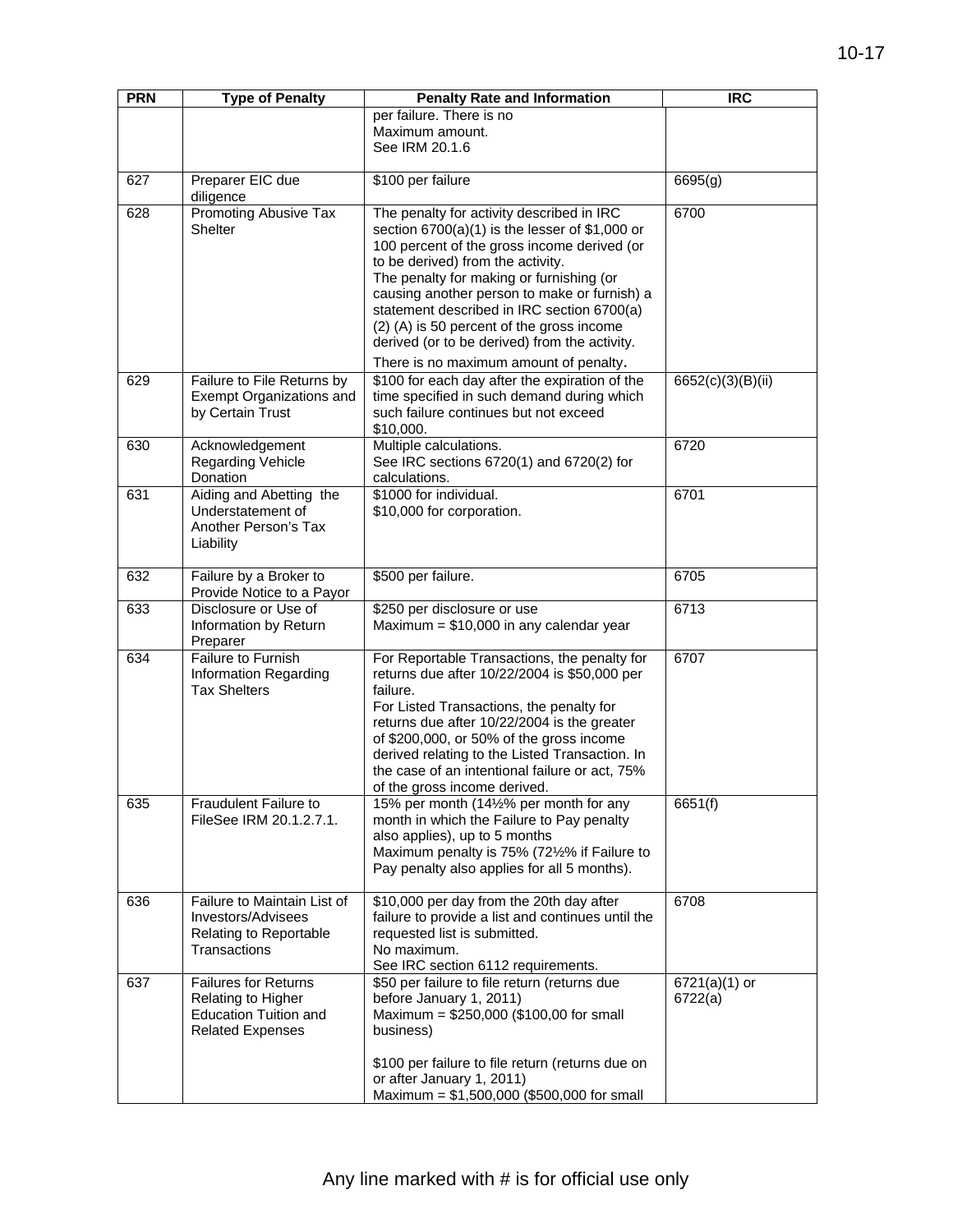| <b>PRN</b> | <b>Type of Penalty</b>                               | <b>Penalty Rate and Information</b>                                        | <b>IRC</b>      |
|------------|------------------------------------------------------|----------------------------------------------------------------------------|-----------------|
|            |                                                      | businesses).                                                               |                 |
|            |                                                      |                                                                            |                 |
|            |                                                      | See IRC section 6050S requirements                                         |                 |
| 638        | Failures Relating to Form<br>8027 (Employer's Annual | \$50 per failure to file return (returns due<br>before January 1, 2011)    | 6721            |
|            | Information Return of Tip                            | Maximum = \$250,000 (\$100,00 for small                                    |                 |
|            | Income and Allocated                                 | business)                                                                  |                 |
|            | Tips)                                                |                                                                            |                 |
|            |                                                      | \$100 per failure to file return (returns due on                           |                 |
|            |                                                      | or after January 1, 2011)<br>Maximum = $$1,500,000$ (\$500,000             |                 |
|            |                                                      |                                                                            |                 |
|            |                                                      | Intentional disregard: The greater of \$100                                |                 |
|            |                                                      | (\$250 after January 1, 2011) per document or                              |                 |
|            |                                                      | 10% of aggregate amount of items required                                  |                 |
|            |                                                      | to be reported                                                             |                 |
|            |                                                      | See IRC section 6053 requirements                                          |                 |
| 639        | Failure to Keep Required                             | \$50 multiplied by the number of individual in                             | 6704(b)         |
|            | Records                                              | relation to whom such failure occurred, but                                |                 |
|            |                                                      | not exceed \$50,000 per calendar year.                                     |                 |
| 640        | Failure to File Penalty for                          | \$50 per form (returns due before January 1,                               | 6721            |
|            | Failure to File on Magnetic<br>Media (BMF only)      | 2011)<br>\$100 per form (returns due on or after                           |                 |
|            |                                                      | January 1, 2011)                                                           |                 |
| 641        | Failure to File Information                          | \$50 per form (returns due before January 1,                               | 6721            |
| (BMF)      | Returns                                              | 2011)                                                                      |                 |
|            |                                                      | \$100 per form (returns due on or after<br>January 1, 2011)                |                 |
| 643        | <b>Sanctions and Costs</b>                           | Court awarded sanctions, penalties or costs.                               | 6673(a)         |
|            | Awarded by Tax Court                                 | Maximum = $$25,000$ .                                                      |                 |
| 644        | <b>Sanctions and Costs</b>                           | Court awarded sanctions, penalties or costs                                | 6673(b)         |
| 645        | Awarded by Other Courts<br>Understatement of         | Maximum = $$10,000$ .<br>\$250 for each income tax return prepared on      | 6694(a)         |
|            | Taxpayer's Liability by                              | or before May 25, 2007                                                     |                 |
|            | Return Preparer Due to                               | No maximum                                                                 |                 |
|            | <b>Unrealistic Position</b>                          | The greater of \$1000 or 50% of the income                                 |                 |
|            |                                                      | derived by the preparer for each tax return<br>prepared after May 25, 2007 |                 |
|            |                                                      | No maximum                                                                 |                 |
| 647        | <b>Failure to Disclose</b>                           | \$1,000 for each day on which such a failure                               | $6710(a)$ & (c) |
|            | Nondeductible                                        | occurred, but not to exceed \$10,000 during                                |                 |
|            | Contribution                                         | any calendar years.                                                        |                 |
| 648        | <b>Failure to Disclose</b>                           | Reportable Transaction: \$10,000 natural                                   | 6707A           |
|            | Reportable Transaction<br>with Return (Form 8886)    | person or \$50,000 other taxpayer<br>Listed Transaction: \$100,000 natural |                 |
|            |                                                      | person or \$200,000 other taxpayer                                         |                 |
| 649        | Failure to File Form 8806                            | \$500 per day.                                                             | 6652(l)         |
|            |                                                      | Maximum = $$100,000$ .                                                     |                 |
|            |                                                      | See IRC section 6043(c) requirements.                                      |                 |
| 650        | Preparer's Willful or                                | \$1,000 for each return or claim prepared on                               | 6694(b)         |
|            | <b>Reckless Conduct</b>                              | or before May 25, 2007<br>No maximum                                       |                 |
|            |                                                      | Greater of \$5,000 or 50% of the income                                    |                 |
|            |                                                      | derived by the preparer for each return or                                 |                 |
|            |                                                      | claim prepared after May 25, 2007                                          |                 |
| 651        | Failure to Comply with                               | No maximum<br>\$50 per failure                                             | 6721(a)         |
|            | Certain Information                                  | Maximum = \$250,000 (returns due before                                    |                 |
|            | <b>Reporting Requirements</b>                        | January 1, 2011)                                                           |                 |
|            | (Form 8300)                                          |                                                                            |                 |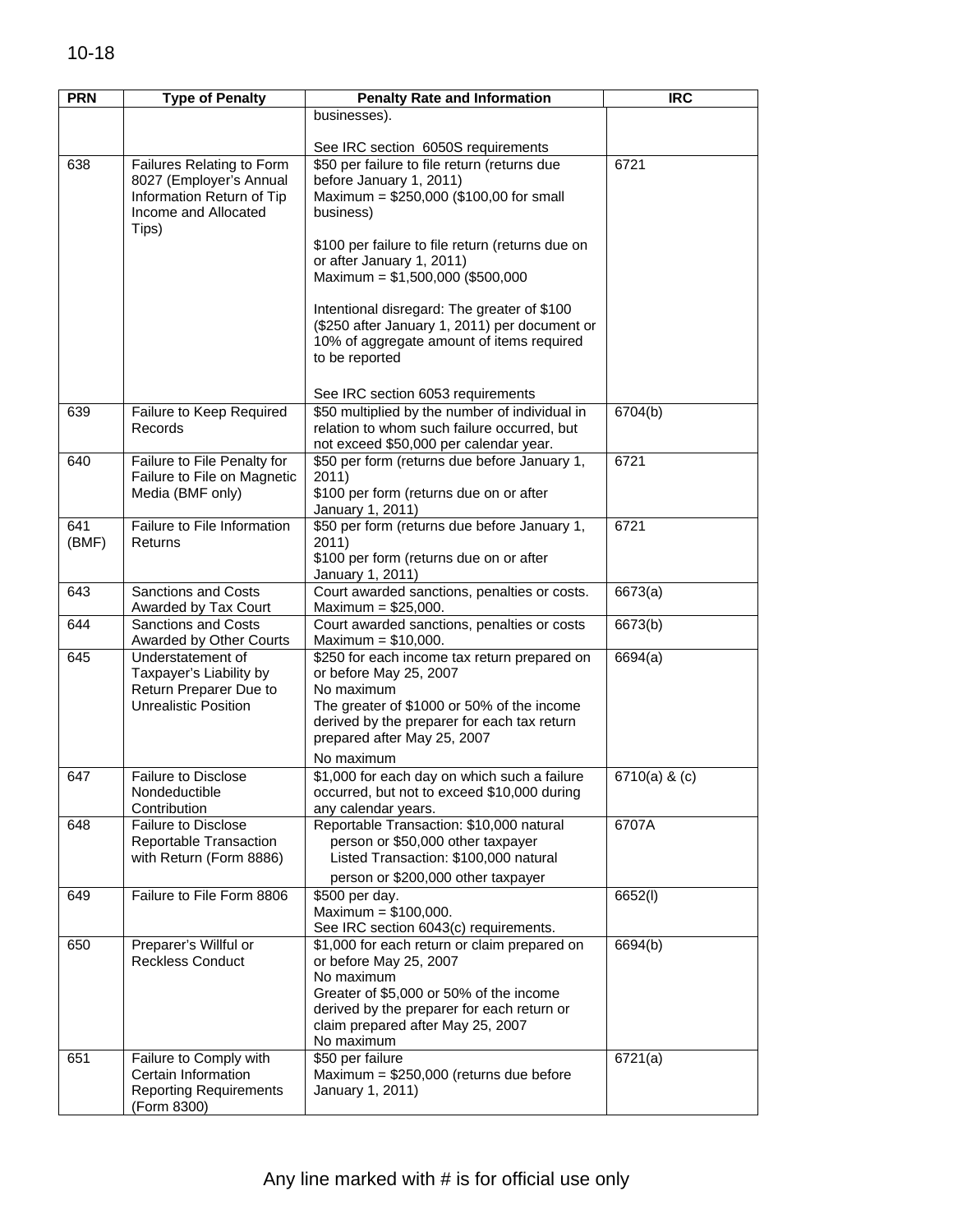| <b>PRN</b> | <b>Type of Penalty</b>                            | <b>Penalty Rate and Information</b>                                | <b>IRC</b>    |
|------------|---------------------------------------------------|--------------------------------------------------------------------|---------------|
|            |                                                   | \$100 per failure                                                  |               |
|            |                                                   | Maximum = $$1,500,000$ (returns due on or                          |               |
|            |                                                   | after January 1, 2011)                                             |               |
|            |                                                   |                                                                    |               |
|            |                                                   | See IRC section 6050I requirements                                 |               |
| 652        | Failure to File Form 8300 -                       | The greater of \$25,000 or the amount of cash                      | 6721(e)(2)(c) |
|            | Intentional Disregard                             | received in such transaction.                                      |               |
|            |                                                   | Maximum = $$100,000$ on a 6050l (d)                                |               |
|            |                                                   | transaction.                                                       |               |
|            |                                                   | The \$1,500,000 yearly limitation does not                         |               |
|            |                                                   | apply.                                                             |               |
| 653        | <b>Failure to Furnish Correct</b>                 | \$50 per failure                                                   | 6722(a)       |
|            | Payee Statements (Form                            | Maximum = $$100,000$ (returns due before                           |               |
|            | 8300)                                             | January 1, 2011)                                                   |               |
|            |                                                   |                                                                    |               |
|            |                                                   | \$100 per failure                                                  |               |
|            |                                                   | Maximum = $$1,500,000$ (returns due on or                          |               |
|            |                                                   | after January 1, 2011)                                             |               |
|            |                                                   |                                                                    |               |
| 654        | <b>Failure to Provide Correct</b>                 | The greater of \$100 (\$250 for returns due on                     | 6722(e)       |
|            | Payee Statement -<br><b>Intentional Disregard</b> | or after January 1, 2011) per failure or 10% of                    |               |
|            | (Form 8300)                                       | the aggregate amount of items required to be<br>reported correctly |               |
|            |                                                   | No maximum                                                         |               |
| 655        | Refusal of Entry or                               | \$1,000 for each refusal to admit entry or to                      | 6717(a)       |
|            | Inspection                                        | permit examination.                                                |               |
|            |                                                   | \$1,000 for each refusal to admit entry or to                      |               |
|            |                                                   | permit examination if the refusal is related to                    |               |
|            |                                                   | any place where taxable fuel is stored or                          |               |
|            |                                                   | produced. See IRC section 4083(d) 1                                |               |
|            |                                                   | requirements.                                                      |               |
| 656        | Dyed Fuel Sold for Use or                         | The greater of \$1,000 or \$10 per gallon of the                   | 6715          |
|            | Used in Taxable Use                               | dyed fuel used, plus multiply the number of                        |               |
|            |                                                   | prior violations times the greater of \$10 per                     |               |
|            |                                                   | gallon per prior violation or \$1,000 per prior<br>violation.      |               |
| 657        | Failure to Display Tax                            | \$500 per vessel for the initial one month                         | 6718          |
|            | Registration on Vessels                           | failure to display. For multiple monthly                           |               |
|            |                                                   | violations: \$500, plus the amount derived by                      |               |
|            |                                                   | multiplying \$500 times the number of monthly                      |               |
|            |                                                   | penalties previously imposed. See IRC                              |               |
|            |                                                   | section 4101(a) requirements.                                      |               |
| 658        | Failure to File Information                       | \$10 per day.                                                      | 6652(c)(2)(A) |
| (BMF)      | Return (Form 1041-A,                              | Maximum = $$5,000$ .                                               |               |
|            | $etc.$ )                                          | See IRC sections 6034 and 6043(b)                                  |               |
|            |                                                   | requirements.<br>35% of gross reportable amount, plus              |               |
| 659        | Failure to Report<br>Transactions with Foreign    | \$10,000 for each 30-day period if failure                         | 6677          |
|            | Trusts or Receipt of                              | continues after 90 days from notification.                         |               |
|            | Certain Foreign Gifts                             | See IRC section 6048 requirements.                                 |               |
|            | (Form 3520)                                       |                                                                    |               |
| 660        | Failure to Report                                 | 5% of gross reportable amount, plus \$10,000                       | 6677          |
|            | <b>Transaction of Foreign</b>                     | for each 30-day period if failure continues                        |               |
|            | Trust with U.S. Owner                             | after 90 days from notification.                                   |               |
|            | (Form 3520A)                                      | See IRC section 6048(b) requirements.                              |               |
|            |                                                   |                                                                    |               |
| 661        | <b>Excessive Claims Relating</b>                  | The greater of \$10 or two times the excessive                     | 6675          |
|            | to Fuels not Used for Tax                         | amount. See IRC section 6427 requirements.                         |               |
| 662        | Purposes<br>Failure to File Required              | 35% of amount relating to failure. See IRC                         | 527(j)(1)     |
| (BMF)      | Disclosure of                                     | section 6652(c) (1) (C). Requirements.                             |               |
|            |                                                   |                                                                    |               |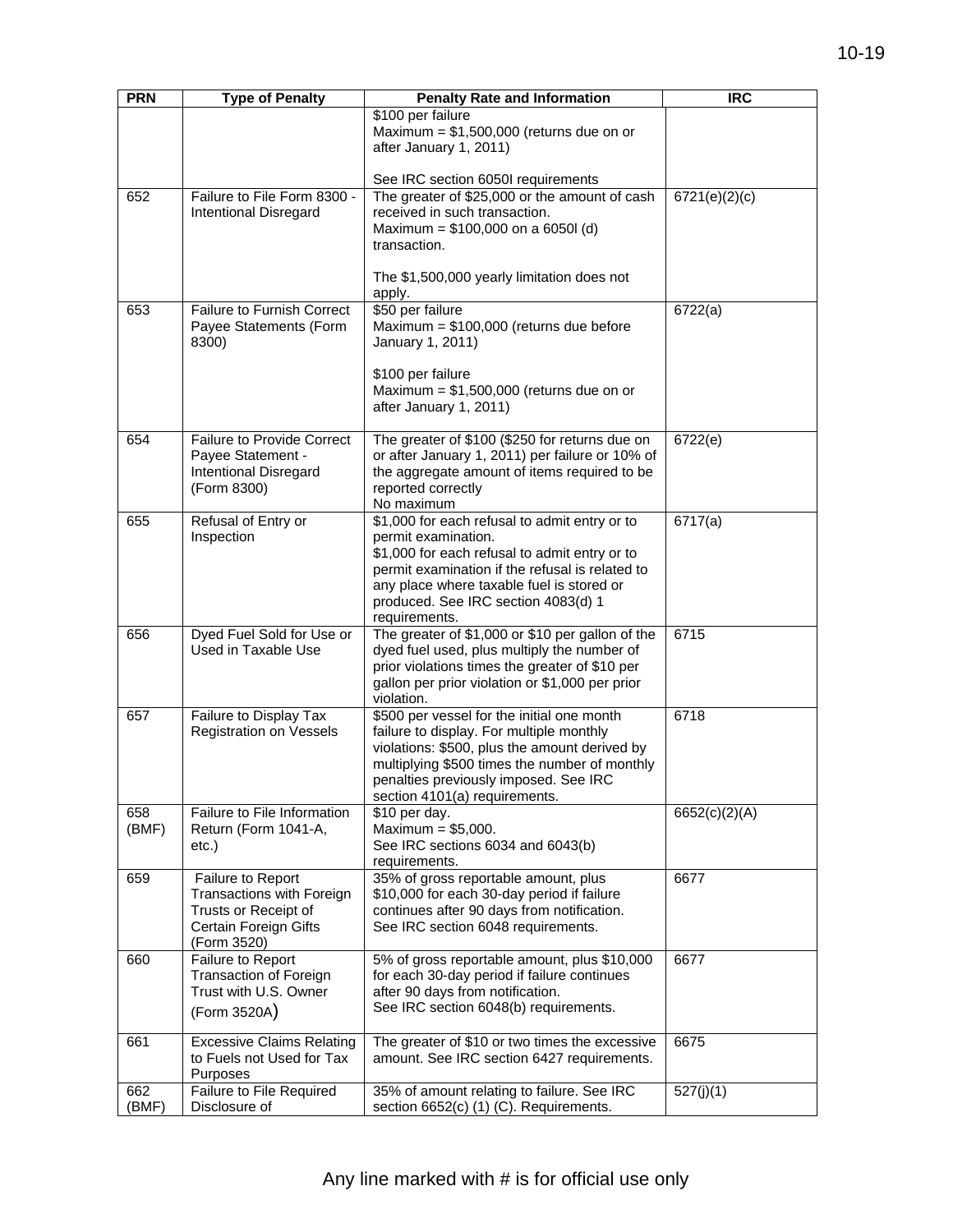| <b>PRN</b>   | <b>Type of Penalty</b>                                                               | <b>Penalty Rate and Information</b>                                                                                                                                                                                                                                                                                                                                                                                                                    | <b>IRC</b>    |
|--------------|--------------------------------------------------------------------------------------|--------------------------------------------------------------------------------------------------------------------------------------------------------------------------------------------------------------------------------------------------------------------------------------------------------------------------------------------------------------------------------------------------------------------------------------------------------|---------------|
|              | Expenditures and                                                                     |                                                                                                                                                                                                                                                                                                                                                                                                                                                        |               |
|              | Contributions (Form 8872)                                                            |                                                                                                                                                                                                                                                                                                                                                                                                                                                        |               |
| 663<br>(BMF) | Failure to File a Return -<br><b>Exempt Organizations</b>                            | Gross receipts \$1,000,000 and less: \$20 per<br>day during which such failure<br>continues/maximum is the lesser of \$10,000<br>or 5% of gross receipts.                                                                                                                                                                                                                                                                                              | 6652(c)(1)(A) |
|              |                                                                                      | Gross receipts more than \$1,000,000: \$100<br>per day during which such failure continues.<br>Maximum = $$50,000$ .<br>See IRC sections 6033 and 6012(a) (6)<br>requirements.                                                                                                                                                                                                                                                                         |               |
| 664          | Failure to Disclose Treaty-<br><b>Based Return Position</b>                          | \$1,000 per failure, or \$10,000 per failure for C<br>corporations.<br>See IRC section 6114 requirements.                                                                                                                                                                                                                                                                                                                                              | 6712          |
| 665          | Mechanical Dye Injection<br>Systems                                                  | For IRC section 6715A (a) (1) (Tampering),<br>the penalty is the greater of: \$25,000, or \$10<br>for each gallon of fuel involved.<br>For IRC section 6715A(a)(2) (Failure to<br>Maintain Security Requirements), the penalty<br>is: \$1,000 per failure, and \$1,000 per day for<br>failing to correct the violation for each day<br>after which such violation was discovered, or<br>such person should have reasonably known<br>of such violation. | 6715A         |
| 666          | Frivolous Tax<br>Submissions                                                         | \$5,000 per failure (after 3/16/07) \$500 per<br>failure (before 3/17/07)<br>CAUTION: Only PRN 666 assesses IRC<br>section 6702(a) after 1/24/2005                                                                                                                                                                                                                                                                                                     | 6702(a)       |
| 667          | Failure to Report a<br>Vessel/Facility                                               | \$10,000 per failure.<br>See IRC section 4101(d) requirements.                                                                                                                                                                                                                                                                                                                                                                                         | 6725          |
| 668          | Failure to Report Receipt<br>of Foreign Gifts (Form<br>3520)                         | 5% of amount of gift per month.<br>Maximum = $25%$ of the amount of the gift.                                                                                                                                                                                                                                                                                                                                                                          | 6039F(c)      |
| 669<br>(IMF) | Failure to File Report<br>regarding Residence in a<br>U.S. Possession (Form<br>8898) | \$1,000 per failure.                                                                                                                                                                                                                                                                                                                                                                                                                                   | 6688          |
| 670          | Failure to Register/Re-<br>register                                                  | \$10,000 per initial failure, plus<br>\$1,000 per day for continuous failure.<br>See IRC section 4101 requirements.                                                                                                                                                                                                                                                                                                                                    | 6719          |
| 671<br>(IMF) | Failure to File Expatriation<br>(Form 8854)                                          | \$10,000 per failure after 06-03-04.                                                                                                                                                                                                                                                                                                                                                                                                                   | 6039G         |
| 672<br>(BMF) | Failure to File Return<br>Relating to Taxable<br>Mergers/Acquisitions                | \$50 per failure to file return (returns due<br>before January 1, 2011)<br>Maximum = $$250,000$ (\$100,00 for small<br>business)                                                                                                                                                                                                                                                                                                                       | 6721          |
|              |                                                                                      | \$100 per failure to file return (returns due on<br>or after January 1, 2011)<br>Maximum = $$1,500,000$ (\$500,000 for small<br>businesses).<br>\$100 (\$250 for returns due on or after                                                                                                                                                                                                                                                               |               |
|              |                                                                                      | January 1, 2011) per failure for intentional<br>disregard<br>See IRC section 6043A requirements                                                                                                                                                                                                                                                                                                                                                        |               |
| 673          | Resale of Adulterated<br><b>Diesel Fuels</b>                                         | \$10,000 for each transfer, sale, or holding out<br>for resale. The penalty for retailers who<br>knowingly hold out for sale of any liquid is<br>\$10,000.                                                                                                                                                                                                                                                                                             | 6720A         |
| 674          | Failure to provide a notice                                                          | \$50 per failure.                                                                                                                                                                                                                                                                                                                                                                                                                                      | 6723          |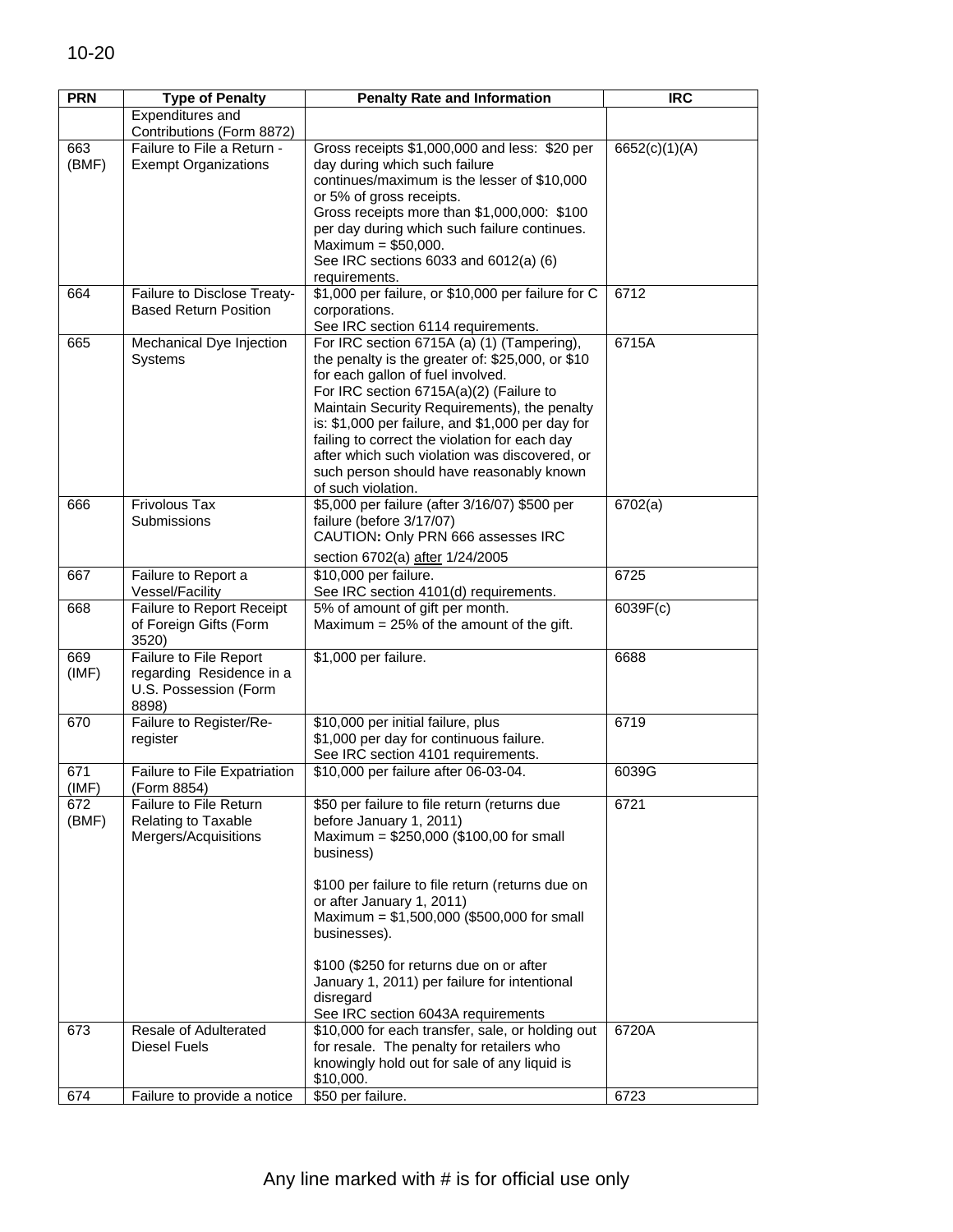| <b>PRN</b> | <b>Type of Penalty</b>                                   | <b>Penalty Rate and Information</b>                                                           | <b>IRC</b>             |
|------------|----------------------------------------------------------|-----------------------------------------------------------------------------------------------|------------------------|
|            | of exchange of                                           | Maximum = $$100,000$ per year. See IRC                                                        |                        |
|            | partnership interest                                     | section 6050K requirements.                                                                   |                        |
| 675        | Failure to Furnish Certain<br><b>Statements</b>          | \$50 per failure<br>Maximum = \$100,000 per calendar year                                     | 6723                   |
| 676        | Failure to File Information                              | 10% of the fair market value of property                                                      | 6038B                  |
|            | on Transfers and                                         | transferred at time of exchange.                                                              |                        |
|            | Distributions to Foreign                                 | Maximum = $$100,000$ .                                                                        |                        |
|            | Persons (Forms 926 and                                   |                                                                                               |                        |
|            | 8865/Sch O)                                              |                                                                                               |                        |
| 678        | Failure to Furnish                                       | 1% of the aggregate issue price of debt                                                       | 6706(b)                |
| (BMF)      | Information (Form 8281-                                  | instrument amount.                                                                            |                        |
| 679        | OID)<br><b>Failure to Provide</b>                        | Maximum = $$50,000$ .<br>\$500 per failure.                                                   | 6039E                  |
| (IMF)      | Information on Residence                                 |                                                                                               |                        |
|            | <b>Status</b>                                            |                                                                                               |                        |
| 680        | Accuracy-Related                                         | The penalty is 20% of the applicable                                                          | 6662(c),(d),(e), (f) & |
|            | Penalties                                                | underpayment.                                                                                 | (g)                    |
| 680        | <b>Accuracy-Related Penalty</b>                          | The penalty is 40% of the applicable                                                          | 6662(h)                |
|            |                                                          | underpayment.                                                                                 |                        |
| 681        | <b>Accuracy-Related Penalty</b>                          | The penalty is 20% or 30% of the reportable                                                   | 6662A                  |
|            | on Reportable                                            | transaction underpayment.                                                                     |                        |
|            | Transactions                                             |                                                                                               |                        |
| 684        | <b>Required Payments for</b>                             | 10% of the underpaid tax assessable on MFT                                                    | 7519(f)(4)             |
|            | <b>Entities Electing Not to</b><br>Have Required Taxable | 15.<br>See IRC section 444 elections.                                                         |                        |
|            | Year                                                     |                                                                                               |                        |
| 686        | Increase in Penalty for                                  | 15% per month for a maximum of 5 months,                                                      | 6651(f)                |
|            | Fraudulent Failure to File                               | not to exceed 75% of the total tax.                                                           |                        |
| 687        | Erroneous Claim for                                      | A penalty in an amount equal to 20% of the                                                    | 6676                   |
| (IMF)      | <b>Refund or Credit Penalty</b>                          | excessive amount. Apply to claim for refund                                                   |                        |
|            |                                                          | or credit filed on or submitted after May 25,                                                 |                        |
|            |                                                          | 2007. Use Form 3870 and PRN 687 for MFJ                                                       |                        |
|            |                                                          | assessments and abatements with MFT 30.                                                       |                        |
|            |                                                          | NOTE: See PRN 565 for MFT 13 and MFT                                                          |                        |
|            |                                                          | 55.                                                                                           |                        |
| 688        | Failure to File Partnership<br>Returns on Magnetic       | For returns due before 1/1/2011, the penalty<br>is \$50 per partner over 100. For returns due | 6721                   |
|            | Media                                                    | on or after 1/1/2011, the penalty is \$100                                                    |                        |
|            |                                                          | per partner over 100. See IRM 20.1.2.4. The                                                   |                        |
|            |                                                          | penalty is assessed systemically with TC 246                                                  |                        |
|            |                                                          | or manually with TC 240. It is abated with TC                                                 |                        |
|            |                                                          | 241.                                                                                          |                        |
| 697        | <b>Trust Fund Recovery</b>                               | See IRM 4.23.9 Employment Tax Penalty and                                                     | 6672                   |
|            | Penalty Balance Due to                                   | Fraud Procedures.                                                                             |                        |
|            | Payment by Related                                       | (NOT assessed on Form 8278)                                                                   |                        |
|            | <b>Business Entity</b>                                   |                                                                                               |                        |
| 699        | <b>Trust Fund Recovery</b>                               | See IRM 4.23.9 Employment Tax Penalty and                                                     | 6672                   |
|            | Penalty -adjustment to<br>balance due by a Related       | Fraud Procedures.                                                                             |                        |
|            | <b>Trust Fund Recover</b>                                | (NOT assessed on Form 8278)                                                                   |                        |
|            | <b>Penalty Taxpayer</b>                                  |                                                                                               |                        |
|            | payment or reversal of                                   |                                                                                               |                        |
|            | payment                                                  |                                                                                               |                        |
|            | Information with Respect                                 | \$10,000 Initial Penalty for failure to file a                                                |                        |
| 700        | to Foreign Financial                                     | complete statement of foreign financial assets                                                | 6038D                  |
|            | Assets                                                   | (Form 8938).                                                                                  |                        |
|            | Information with Respect                                 | Continued failure to provide information after                                                |                        |
| 701        | to Certain Foreign-Owned                                 | 90-day period. The penalty is assessed at                                                     | 6038A                  |
|            | Corporations                                             | \$10,000 per 30-day period or fraction thereof.<br>No maximum amount.                         |                        |
| 702        | Failure to File Information                              | Continued failure to provide information after                                                | 6677                   |
|            |                                                          |                                                                                               |                        |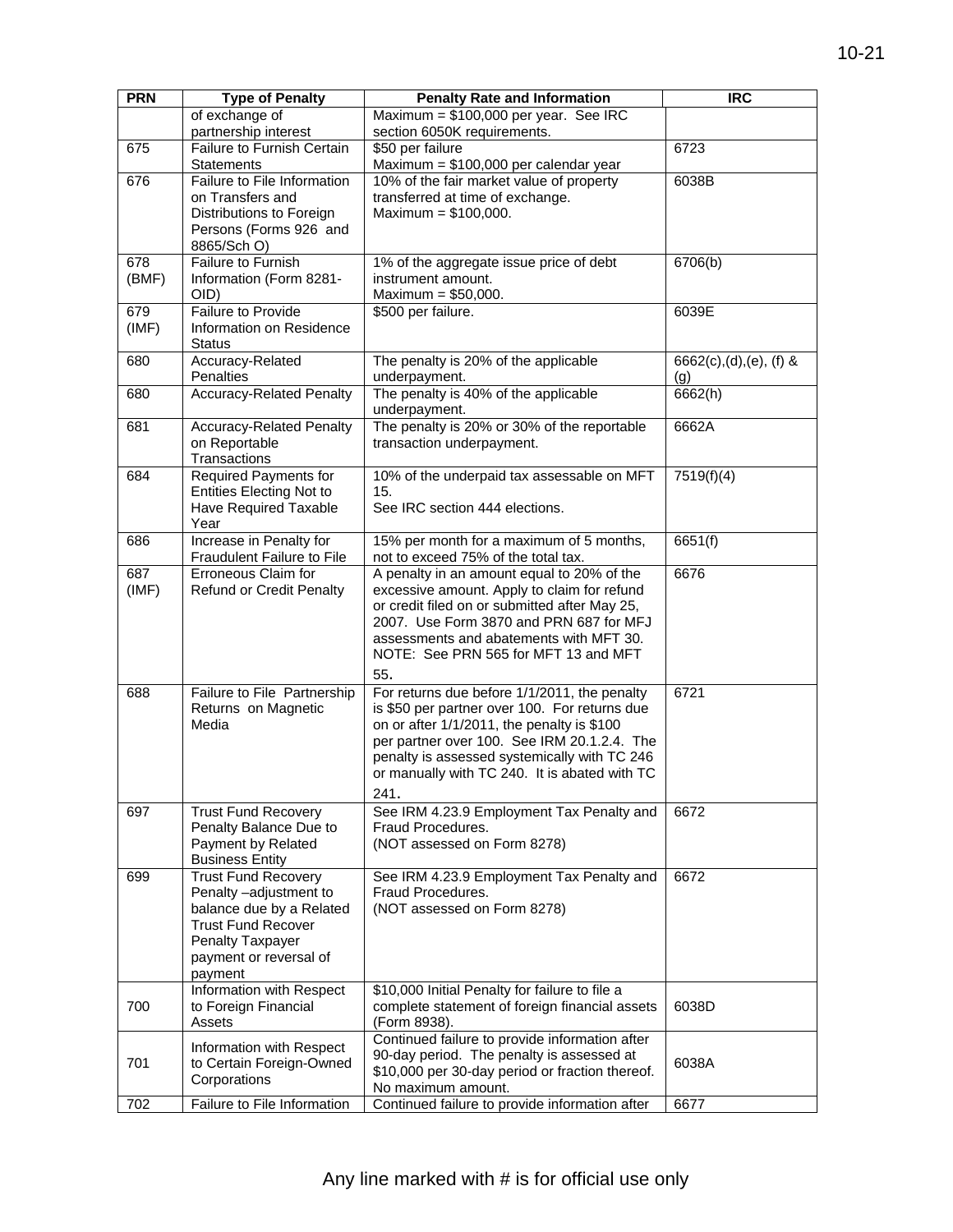| <b>PRN</b> | <b>Type of Penalty</b>                                                                                                                                   | <b>Penalty Rate and Information</b>                                                                                                                                                                                                                                | <b>IRC</b> |
|------------|----------------------------------------------------------------------------------------------------------------------------------------------------------|--------------------------------------------------------------------------------------------------------------------------------------------------------------------------------------------------------------------------------------------------------------------|------------|
|            | with Respect to Certain<br>Foreign Trusts - Form<br>3520                                                                                                 | 90-day period. The penalty is assessed at<br>\$10,000 per 30-day period or fraction thereof.<br>Maximum cannot exceed gross reportable<br>amount.                                                                                                                  |            |
| 703        | Failure to File Information<br>with Respect to Certain<br>Foreign Trusts - Form<br>3520-A                                                                | Continued failure to provide information after<br>90-day period. The penalty is assessed at<br>\$10,000 per 30-day period or fraction thereof.<br>Maximum cannot exceed gross reportable<br>amount.                                                                | 6677       |
| 704        | Failure to File Returns,<br>etc., with Respect to<br>Foreign Corporations or<br>Foreign Partnerships                                                     | Continued failure to provide information after<br>90-day period. The penalty is assessed at<br>\$10,000 per 30-day period or fraction thereof.<br>Maximum = $$50,000$ .                                                                                            | 6679       |
| 705        | Information with Respect<br>to Foreign Corporations<br>Engaged in U.S. Business                                                                          | Continued failure to provide information after<br>90-day period. The penalty is assessed at<br>\$10,000 per 30-day period or fraction thereof.<br>No maximum amount.                                                                                               | 6038C      |
| 710        | Information with Respect<br>to Foreign Financial<br>Assets                                                                                               | Continued failure to provide information after<br>90-day period. The penalty is assessed at<br>\$10,000 per 30-day period or fraction thereof.<br>Maximum = $$50,000$ .                                                                                            | 6038D      |
| 711        | Failure to File Form 5472<br>in conjunction with Failure<br>to File Corporate Return<br>Corporate Return (Refer<br>to PRN 625 for manual<br>assessments) | \$10,000 per failure per year, plus \$10,000 for<br>each 30-day period (or fraction thereof) for<br>continuous failure after notification.                                                                                                                         | 6038A      |
| 712        | Failure to File Form 5471<br>in conjunction with Failure<br>to File Partnership Return                                                                   | \$10,000 per annual accounting period plus<br>FTC reduction. If failure continues for more<br>than 90 days after notification, penalty is<br>increased by \$10,000 for each 30-day period<br>(or fraction thereof) the failure continues.<br>Maximum = $$50,000$ . | 6038       |
| 714        | <b>Return Preparer Penalties</b>                                                                                                                         | (Formerly PRN 624) \$50 per failure.<br>Maximum = $$25,000$ during any calendar<br>year.                                                                                                                                                                           | 6695(a)    |
| 715        | <b>Return Preparer Penalties</b>                                                                                                                         | (Formerly PRN 624) \$50 per failure.<br>Maximum = $$25,000$ during any calendar<br>vear.                                                                                                                                                                           | 6695(b)    |
| 716        | <b>Return Preparer Penalties</b>                                                                                                                         | (Formerly PRN 624) \$50 per failure.<br>Maximum = $$25,000$ during any calendar<br>year.                                                                                                                                                                           | 6695(c)    |
| 717        | <b>Return Preparer Penalties</b>                                                                                                                         | (Formerly PRN 624) \$50 per failure.<br>Maximum = $$25,000$ to any return period.                                                                                                                                                                                  | 6695(d)    |
| 718        | <b>Return Preparer Penalties</b>                                                                                                                         | (Formerly PRN 624) \$50 per failure.<br>Maximum = $$25,000$ to any return period.                                                                                                                                                                                  | 6695(e)    |
| 780        | <b>Accuracy-Related Penalty</b><br>on Underpayments<br>Attributable to<br>Noneconomic Substance<br>Transactions                                          | 20 percent of the portion of the underpayment<br>attributable to one or more noneconomic<br>substance transactions.                                                                                                                                                | 6662(b)    |
| 781        | <b>Accuracy-Related Penalty</b><br>on Underpayments<br>Attributable to<br>Nondisclosed<br>Noneconomic Substance<br>Transactions                          | 40 percent of the portion of the underpayment<br>attributable to one or more nondisclosed<br>noneconomic substance transactions.                                                                                                                                   | 6662(i)    |

## **9 Penalty Reason Codes (PRC)**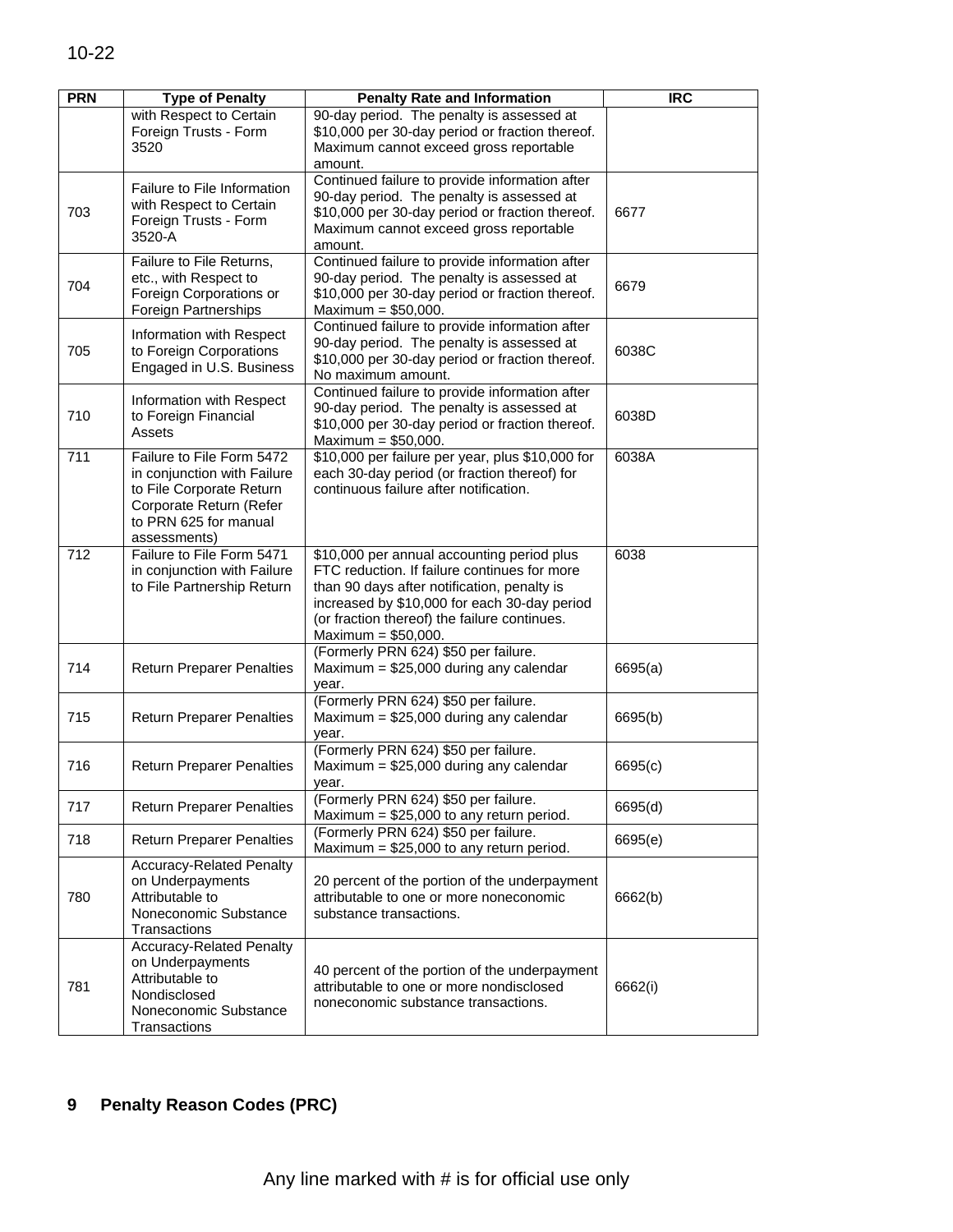When a penalty is manually reduced, abated, or suppressed, a Penalty Reason Code (PRC) is required to be input with the penalty adjustment to indicate why the penalty is being reduced, abated, or suppressed. A PRC is input to the fourth RC position.

Document Code 54 (TC29X) — enter the appropriate PRC (for example 022, 024, 025, 026, or 030) in RC position four of ADJ54 when Reason Code 062 is used in RC position one. Do not use RC 062 in combination with any of the other PRC in RC position four (see exception for PRCs 018/020 in IRM 20.1.1.3.6.1(9)).

Document Code 47 (AIMS Adjustment) — A PRC is a required entry for abatement or suppression of penalties, TC 161, 171, 181, 201, 235, 241, 271, 281, 311, 321, 351 and Penalty Reference Numbers (Negative amounts only). The PRC may be entered for input with TC 300, 304 and 308. Enter the appropriate PRC on Form 5344, Form 5599 and 5650 in item #02 of AMCLS.

Refer to IRM 20.1.1.5.1, *Master File Penalty Reason* Codes, and IRM Exhibit 20.1.1-*2, Penalty Reason Code (PRC) Chart*  for detailed information.

| PENALTY ABATEMENT/SUPPRESSION PRC CHART                         |                  |                                                                                                                                                                                                                                                                           |  |
|-----------------------------------------------------------------|------------------|---------------------------------------------------------------------------------------------------------------------------------------------------------------------------------------------------------------------------------------------------------------------------|--|
| $1st$ , $2nd$ , or $3rd$                                        | PRC              | <b>DEFINITION</b>                                                                                                                                                                                                                                                         |  |
| Reason Code                                                     | 4TH position     |                                                                                                                                                                                                                                                                           |  |
| (RC) position                                                   |                  |                                                                                                                                                                                                                                                                           |  |
|                                                                 |                  | ***MANUAL INPUT ***                                                                                                                                                                                                                                                       |  |
| Reasonable                                                      | 022              | Normal business care and prudence followed, but taxpayer was still unable to                                                                                                                                                                                              |  |
| Cause                                                           |                  | comply due to circumstances beyond their control. Generally used when the                                                                                                                                                                                                 |  |
| (RC 062)                                                        |                  | taxpayer establishes a single circumstance prevented compliance. See IRM                                                                                                                                                                                                  |  |
|                                                                 |                  | 20.1.1.3.2.2.                                                                                                                                                                                                                                                             |  |
|                                                                 | 024              | IMF - Death, serious illness, or unavoidable absence of the taxpayer or a member<br>of their immediate family. See IRM 20.1.1.3.2.2.1.                                                                                                                                    |  |
|                                                                 | 025              | Records inaccessible / Unable to obtain records / Records destroyed by fire or<br>other casualty. See IRM 20.1.1.3.2.2.3.                                                                                                                                                 |  |
|                                                                 | 026              | BMF - Death, serious illness, or unavoidable absence of the person responsible for<br>filing and/or paying taxes (i.e., owner, corporate officer, partner, etc.) or a member<br>of their immediate family. See IRM 20.1.1.3.2.2.1.                                        |  |
|                                                                 | 030              | Other - Combination of mistakes. Normal business care and prudence followed,<br>but documentation shows non-compliance was due to circumstances beyond the<br>taxpayer's control. See IRM 20.1.1.3.2.1.                                                                   |  |
|                                                                 | 046              | Y2K relief.                                                                                                                                                                                                                                                               |  |
|                                                                 | 071              | Limited to Form 990-PF (MFT 44) - Allows a private foundation reasonable cause<br>for FTF & FTP 90 days after it received a determination letter from the Service<br>stating the organization is a private foundation or it cannot be expected to be a<br>public charity. |  |
|                                                                 | 072              | Membership organization (MFT 67) has no full-time employees responsible for<br>administering finances and was unable to timely file due to little continuity or<br>understanding of duties due to frequent officer changes. Normal business care and<br>prudence.         |  |
|                                                                 | $\overline{073}$ | Membership organization (MFT 67) has no full-time employees responsible for<br>administering finances & has no prior history of late filing and claims ignorance of<br>the requirement.                                                                                   |  |
| <b>Appeals (RC</b><br>065 on IMF<br>accounts)                   | 039              | Appeals - Partial/Full abatement of penalty(s) based on Third Party (Bulk & Batch<br>Filers or Payroll Tax Service Bureaus) Settlement.                                                                                                                                   |  |
|                                                                 | 040              | Appeals Settlement based on 'Hazards of Litigation'. Complete removal of<br>penalty(s).                                                                                                                                                                                   |  |
|                                                                 | 041              | Appeals sustains penalty(s).                                                                                                                                                                                                                                              |  |
|                                                                 | 042              | Appeals partial abatement.                                                                                                                                                                                                                                                |  |
| General<br><b>Penalty Relief</b><br>(RC 065 on<br>IMF accounts) | $\overline{010}$ | Amended/Corrected return or schedule. TP prepared original (For example, FTD -<br>Schedule B/CP 207 replies).                                                                                                                                                             |  |
|                                                                 | 013              | Amended/Corrected return. Original prepared by IRS (SFR/IRC § 6020B).                                                                                                                                                                                                     |  |
|                                                                 | $\overline{014}$ | Misdated FTD. After 01-01-2000, used only for manual abatement if the penalty is                                                                                                                                                                                          |  |
|                                                                 |                  | restricted from systemic abatement after TC 971 AC 301 to 308 is input to adjust a                                                                                                                                                                                        |  |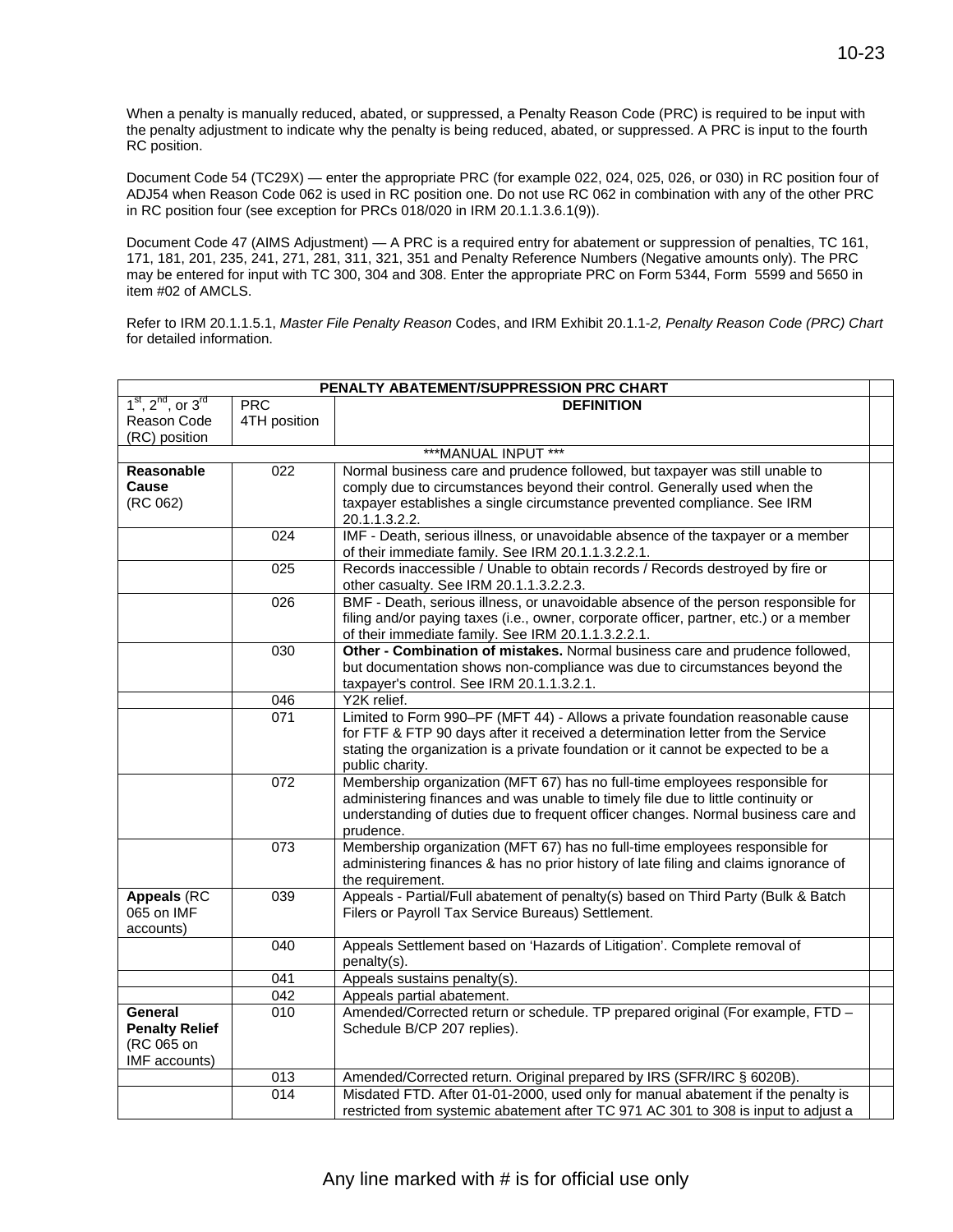|                                                                   |                  | TC 186.                                                                                                                                                     |  |
|-------------------------------------------------------------------|------------------|-------------------------------------------------------------------------------------------------------------------------------------------------------------|--|
|                                                                   |                  | Also used for misdated payments affecting FTF, FTP and Estimated Tax Penalty.                                                                               |  |
|                                                                   | 016              | Estimated Tax Penalties - Taxpayer computational error (Forms 2210/2220).                                                                                   |  |
|                                                                   | 017              | Bank Error caused Dishonored Check Penalty (TC 286). Banking documentation<br>provided showing credit availability.                                         |  |
|                                                                   | 018              | First-time penalty relief. RCA not used - manual 3-year lookback for compliant<br>behavior. See IRM 20.1.1.3.6.1.                                           |  |
|                                                                   | $\overline{019}$ | Bulk/Batch Filer - Payroll Tax Service Bureau related penalty. Use restricted to the<br>Penalty Prevention & Resolution Group (PPRG).                       |  |
|                                                                   | $\overline{020}$ | RCA used - Good History of Compliance. See IRM 20.1.1.3.6.1.                                                                                                |  |
|                                                                   | 021              | Tolerance Criteria Met - FTD, FTF, FTP & Estimated Tax Penalties.                                                                                           |  |
|                                                                   | 023              | Taxpayer relied on practitioner or third party advice. See IRM 20.1.1.3.2.2.5.                                                                              |  |
|                                                                   | $\overline{027}$ | Timely mailed/timely filed.                                                                                                                                 |  |
|                                                                   | $\overline{028}$ | Official Disaster Area. See IRM 20.1.1.3.3.6.                                                                                                               |  |
|                                                                   | $\overline{029}$ | Undue economic hardship/inability to pay (FTP). See IRM 20.1.1.3.3.3.<br>Rarely Allowed on Employment Tax Deposits.                                         |  |
|                                                                   | 066              | Cascading FTD Penalty Relief (1998 only).                                                                                                                   |  |
|                                                                   | 067              | Educational FTD Penalty Relief (i.e., ABC's of FTD).                                                                                                        |  |
| <b>Administrative</b>                                             | $\overline{043}$ | Service provided relief for a valid penalty (i.e., RRA '98 Section 3304(b) change in                                                                        |  |
| <b>Waiver (RC</b>                                                 |                  | FTD deposit frequency for 1st quarter only starting in 1999). See IRM 20.1.1.3.3.2.                                                                         |  |
| 065 on IMF                                                        |                  |                                                                                                                                                             |  |
| accounts)                                                         |                  |                                                                                                                                                             |  |
| <b>Statutory</b><br><b>Waivers (RC</b><br>065 on IMF<br>accounts) | 012              | Decrease to FTD penalty per RRA '98 Section 3304(a) Rev. Proc. 99-10, Taxpayer<br>designated FTD applications; based on a valid ROFTL. See IRM 20.1.4.26.3. |  |
|                                                                   | 044              | Erroneous or Late Written Advice by IRS. Relief based on Revenue Procedures.<br>See IRM 20.1.1.3.3.1.                                                       |  |
|                                                                   |                  | *** COMPUTER GENERATED ***                                                                                                                                  |  |
|                                                                   | 001              | Suppressed/Abated - Due to Tolerance Criteria.                                                                                                              |  |
| <b>Systemic</b>                                                   | 002              | Penalty adjusted due to computational error.                                                                                                                |  |
|                                                                   | 003/066          | Master File Recovery.                                                                                                                                       |  |
|                                                                   | 068              | Systemic FTD penalty abatement per the EFTPS/FTD Penalty Refund Program.                                                                                    |  |
|                                                                   |                  | *** MANUAL INPUT ***                                                                                                                                        |  |
| Service (RC                                                       | 015              | General IRS Error. Specific instruction for use of this code would be released in                                                                           |  |
| 065 on IMF                                                        |                  | IRM updates or SERP Alerts.                                                                                                                                 |  |
| accounts)                                                         |                  |                                                                                                                                                             |  |
|                                                                   | 031              | Erroneous Oral Advice by IRS. See IRM 20.1.1.3.3.4.2.                                                                                                       |  |
|                                                                   | $\overline{032}$ | Other Treasury Agency Errors (FMS or EFTPS Treasury Financial Agent (TFA)                                                                                   |  |
|                                                                   |                  | errors).                                                                                                                                                    |  |
|                                                                   | 045              | IRS Error. Math Error in computing penalties. Extensions to file not posted to                                                                              |  |
|                                                                   |                  | Master File (TC 460 did not reverse penalty). Taxpayer complied with law but IRS                                                                            |  |
|                                                                   |                  | did not recognize compliance. See IRM 20.1.1.3.4.                                                                                                           |  |
|                                                                   | $***$            | User Fee Reversals *** (For reference only - Not used with penalty adjustments)                                                                             |  |
|                                                                   | 047 / 048 /      | User Fee reversals. See IRM 5.19.1.5.5.5.3.                                                                                                                 |  |
|                                                                   | 049 / 050 /      |                                                                                                                                                             |  |
|                                                                   | 051              |                                                                                                                                                             |  |

# **10 Failure to Deposit (FTD) Penalty (1) FTD Penalties and Deposit Requirements**

Below are the Deposit Requirements applicable for each form number. Because of the increasing complexity of this program and the various dates and amounts involved, refer to IRM 20.1.4*, Failure to Deposit Penalty (FTD)*, for detailed information.

| <b>Deposit</b><br><b>Requirements</b><br>Form | <b>Undeposited Tax</b> | Period                  | <b>Deposit Required</b>                          |
|-----------------------------------------------|------------------------|-------------------------|--------------------------------------------------|
| 940                                           |                        | End of first, second or | Not required but must be added to next quarter's |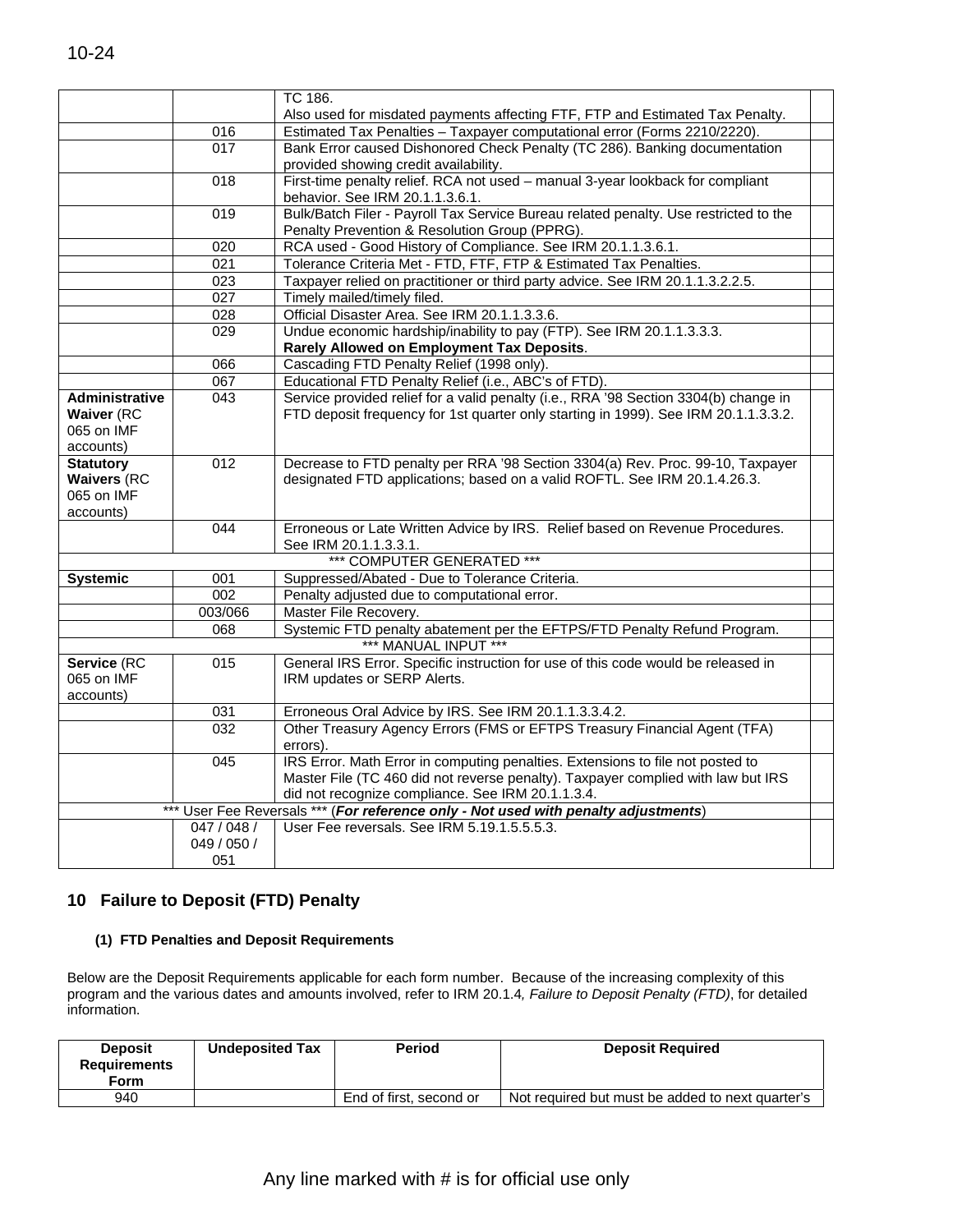|      | \$500.00 or less          | third quarter.                                                                                                             | liability.                                                                                                                             |
|------|---------------------------|----------------------------------------------------------------------------------------------------------------------------|----------------------------------------------------------------------------------------------------------------------------------------|
|      |                           | End of last quarter.                                                                                                       | Not required. Either pay with return or make                                                                                           |
|      |                           |                                                                                                                            | deposit by return due date.                                                                                                            |
|      | \$500.01 or more          | End of any quarter.                                                                                                        | By the last day of the following month.                                                                                                |
| 1042 | \$200.00 or less          | End of any month other<br>than December.                                                                                   | Not required, but must be added to next month's<br>liability.                                                                          |
|      |                           | End of December.                                                                                                           | Not required. Either pay with return or make<br>deposit by return due date.                                                            |
|      | $$200.00 -$<br>\$1,999.99 | End of any<br>month.(periods ended<br>on the $7^{th}$ , 15 <sup>th</sup> , 20 <sup>th</sup> and<br>last day of each month) | By the 15th day of the following month, unless a<br>3-banking-day deposit was required during that<br>month. Refer to IRM 20.1.4.11.1. |
|      | \$2,000.00 or more        | End of any quarter-<br>monthly period.                                                                                     | Within 3 business days after the close of the<br>quarter-monthly period. Refer to IRM<br>20.1.4.11.1.                                  |
| 720  |                           |                                                                                                                            | Refer to IRM 20.1.4.10.4 through 20.1.4.10.7 for<br>deposit rules.                                                                     |

#### **(2) Forms 941, 943, 944, 945, and CT-1 Deposit Requirements**

| If the TOTAL liability<br>during the lookback<br>period is $\dots$ | And $\ldots$                                                       | <b>Accumulated Liability is under</b><br>\$100,000 | <b>Accumulated Liability is</b><br>\$100,000 or more |
|--------------------------------------------------------------------|--------------------------------------------------------------------|----------------------------------------------------|------------------------------------------------------|
|                                                                    |                                                                    | Then a deposit must be made:                       | Then a deposit must be made:                         |
| \$50,000 or less                                                   |                                                                    | On or before the 15th of the following<br>month.   | The next day.                                        |
| If the TOTAL liability<br>during the lookback<br>period is         | And $\ldots$                                                       | <b>Accumulated Liability is under</b><br>\$100.00  | <b>Accumulated Liability is</b><br>\$100,000 or more |
|                                                                    |                                                                    | Then a deposit must be made:                       | Then a deposit must be made:                         |
| More than \$50,000                                                 | Payment date<br>is:<br>>Saturday<br>>Sunday<br>>Monday<br>>Tuesday | On or before the following<br>$>$ Friday           | The next day.                                        |
|                                                                    | Payment date<br>is:<br>>Wednesday<br>>Thursday<br>$>$ Friday       | On or before the following<br>>Wednesday           | The next day.                                        |

#### **(3) Glossary of Terms for Employment Taxes**

| Term                                                                                                                                                                                        | <b>Definition or Example</b>                                                                                               |                                                                                             |  |  |
|---------------------------------------------------------------------------------------------------------------------------------------------------------------------------------------------|----------------------------------------------------------------------------------------------------------------------------|---------------------------------------------------------------------------------------------|--|--|
| <b>Lookback Period - Is a period of historical</b><br>return filing(s) used to determine which deposit<br>schedule a taxpayer must follow when making<br>current year payroll tax deposits. | For quarterly returns: the total<br>original employment tax liabilities<br>from tax periods between July 1<br>and June 30. | For annual returns: the total<br>original employment tax liability<br>from the second year. |  |  |
| <b>Monthly or Semi-weekly Deposit Schedule</b> - The schedule an employer follows to determine the length of the deposit                                                                    |                                                                                                                            |                                                                                             |  |  |
| period over which liabilities are accumulated and when the deposit is due. Refer to IRM 20.1.4.8.2.                                                                                         |                                                                                                                            |                                                                                             |  |  |
| <b>Deposit Period</b>                                                                                                                                                                       | For taxpayers following a monthly<br>deposit schedule,<br>the deposit period covers:                                       | For taxpayers following a semi-<br>weekly deposit schedule, the<br>deposit periods are:     |  |  |
|                                                                                                                                                                                             | a calendar month                                                                                                           | Sat., Sun., Mon. & Tues.<br>**********and *********                                         |  |  |
|                                                                                                                                                                                             |                                                                                                                            | Wed., Thur. and Friday                                                                      |  |  |
| Accumulated Liability - The sum of tax liabilities from each individual payroll(s) within a deposit period. The amount                                                                      |                                                                                                                            |                                                                                             |  |  |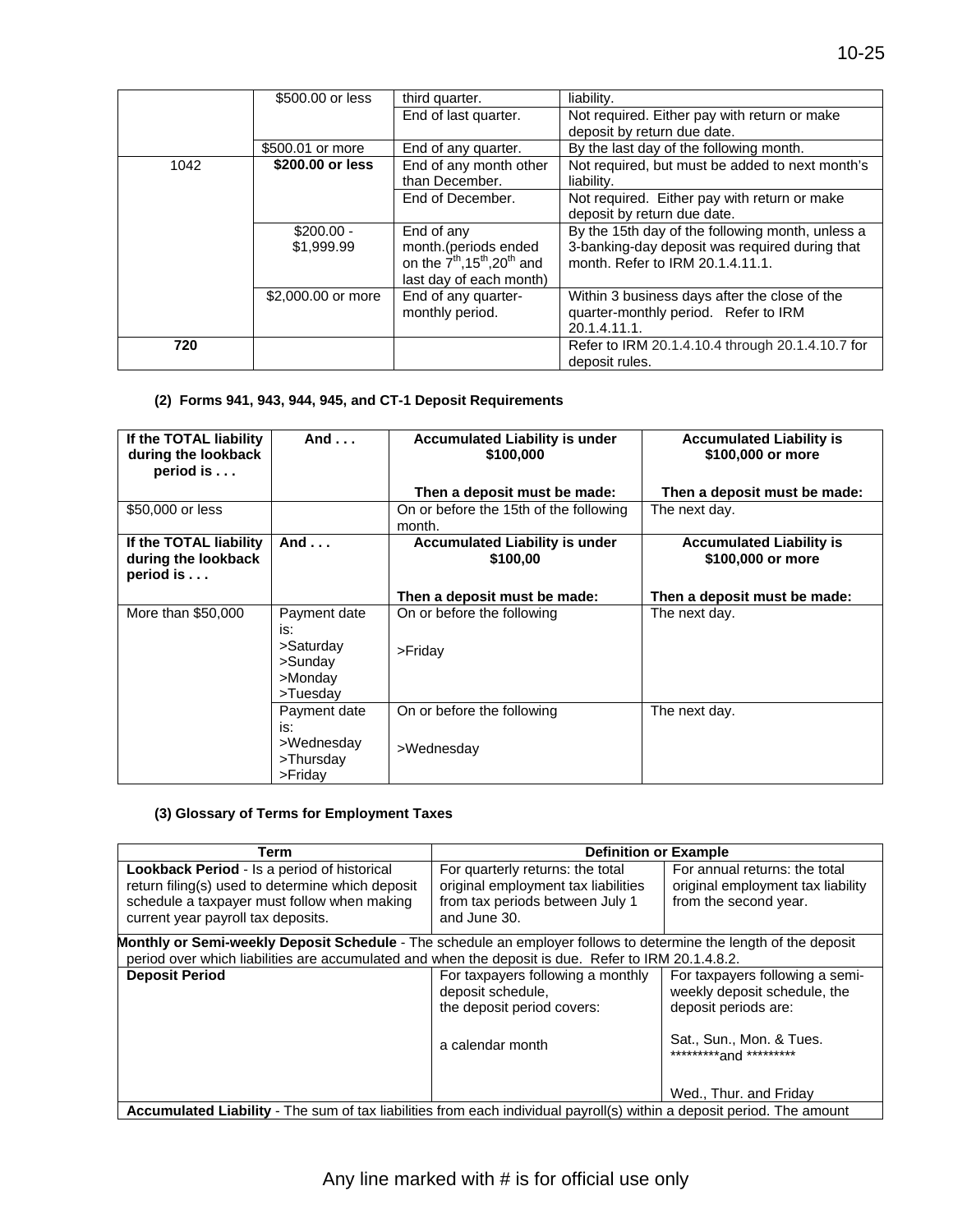#### that must be deposited. (Also referred to as Deposit Liability).

**Business Day** - Deposits are due only on business days. A business day is every calendar day that is not a Saturday, Sunday, or legal holiday under IRC section 7503. Additionally, the term "legal holiday" for FTD purposes includes only those legal holidays in the District of Columbia. The following days are currently legal holidays in the District of Columbia: New Year's Day, Birthday of Martin Luther King, Jr., Washington's Birthday, District of Columbia Emancipation Day, Memorial Day, Independence Day, Labor Day, Columbus Day, Veterans Day, Thanksgiving Day, Christmas Day, and the day of the inauguration of the President, every fourth year.

**Safe Harbor** - Use of the safe harbor rules has been expanded to all depositors. An employer is required to deposit 100% of the deposit liability on or before the deposit due date. Regulations provide a safe harbor, (safety net option) if the employer cannot deposit the full amount required. An employer will still be considered to have met their deposit obligation if the underpayment/shortfall (the difference between the required deposit liability amount and the actual amount of the deposit) is less than the greater of \$100 or 2% of the required deposit. The shortfall is treated as a new, unique, separate liability, arising from its own separate deposit period and carrying its own deposit due date. The shortfall due date is determined by the deposit schedule followed.

**De Minimis Rule** - Employers handling payroll taxes are required to deposit those monies. Failure to deposit in the correct manner will subject the employer to a FTD penalty equal to 10% of the amount incorrectly submitted. However, under the de minimis exception an employer may be relieved of the burden of making deposits and may submit a check (to the IRS) for the full amount of the tax liability with their return without incurring an FTD (failure to deposit in the correct manner) penalty if the following criteria is met:

Annual filers with a total return liability of less than \$2,500.

Quarterly Form 941 filers with a total return liability of less than \$2,500 in the current quarter or a total return liability of less than \$2,500 in the previous quarter, with NO \$100,000 next-day deposit obligation in the current quarter. For de minimis thresholds (including prior years) see IRM 20.1.4.6.

**Application of Payments (FIFO) -** Credits are ordered by the date received. Multiple credits of the same transaction code received the same date are combined into one credit amount. Valid credits include TC 610, 650, 670, 700, 760, 710, 716 and 766 with CRN 296 and 299.

Liabilities are ordered by the due dates. Multiple liabilities arising from the same deposit period are combined into one liability. Multiple liabilities, from various deposit periods, with the same due date are further ordered by their incurred date.

 the specified tax period to which the deposit relates as provided for in Rev. Proc. 2001-58. The application of deposits to For periods after December 31, 2001, deposits are applied to the most recently ended deposit period or periods within the most recently ended deposit period will, in some cases, prevent the cascading penalties where a depositor either fails to make deposits or makes late deposits. See the job aid on the "Most Recent Payment Allocation Method" located in SERP Job Aids Accounts Management, IRM 21.7

#### *(***4) Penalty Computation Codes (PCC)**

The following PCCs are associated with the FTD Penalty and used to describe the reason(s) why the FTD penalty was assessed. See Section 10.9 *Penalty Reason Codes (PRC)* in this *IRS Processing Code and Information, Document 6209*  for detailed information.

| <b>Transaction Code (TC)</b>                                                                                                                                             | <b>Return with Good</b><br><b>ROFTL Information</b> | <b>Return with Invalid</b><br>or No ROFTL | <b>Returns using</b><br>monthly ROFTL<br>instead of daily<br><b>ROFTL</b> |  |  |
|--------------------------------------------------------------------------------------------------------------------------------------------------------------------------|-----------------------------------------------------|-------------------------------------------|---------------------------------------------------------------------------|--|--|
| All *good TC 650                                                                                                                                                         | PCC 003                                             | PCC 011/057***                            | PCC 054/057***                                                            |  |  |
| All TC 670 and/or **bad TC 650                                                                                                                                           | <b>PCC 041</b>                                      | PCC 043/057***                            | PCC 055/057***                                                            |  |  |
| Mix of TC 610, *good 650 and<br>**bad 650 and 670                                                                                                                        | <b>PCC 042</b>                                      | PCC 044/057***                            | PCC 056/057***                                                            |  |  |
| *good TC 650 is a deposit made before 1-1-2011 as required: by coupon through an authorized<br>depositary or in the case of a mandated taxpayer, a deposit made via EFT. |                                                     |                                           |                                                                           |  |  |
| **bad TC 650 is a non-EFT deposit made by mandate (taxpayer required to deposit electronically prior to<br>$01-01-2011$ .                                                |                                                     |                                           |                                                                           |  |  |

\*\*\* If averaged monthly tax liability is over \$100,000, use PCC 057.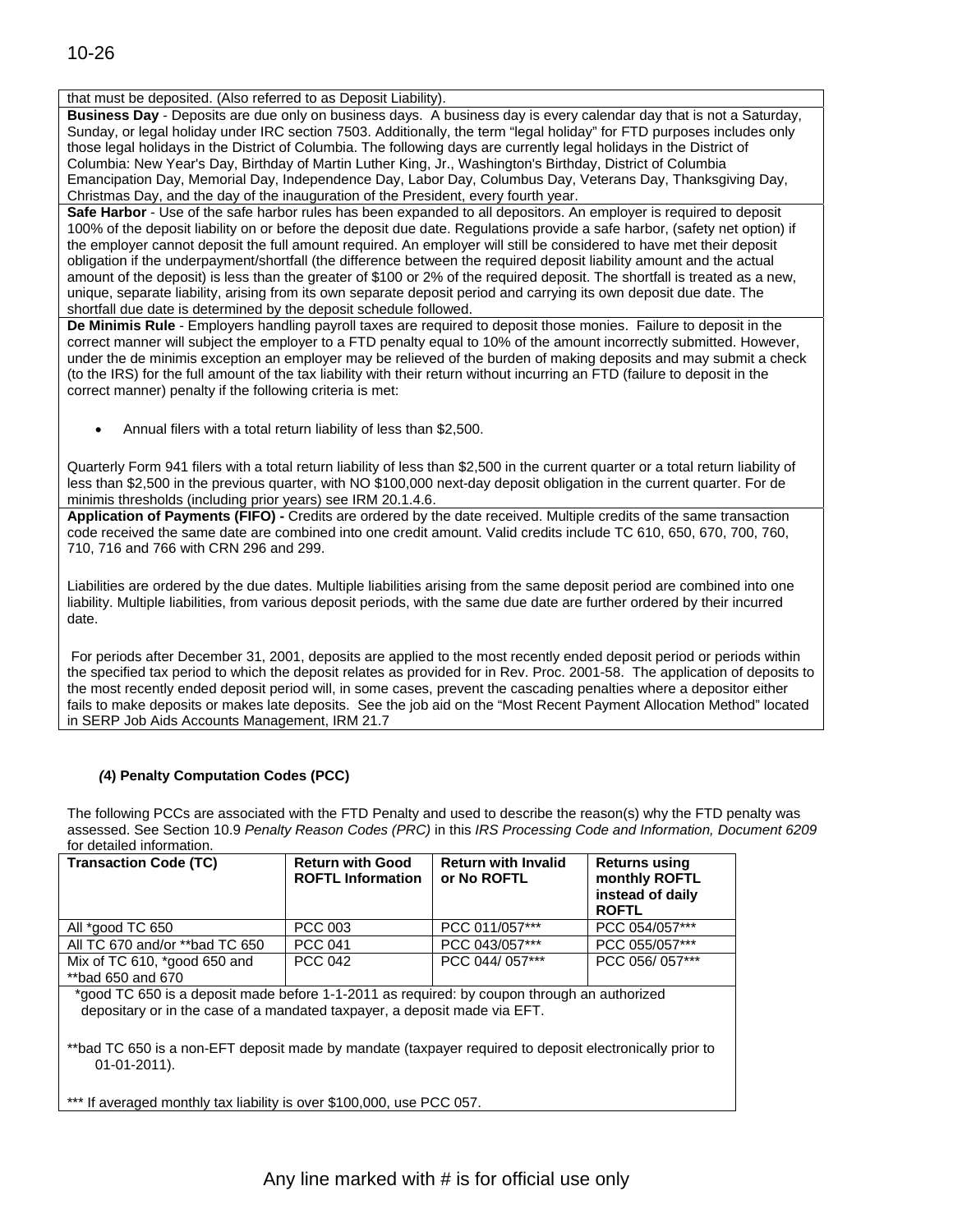A PCC generating with a TC 186 is used to explain why Master File computed a penalty on the account. A PCC also dictates which penalty explanation language is printed on balance due notices.

A PCC is also required with the input of a manual TC 180 penalty assessment to explain why the penalty was assessed. Indicating the computation method used will continue the processing audit trail and reduce the need to request previous case files when responding to incoming correspondence or calculating subsequent adjustments. See IRM 2.4, *IDRS Terminal Input*, for input instructions for the PCCs.

When using Reason Code (RC) 062, the reasonable cause indicator is not affected by the input of the above codes and still must be input whenever reasonable cause applies. It may be used alone (for abatements) or with any of the above codes when reasonable cause is being denied and a penalty is manually assessed. RC 062 is entered in the first RC position; the applicable penalty reason code must be entered in the fourth RC position.

#### **(5) Schedule Indicator Codes (SIC)**

A SIC 2 or 3 coded on the return during the return processing will prevent Master File from determining a penalty amount. Instead, Master File generates CP 194 Possible FTD Penalty Notice. The Campus manually reviews all CP 194 accounts.

| <b>SIC</b>                              | 199212 & prior                                                                        | 199312                                                                             | 199412 thru 200512                                                                 | 200512&                                                                            |
|-----------------------------------------|---------------------------------------------------------------------------------------|------------------------------------------------------------------------------------|------------------------------------------------------------------------------------|------------------------------------------------------------------------------------|
|                                         |                                                                                       |                                                                                    |                                                                                    | subsequent                                                                         |
| $\Omega$                                | Return processed                                                                      | Return processed                                                                   | Return processed                                                                   | Return processed with                                                              |
| computer<br>generated                   | with good<br>information.                                                             | with good information.                                                             | with good<br>information.                                                          | good information.                                                                  |
|                                         | Missing information,<br>penalty computed<br>by averaging<br>available<br>information. | Missing information,<br>penalty computed by<br>averaging available<br>information. | Missing information,<br>penalty computed by<br>averaging available<br>information. | Missing information,<br>penalty computed by<br>averaging available<br>information. |
| 2                                       | Safe Harbor<br>checked or<br>reasonable cause<br>claimed.                             | Reasonable cause<br>claimed.                                                       | Reasonable cause<br>claimed.                                                       | Not applicable.                                                                    |
| 3                                       | Backup withholding<br>(BWH)/Church<br>Social Security<br>issue.                       | Schedule A attached<br>(BWH)/Church Social<br>Security issue.                      | <b>Church Social</b><br>Security issue.                                            | <b>Church Social</b><br>Security issue.                                            |
| 4                                       | 1st time occurrence<br>of 3 banking day<br>requirement.                               | Not applicable.                                                                    | Not applicable.                                                                    | Not applicable.                                                                    |
| 5                                       | Schedule B<br>attached.                                                               | Not applicable.                                                                    | Not applicable.                                                                    | Not applicable.                                                                    |
| 6                                       | \$100,000 account.                                                                    | \$100,000 account.                                                                 | \$100,000 account.                                                                 | \$100,000 account.                                                                 |
| $\overline{7}$<br>computer<br>generated | Not applicable.                                                                       | Not applicable                                                                     | Incomplete<br>information, causing<br>averaging on a<br>\$100,000 account.         | Incomplete<br>information, causing<br>averaging on a<br>\$100,000 account.         |

The SIC applicable to FTD penalty processing are as follows:

### **11 Penalty Appeal Procedures**

The Office of Appeals is responsible for processing appeals on previously denied penalty abatement requests. However, this procedure is not applicable to the following:

- 1. Trust Fund Recovery penalty
- 2. Fraud penalty
- 
- 2. Fraud penalty<br>3. Negligence penalty<br>4. Jeopardy assessment
- the denial and the appeal procedure. If the taxpayer wishes to appeal, it may be done with a verbal statement, if 5. Field Collection personnel who deny a taxpayer's request for abatement should personally notify the taxpayer of